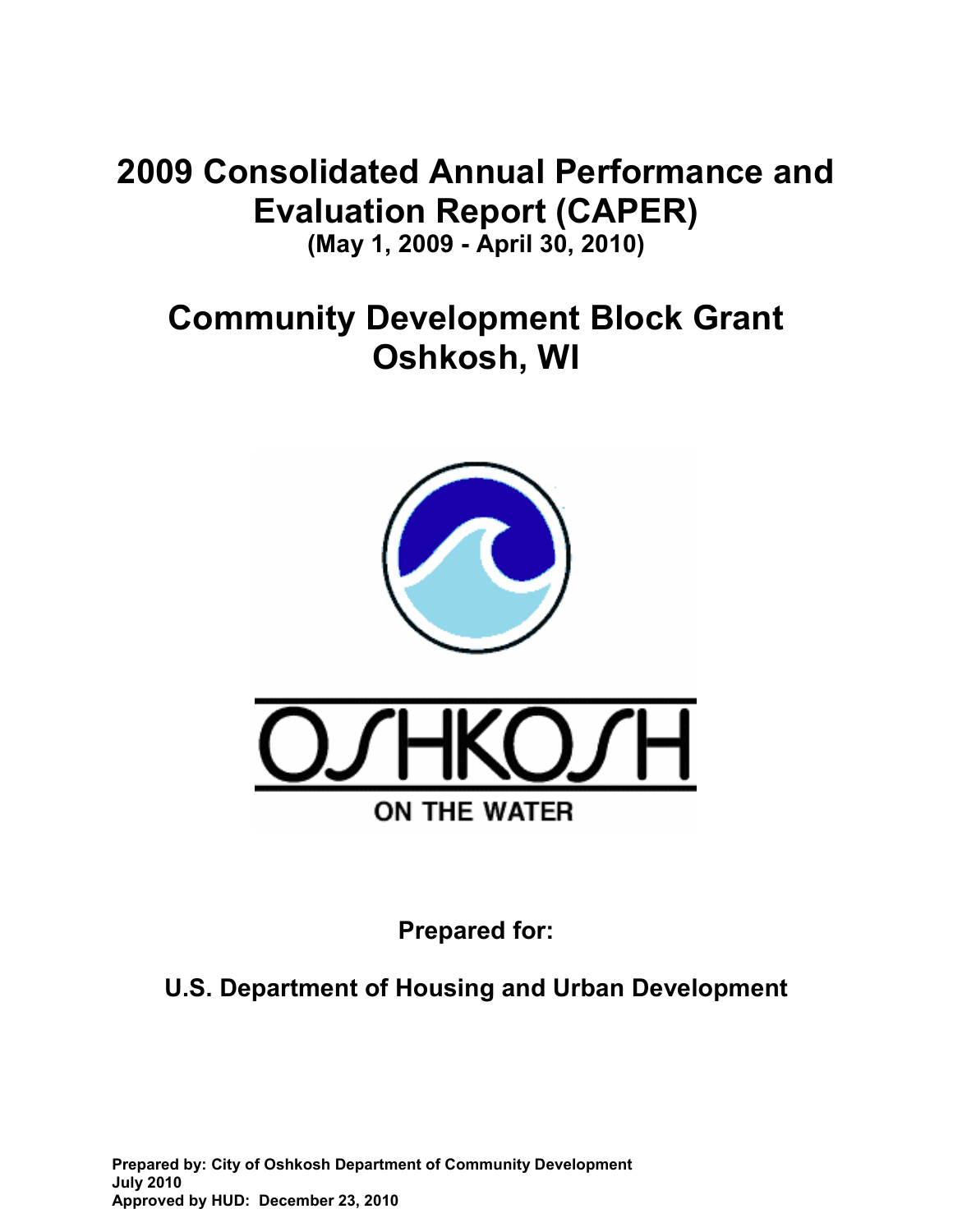

# **2009 CAPER/Program Year 5 2005-2009 Consolidated Plan Oshkosh, WI**

## TABLE OF CONTENTS

### Financial Summary Report (PR26)

| Housing<br>Homeless<br><b>Community Development</b><br><b>Non-Homeless Special Needs</b>                        |
|-----------------------------------------------------------------------------------------------------------------|
|                                                                                                                 |
|                                                                                                                 |
|                                                                                                                 |
|                                                                                                                 |
|                                                                                                                 |
|                                                                                                                 |
|                                                                                                                 |
|                                                                                                                 |
|                                                                                                                 |
|                                                                                                                 |
|                                                                                                                 |
|                                                                                                                 |
|                                                                                                                 |
|                                                                                                                 |
|                                                                                                                 |
|                                                                                                                 |
|                                                                                                                 |
|                                                                                                                 |
|                                                                                                                 |
|                                                                                                                 |
|                                                                                                                 |
|                                                                                                                 |
|                                                                                                                 |
|                                                                                                                 |
|                                                                                                                 |
|                                                                                                                 |
|                                                                                                                 |
|                                                                                                                 |
| <b>APPENDIX A - Public Review Notice</b>                                                                        |
| <b>APPENDIX B - Housing Needs Table</b>                                                                         |
| <b>APPENDIX C - Housing Market Analysis</b>                                                                     |
| APPENDIX D - Continuum of Care Homeless Population and Subpopulations Chart                                     |
| <b>APPENDIX E</b> - Housing and Community Development Activities Table                                          |
| <b>APPENDIX F - Non-Homeless Special Needs Table</b>                                                            |
|                                                                                                                 |
| <b>APPENDIX G</b> - Annual Affordable Housing Completion Goals Table<br><b>APPENDIX H - Project Tool Tables</b> |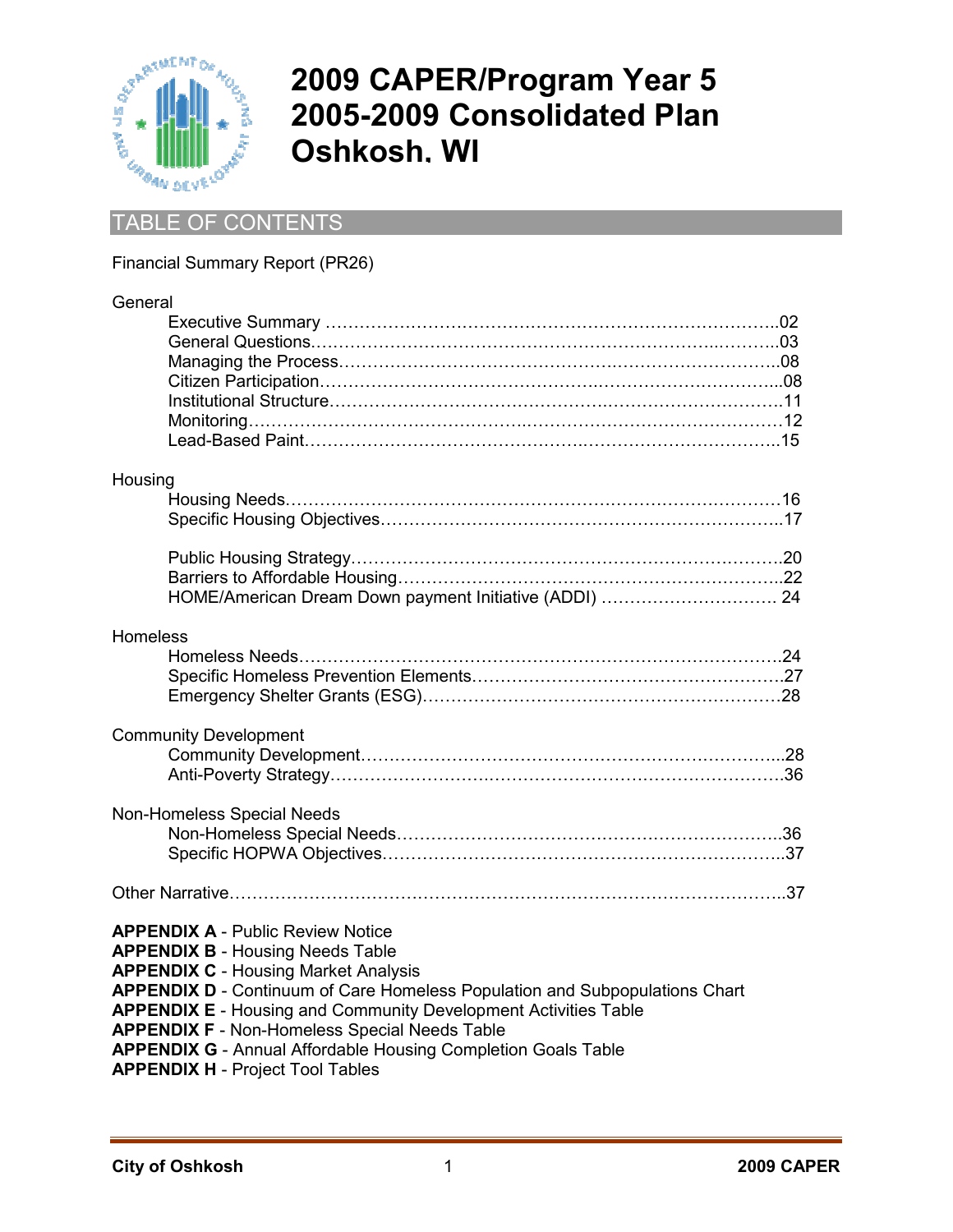#### IDIS U.S. DEPARTMENT OF HOUSING AND URBAN DEVELOPMENT OFFICE OF COMMUNITY PLANNING AND DEVELOPMENT PR 26 - CDBG Financial Summary Report

| Grantee<br>Program Year                                                           | OSHKOSH, WI<br>2009        |
|-----------------------------------------------------------------------------------|----------------------------|
| <b>PART I: SUMMARY OF CDBG RESOURCES</b>                                          |                            |
| 01 UNEXPENDED CDBG FUNDS AT END OF PREVIOUS PROGRAM                               |                            |
| <b>YEAR</b>                                                                       | 0.00                       |
| 02 ENTITLEMENT GRANT                                                              | 837,524.00                 |
| 03 SURPLUS URBAN RENEWAL                                                          | 0.00                       |
| 04 SECTION 108 GUARANTEED LOAN FUNDS                                              | 0.00                       |
| 05 CURRENT YEAR PROGRAM INCOME                                                    | 181,918.95                 |
| 06 RETURNS                                                                        | 0.00                       |
| 07 ADJUSTMENT TO COMPUTE TOTAL AVAILABLE                                          | 0.00                       |
| 08 TOTAL AVAILABLE (SUM, LINES 01-07)                                             | 1,019,442.95               |
| <b>PART II: SUMMARY OF CDBG EXPENDITURES</b>                                      |                            |
| 09 DISBURSEMENTS OTHER THAN SECTION 108 REPAYMENTS<br>AND PLANNING/ADMINISTRATION | 809,856.94                 |
| 10 ADJUSTMENT TO COMPUTE TOTAL AMOUNT SUBJECT TO<br><b>LOW/MOD BENEFIT</b>        | 0.00                       |
| 11 AMOUNT SUBJECT TO LOW/MOD BENEFIT (LINE 09 + LINE 10)                          | 809,856.94                 |
| 12 DISBURSED IN IDIS FOR PLANNING/ADMINISTRATION                                  | 192,862.91                 |
| 13 DISBURSED IN IDIS FOR SECTION 108 REPAYMENTS                                   | 0.00                       |
| 14 ADJUSTMENT TO COMPUTE TOTAL EXPENDITURES                                       | 0.00                       |
| 15 TOTAL EXPENDITURES (SUM, LINES 11-14)                                          | 1,002,719.85               |
| 16 UNEXPENDED BALANCE (LINE 08 - LINE 15)                                         | 16,723.10                  |
| <b>PART III: LOWMOD BENEFIT THIS REPORTING PERIOD</b>                             |                            |
| 17 EXPENDED FOR LOW/MOD HOUSING IN SPECIAL AREAS                                  | 0.00                       |
| 18 EXPENDED FOR LOW/MOD MULTI-UNIT HOUSING                                        | 0.00                       |
| 19 DISBURSED FOR OTHER LOW/MOD ACTIVITIES                                         | 631,088.31                 |
| 20 ADJUSTMENT TO COMPUTE TOTAL LOW/MOD CREDIT                                     | 0.00                       |
| 21 TOTAL LOW/MOD CREDIT (SUM, LINES 17-20)                                        | 631,088.31                 |
| 22 PERCENT LOW/MOD CREDIT (LINE 21/LINE 11)                                       | 77.93%                     |
| <b>LOW/MOD BENEFIT FOR MULTI-YEAR CERTIFICATIONS</b>                              |                            |
| 23 PROGRAM YEARS(PY) COVERED IN CERTIFICATION                                     | PY: 2007 PY: 2008 PY: 2009 |
| 24 CUMULATIVE NET EXPENDITURES SUBJECT TO LOW/MOD<br>BENEFIT CALCULATION          | 0.00                       |
| 25 CUMULATIVE EXPENDITURES BENEFITING LOW/MOD PERSONS                             | 0.00                       |
| 26 PERCENT BENEFIT TO LOW/MOD PERSONS (LINE 25/LINE 24)                           | 0.00%                      |
| PART IV: PUBLIC SERVICE (PS) CAP CALCULATIONS                                     |                            |
| 27 DISBURSED IN IDIS FOR PUBLIC SERVICES                                          | 65,375.00                  |

DATE: 7/19/2010 TIME: 11:53:30 am PAGE: 1/2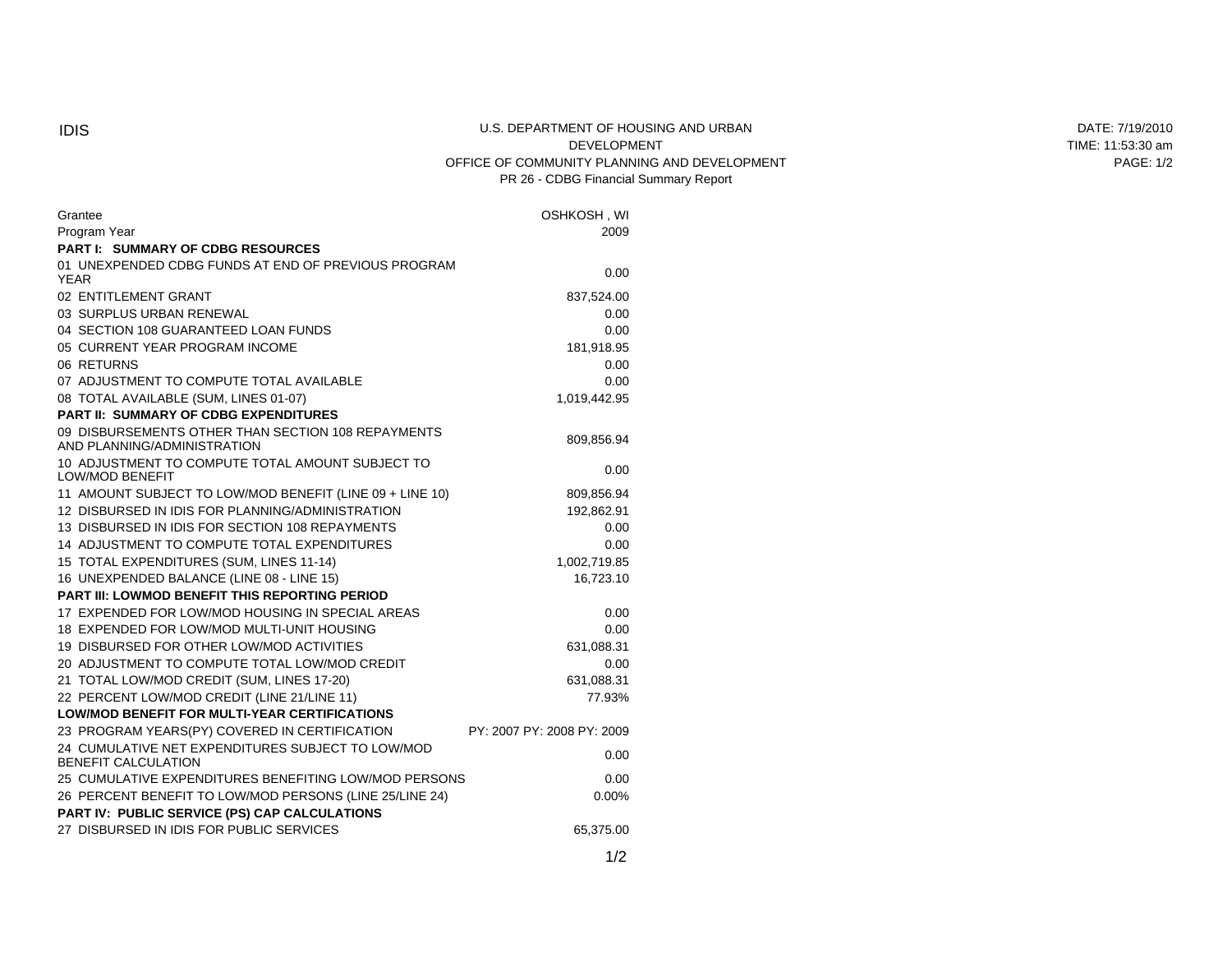#### IDIS U.S. DEPARTMENT OF HOUSING AND URBAN DEVELOPMENT OFFICE OF COMMUNITY PLANNING AND DEVELOPMENT PR 26 - CDBG Financial Summary Report

| 28 PS UNLIQUIDATED OBLIGATIONS AT END OF CURRENT<br>PROGRAM YEAR        | 0.00         |
|-------------------------------------------------------------------------|--------------|
| 29 PS UNLIQUIDATED OBLIGATIONS AT END OF PREVIOUS<br>PROGRAM YEAR       | 0.00         |
| 30 ADJUSTMENT TO COMPUTE TOTAL PS OBLIGATIONS                           | 0.00         |
| 31 TOTAL PS OBLIGATIONS (LINE 27 + LINE 28 - LINE 29 + LINE 30)         | 65,375.00    |
| 32 ENTITLEMENT GRANT                                                    | 837,524.00   |
| 33 PRIOR YEAR PROGRAM INCOME                                            | 161,957.32   |
| 34 ADJUSTMENT TO COMPUTE TOTAL SUBJECT TO PS CAP                        | 0.00         |
| 35 TOTAL SUBJECT TO PS CAP (SUM, LINES 32-34)                           | 999,481.32   |
| 36 PERCENT FUNDS OBLIGATED FOR PS ACTIVITIES (LINE 31/LINE<br>35)       | 6.54%        |
| PART V: PLANNING AND ADMINISTRATION (PA) CAP                            |              |
| 37 DISBURSED IN IDIS FOR PLANNING/ADMINISTRATION                        | 192,862.91   |
| 38 PA UNLIQUIDATED OBLIGATIONS AT END OF CURRENT<br><b>PROGRAM YEAR</b> | 0.00         |
| 39 PA UNLIQUIDATED OBLIGATIONS AT END OF PREVIOUS<br>PROGRAM YEAR       | 0.00         |
| 40 ADJUSTMENT TO COMPUTE TOTAL PA OBLIGATIONS                           | 0.00         |
| 41 TOTAL PA OBLIGATIONS (LINE 37 + LINE 38 - LINE 39 + LINE 40)         | 192,862.91   |
| <b>42 ENTITLEMENT GRANT</b>                                             | 837,524.00   |
| 43 CURRENT YEAR PROGRAM INCOME                                          | 181,918.95   |
| 44 ADJUSTMENT TO COMPUTE TOTAL SUBJECT TO PA CAP                        | 0.00         |
| 45 TOTAL SUBJECT TO PA CAP (SUM, LINES 42-44)                           | 1,019,442.95 |
| 46 PERCENT FUNDS OBLIGATED FOR PA ACTIVITIES (LINE 41/LINE<br>45)       | 18.92%       |

DATE: 7/19/2010 TIME: 11:53:30 am PAGE: 2/2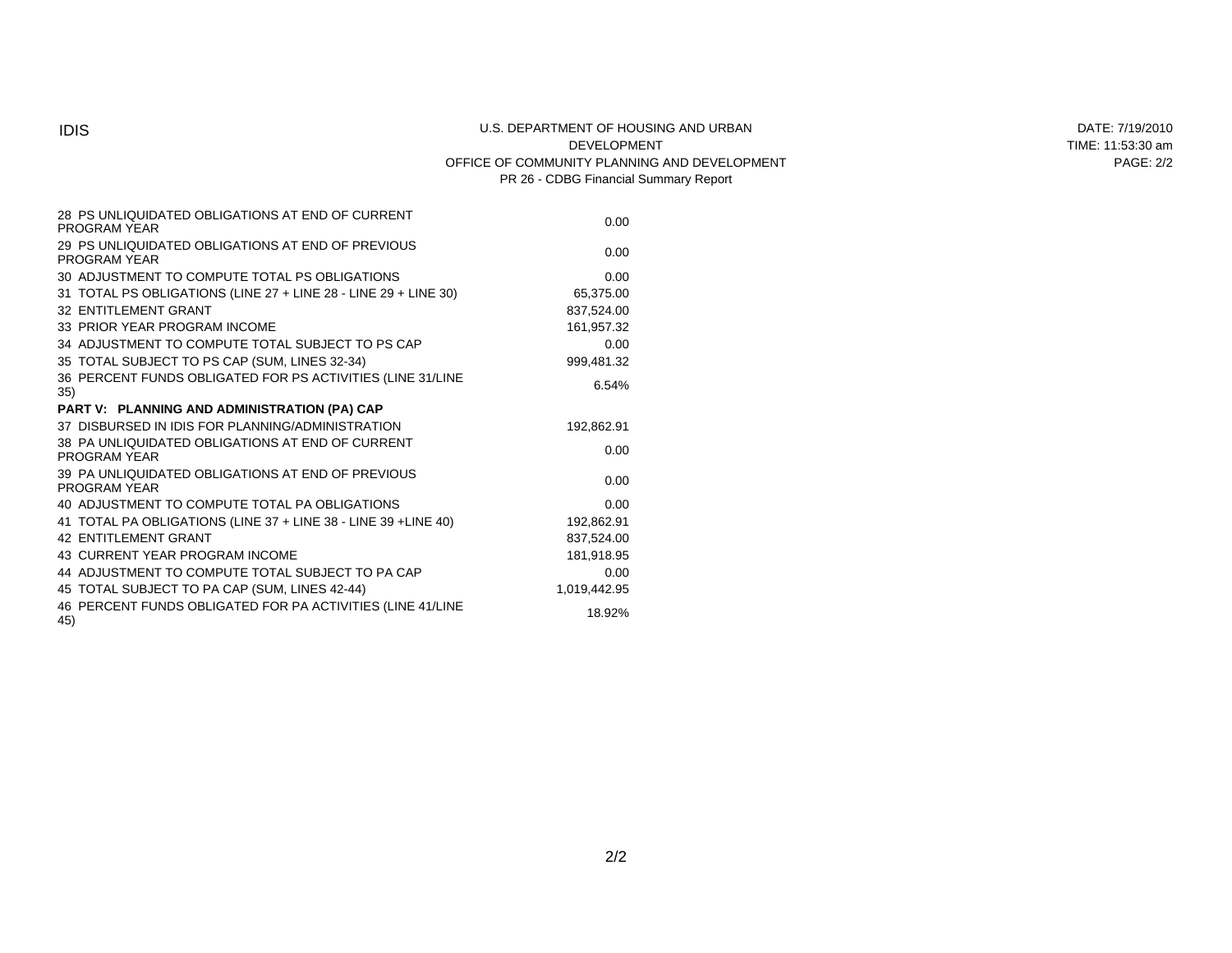### **GENERAL**

### **Executive Summary**

**GRANTEE:** City of Oshkosh, Wisconsin

**CON PLAN PERIOD:** May 1, 2005 to April 30, 2010

**PERIOD COVERED BY CAPER**: May 1, 2009 to April 30, 2010

This CAPER describes Community Development Block Grant (CDBG) funded activities undertaken in the City of Oshkosh during the 2009 Program Year, which ran from May 1, 2009 to April 30, 2010.

During the program year, a total of \$1,068,494.57 in CDBG funds were expended on activities identified in the 2009 Action Plan as part of the 2005-2009 Consolidated Plan. HUD requires a minimum of 70% of CDBG expenditures benefit low and moderate income (LMI) persons or households over a three-year reporting period. The 2009 Program Year is the third and last of the three-year reporting cycle that covers the 2007, 2008 and 2009 program years. The 2007, 2008 and 2009 Program Year expenditures are 85-percent beneficial to LMI persons/households.

During the 2009 Program Year, a total of \$789,207 was expended on activities qualifying as benefiting LMI persons/households. The tables below summarize expenditures of the program year as well as detailing expenditures over the three-year period. Additional details are found throughout this document.

| PY 2009 PROGRAM YEAR TOTAL EXPENDITURES                                       |  |           |    |             |  |  |  |
|-------------------------------------------------------------------------------|--|-----------|----|-------------|--|--|--|
| <b>Total Expended</b>                                                         |  |           |    | \$1,068,495 |  |  |  |
| <b>Central City &amp; Community Facilities</b>                                |  | \$222,483 |    |             |  |  |  |
| Housing & Neighborhood Development                                            |  | \$542,251 |    |             |  |  |  |
| <b>Public Services</b>                                                        |  | \$97,000  |    |             |  |  |  |
| Planning & Administration                                                     |  | \$206,761 |    |             |  |  |  |
| Total Expended less Planning & Administration                                 |  |           |    | 861,734     |  |  |  |
| Total Expended on LMI Activities                                              |  |           | \$ | 789,207     |  |  |  |
| Percentage benefit to LMI persons/households in 2009                          |  |           |    | 92%         |  |  |  |
| (total expended - planning & administration)/total expended on LMI activities |  |           |    |             |  |  |  |

| 2007, 2008 & 2009<br><b>THREE-YEAR REPORTING CYCLE</b>                                           |           |    |           |    |                    |      |  |  |
|--------------------------------------------------------------------------------------------------|-----------|----|-----------|----|--------------------|------|--|--|
| <b>Expended less Expended LMI Percentage</b><br>Program<br><b>Administration Benefit</b><br>Year |           |    |           |    | <b>LMI Benefit</b> |      |  |  |
|                                                                                                  | 2007      | \$ | 618,012   | \$ | 432,589            | 70 % |  |  |
|                                                                                                  | $2008$ \$ |    | 651,059   | \$ | 597,151            | 92 % |  |  |
|                                                                                                  | 2009      | \$ | 861,734   | \$ | 789,207            | 92 % |  |  |
| Three -<br>Year<br>Aggregate   \$                                                                |           |    | 2,130,508 | \$ | 1,818,947          | 85   |  |  |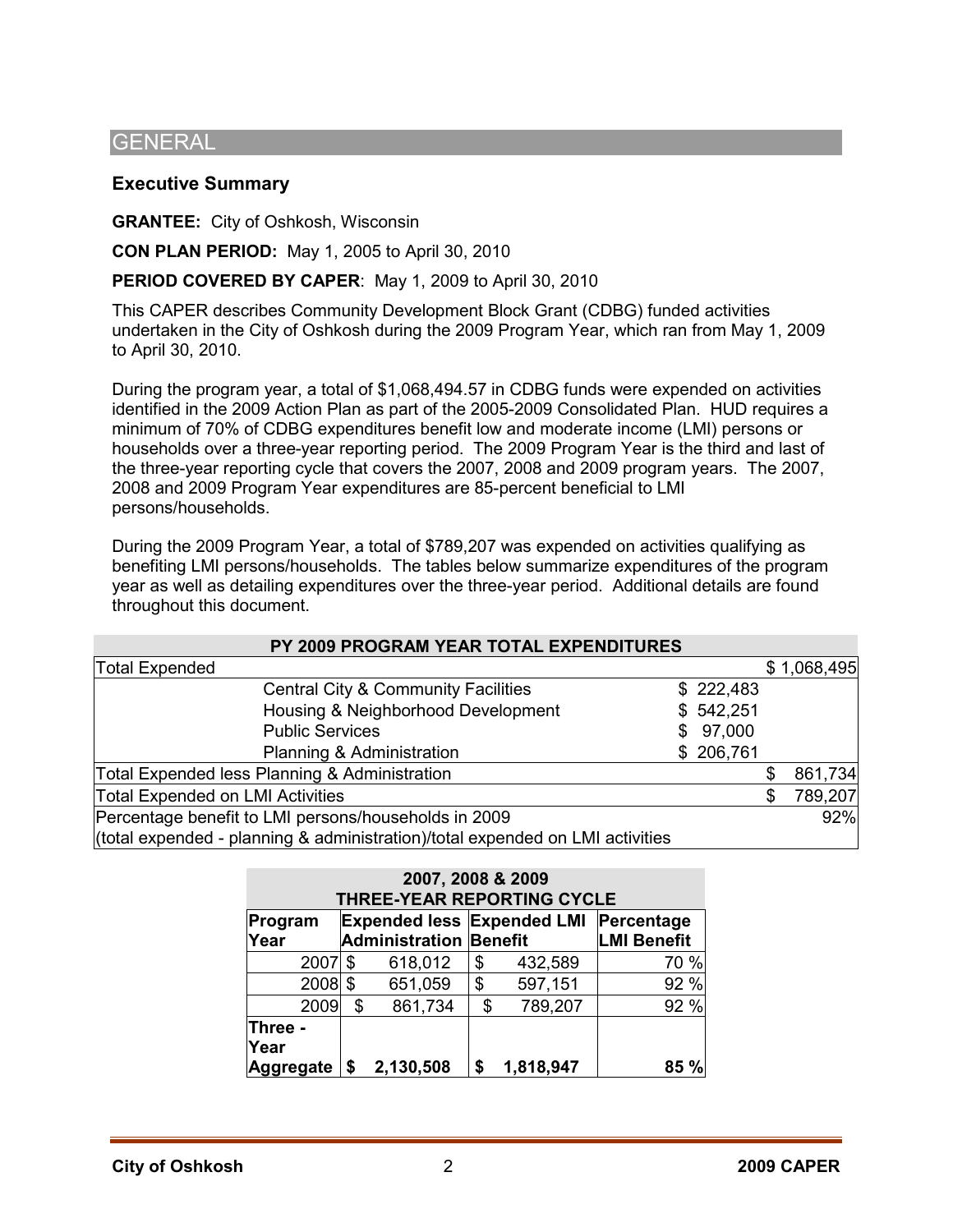### **General Questions**

- **1) Assessment of the one-year goals and objectives** 
	- **a) Describe the accomplishments in attaining the goals and objectives for the reporting period.**
	- **b) Provide a breakdown of the CPD formula grant funds spent on grant activities for each goal and objective.**
	- **c) If applicable, explain why progress was not made towards meeting the goals and objectives.**
- **2) Describe the manner in which the recipient would change its program as a result of its experiences.**

For the purposes of this CAPER, all funds and activities and accomplishments relate to the Community Development Block Grant program only, as these are the only CPD formula grants Oshkosh receives.

Throughout this document are the specific accomplishments of how funds were spent during the 2009 Program Year, including the Needs tables in the Appendix. In summary, 19 owneroccupied housing rehabilitation projects were completed. Accomplishments for owner-occupied rehabilitation in this reporting period were significantly higher than the goals of the City's Consolidated Plan, which were 12-15 units per year. This increase in rehabilitated units, when taken comprehensively with other years in the Consolidated Plan period, demonstrates that the City is on track from the owner-occupied rehabilitation performance standpoint. Rental rehabilitation projects requests persisted to be slow as it has been the past few years. One rental rehabilitation unit was completed in the 2009 program year, which had been started in the 2008 program year. Once again the rental rehabilitation program was short of the 5-8 unit goal identified in the Annual Action Plan and 8-10 unit goal in the 2005-2009 Consolidated Plan.

We continued to see accomplishments in the designated Near East Neighborhood, which plan was adopted in March of 2005 and was originally identified as one of four high-priority areas in the 2005-2025 Comprehensive Plan for the city. City staff continued to explore a contract with an existing neighborhood development organization such as NeighborWorks affiliate or possibly organizing a local prototype to assist with setting up a formal neighborhood associations and assisting with community organizing. However, CDBG funds were used for housing rehabilitation and continued neighborhood inspection and enforcement efforts in the area.

Oshkosh continued the success of its public service programming with eight programs funded through the Public Service Consortium, the Health and Fitness programs through the Seniors Center, the administration of the Homebuyer Assistance Program and support of the Fair Housing Council. Program Administration funds included costs associated with training staff (through HUD) on general entitlement community grant and recovery grant administration.

Condemnation and removal of blighted properties took place in five instances with reasoning and intentions for future action, as follows: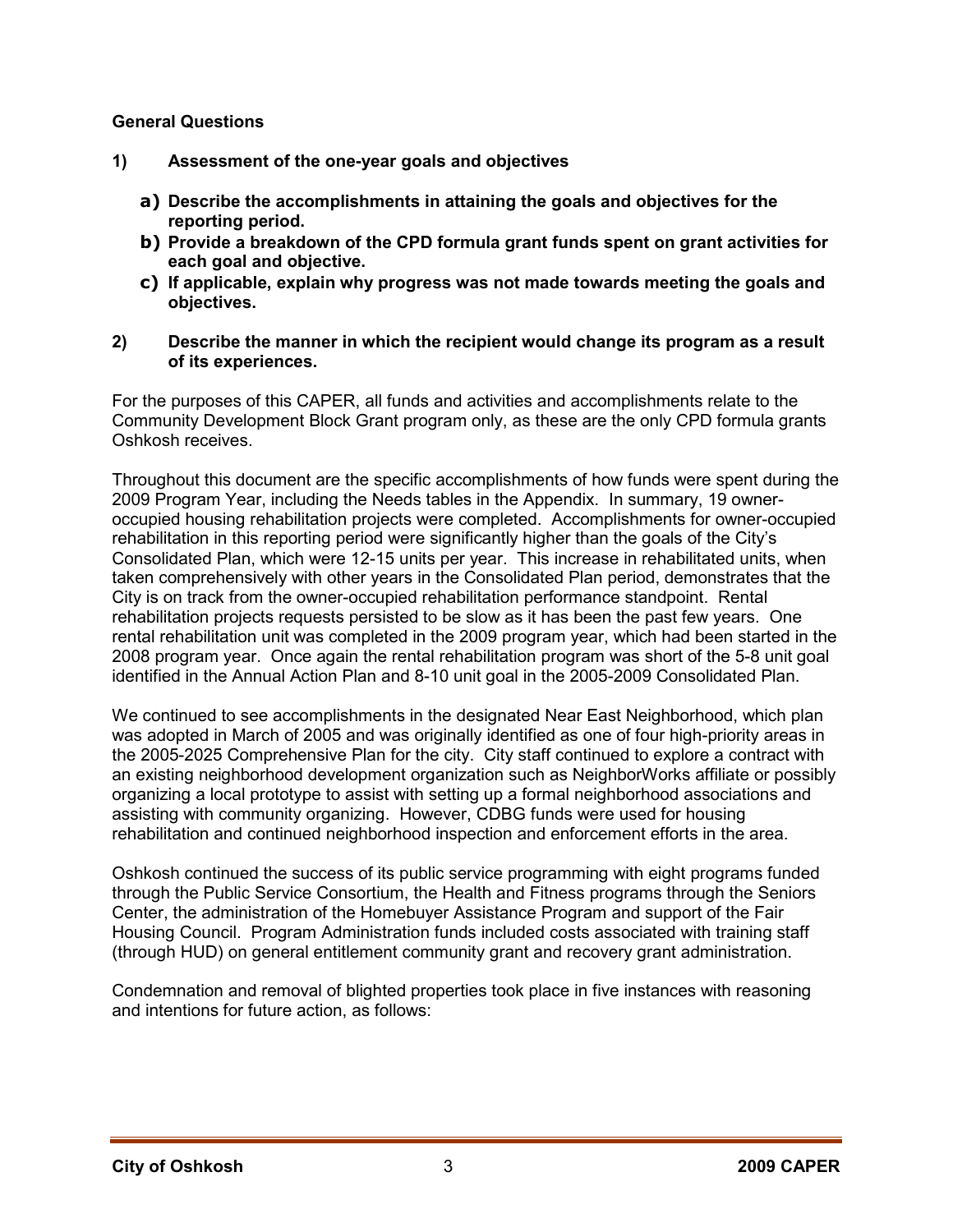| PY 2009 CONDEMNATION & REMOVAL OF BLIGHT |                            |                 |                   |                        |  |  |  |
|------------------------------------------|----------------------------|-----------------|-------------------|------------------------|--|--|--|
| <b>Address</b>                           | <b>Location Identifier</b> | <b>Previous</b> | <b>Reasoning</b>  | <b>Proposed Action</b> |  |  |  |
|                                          |                            | <b>Use</b>      |                   |                        |  |  |  |
| 34 W. 7 <sup>th</sup> Avenue             | South Shore                | Wholesale-      | Slum &            | Redevelopment -        |  |  |  |
|                                          | Redevelopment Area         | Farmer's        | Blight /          | <b>Individual Lot</b>  |  |  |  |
|                                          |                            | Supply          | Safety            |                        |  |  |  |
| 362 Michigan                             | South Shore                | Industrial-     | Slum &            | Redevelopment -        |  |  |  |
| <b>Street</b>                            | Redevelopment Area         | <b>Boat</b>     | Blight /          | <b>Individual Lot</b>  |  |  |  |
|                                          |                            | <b>Works</b>    | <b>Brownfield</b> |                        |  |  |  |
| 107 W 6 <sup>th</sup> Avenue             | South Shore                | Tavern-         | Slum &            | Redevelopment -        |  |  |  |
|                                          | Redevelopment Area         | DJ's Bar        | <b>Blight</b>     | <b>Individual Lot</b>  |  |  |  |
| 673 Jefferson                            | Near East                  | House           | Slum &            | Redevelopment -        |  |  |  |
| <b>Street</b>                            | Neighborhood               |                 | <b>Blight</b>     | Assemblage             |  |  |  |
|                                          | Redevelopment Area         |                 |                   |                        |  |  |  |
| 665 Jefferson                            | <b>Near East</b>           | House           | Slum &            | Redevelopment -        |  |  |  |
| <b>Street</b>                            | Neighborhood               |                 | <b>Blight</b>     | Assemblage             |  |  |  |
|                                          | <b>Redevelopment Area</b>  |                 |                   |                        |  |  |  |

### **South Shore Redevelopment Demolished 2009**









Additionally, two properties that had been previously condemned were disposed of: A lot that had a former home at 708 Jefferson Street was removed and lot divided into two with area redistributed to adjacent properties to eliminate blight, reduce densities and foster suitable living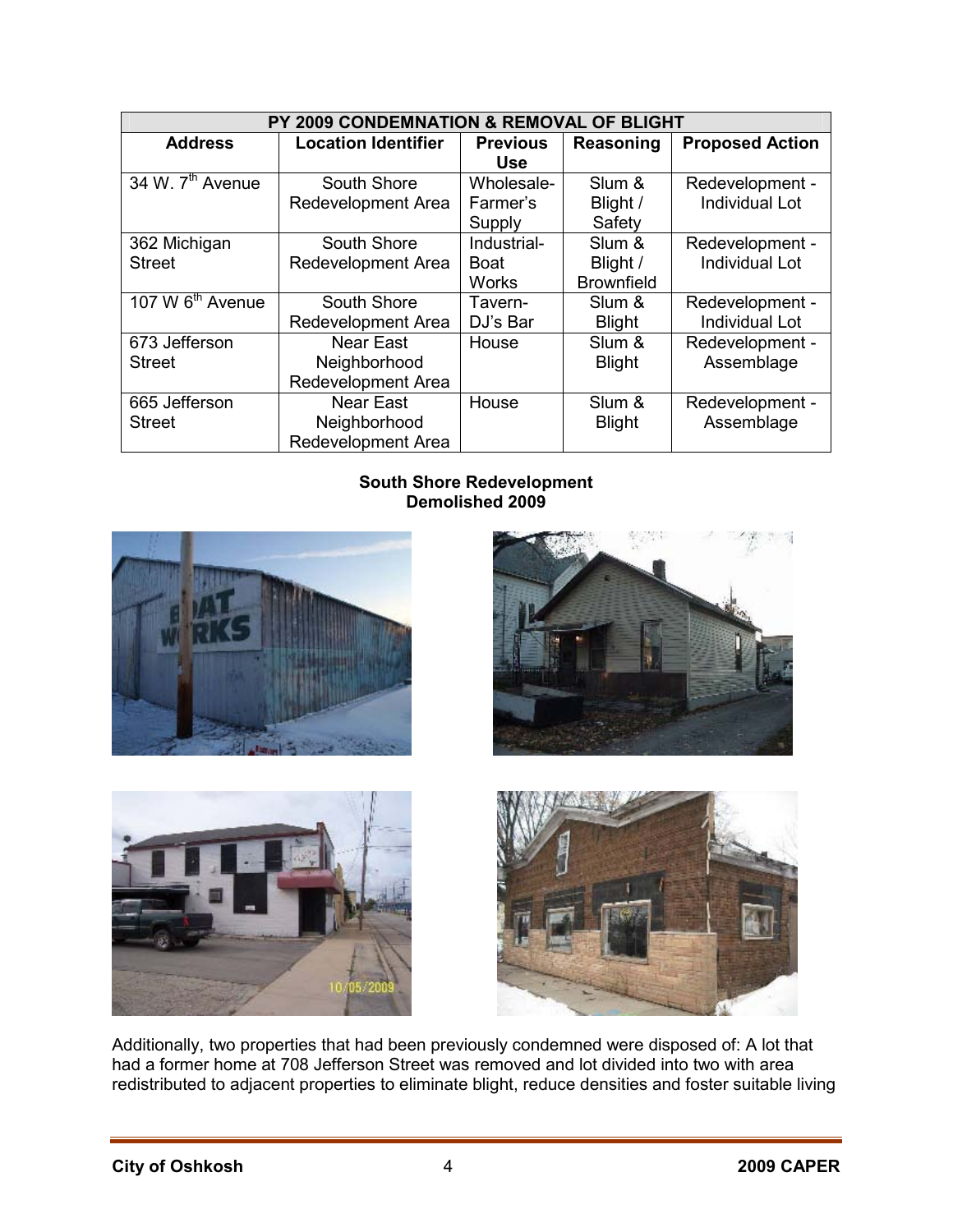conditions; and a former home at 303 Oxford Street was removed and a new single-family home constructed for an LMI household by the Oshkosh Area School District.

\$440,056 was expended on the objective of "Sustainability of Decent Housing," which contains the goal of increasing 5-8 units of affordable rental housing and 12-15 owner occupied households. In 2009, the City used grant funds to increase affordable rental housing by one unit and owner-occupied households by 19 units. Meeting the goal of "Sustainability of Suitable Living Environments" is primarily addressed using public service funds. In 2009, the expenditures for such activities was \$98,000 with over 50,000 people receiving benefits from grant funds making more sustainable and suitable living environments. \$222,483 was used to assist in the final goal of "Sustainability of Economic Opportunity" by the removal of five blighted and dilapidated structures.

### **3) Affirmatively Furthering Fair Housing:**

### **a) Provide a summary of impediments to fair housing choice.**

Impediments identified in the Analysis of Impediments to Fair Housing Choice (AI) circa 2005, concluded that families headed by single female, minority families, and the disabled are at the greatest risk of experiencing housing discrimination Impediments to fair housing choice were identified as a need for technical assistance to participants in home owner programs and for general fair housing inquiries, for rehabilitated owner and renter-occupied units, and need for program funding and technical assistance for women at the local domestic abuse shelter.

### **b) Identify actions taken to overcome effects of impediments identified.**

Activities undertaken by contracted services - The Fair Housing Center of Northeast Wisconsin (FHCNW) received \$10,000 in 2009 CDBG funds. The FHCNW is the local affiliate of the Metropolitan Milwaukee Fair Housing Council. FHCNW conducted six fair housing complaints as follows:

| PY 2009 FAIR HOUSING COMPLAINTS |                  |            |                                   |                        |                                     |  |  |
|---------------------------------|------------------|------------|-----------------------------------|------------------------|-------------------------------------|--|--|
| <b>Date</b>                     | Race             | <b>Sex</b> | <b>Number in</b><br><b>Family</b> | <b>Income</b><br>Level | <b>Basis of</b><br><b>Complaint</b> |  |  |
| 8/25/09                         | White            | Female     | 2                                 | Low                    | Disability                          |  |  |
| 9/16/09                         | White            | Female     |                                   | Low                    | Disability/Age                      |  |  |
| 1/15/10                         | White            | Female     | 4                                 | Ex-                    | Sex, Familial                       |  |  |
|                                 |                  |            |                                   | Low/None               | <b>Status</b>                       |  |  |
| 3/4/10                          | White            | Female     | 6                                 | N/A                    | Familial                            |  |  |
|                                 |                  |            |                                   |                        | <b>Status</b>                       |  |  |
| 4/14/10                         | African American | Female     |                                   | Low                    | Race                                |  |  |
| 4/16/10                         | White            | Female     | $\overline{2}$                    | N/A                    | <b>Sex</b>                          |  |  |

During the reporting period, 42 persons received fair housing referral services for non-fair housing issues (evictions, lease issues, code violations, tenant rights, etc) and referred them to the appropriate agencies.

Technical assistance consultation was requested and provided in 11 cases on topics such as clarification of fair housing laws, information on nature and extent of housing discrimination/housing discrimination, and demographic data.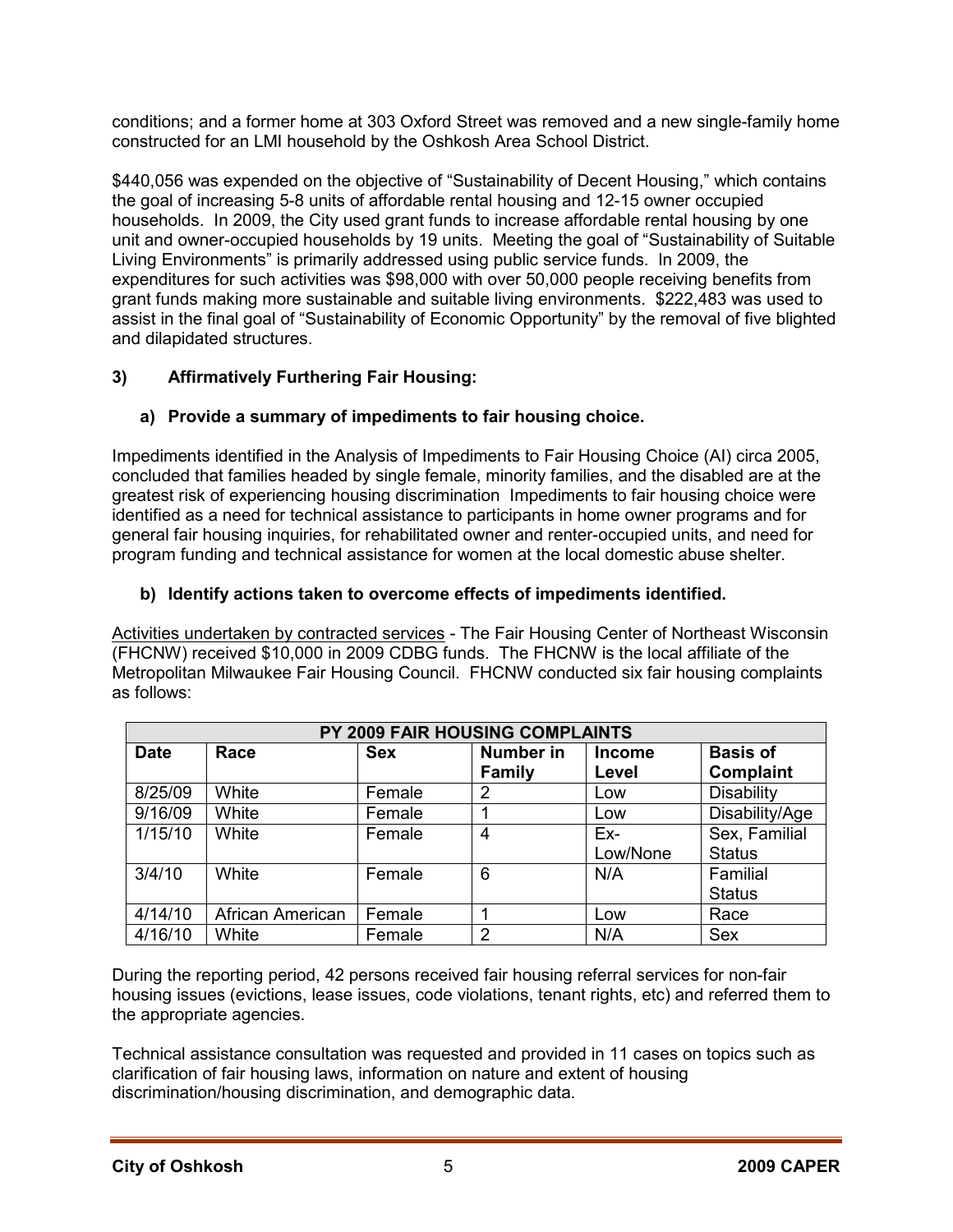Fair housing education material describing protected classes and prohibited practices was distributed in the form of 679 brochures and flyers; 469 printed in English, 130 in Spanish and 71 in Hmong.

The staff of the FHCNW conducted 17 interagency meetings including collaboration with the Winnebagoland Housing Coalition and the Oshkosh Diversity Council. 121 community outreach and education contacts were established or retained including general public, civic organizations, social service agencies and government staff. Examples of these contacts include Oshkosh Area Food Pantry, Oshkosh Workforce Development Center, Hmong Service Center, United Migrant Opportunity Services (UMOS), Oshkosh/Winnebago County Housing Authority, Salvation Army, Legal Action of WI, Winnebago County Department of Human Services, ADVOCAP and UWO Hmong, Black, Latino, Lesbian/Gay and non-traditional Student organization.

Four fair housing presentations were conducted with the purpose and provision of fair housing law, contemporary forms of discrimination, remedies available for housing discrimination, and the complaint and investigation process. These presentations reached 45 audience members.

Three training events for members of the housing industry (Fair Housing Law, disability accommodations and use of advertising) were conducted during the Program Year on a regional basis (in Neenah, Oshkosh and Appleton). Topics covered included: local, state and federal fair housing law, contemporary forms of discrimination in the housing market, remedies available for discrimination and how complaints are processed and/or investigated, among other topics.

Activities undertaken by City – The City is assertive in it's efforts and takes affirmative steps to inform those groups considered to be in greater risk of experiencing housing discrimination (families headed by single parents, female head of households, minority families and individuals, the elderly and the disabled) about the availability of funds for owner and renter occupied rehabilitation projects, emergency assistance and public service support services. During the reporting period, the City rehabilitated eleven homes with female head of household, three homes with a disabled resident and six homes with elderly residents. Of the 19 completed owner-occupied rehabilitations, seven received purchase assistance loans.

City staff continued to take in complaints and answered fair housing inquiries by tenants, rental property owners, and others and made appropriate referrals, when needed.

#### **4) Describe Other Actions in Strategic Plan or Action Plan taken to address obstacles to meeting underserved needs.**

City staff is an active participant in the monthly meetings of the Winnebagoland Housing Coalition, which is the Continuum of Care for the area. This coalition includes members from United Way, the Oshkosh/Winnebago County Housing Authority, Habitat for Humanity, and several other housing related service providers such as the ADVOCAP, Salvation Army, Wisconsin Public Service, and the Red Cross.

In the 2009 Program Year, discussion took place regarding the City's planning efforts. Several internal City departments such as Public Works, Forestry, and Police have participated in implementation and planning efforts including neighborhood watch, Near East Neighborhood and Central City rehabilitation. Planning Division staff coordinates between the neighborhood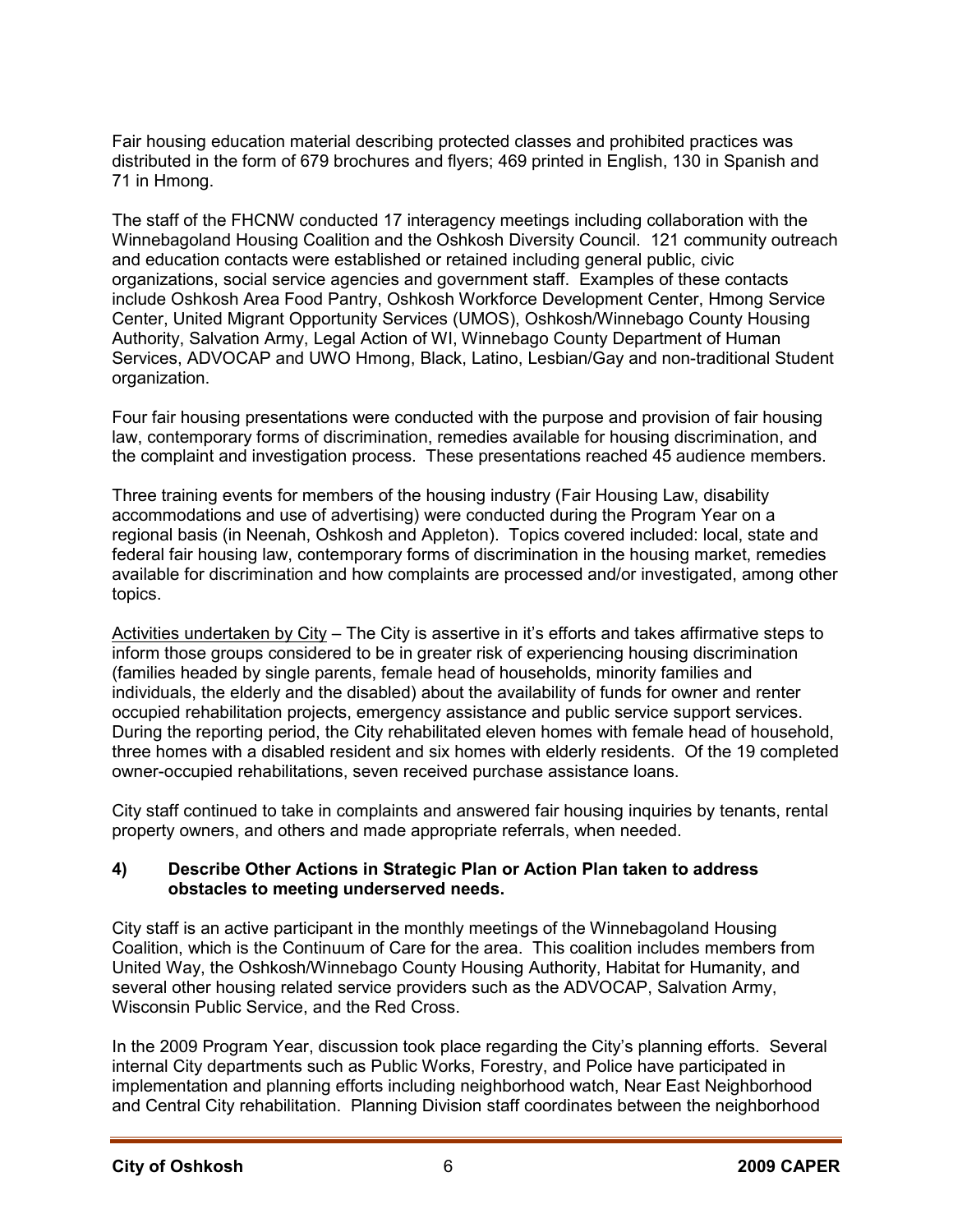steering committee and these departments as well as acting as the facilitator in establishing and/or the creation of a NeighborWorks type nonprofit neighborhood activist and revitalization group. With Planning staff coordinating implementation with other departments and outside agencies, the obstacles are being addressed on tailored approach versus a one-size fits all approach.

### **5) Leveraging Resources**

- **a) Identify progress in obtaining "other" public and private resources to address needs.**
- **b) How Federal resources from HUD leveraged other public and private resources.**

During the reporting period, CDBG funds were used to leverage additional public service funds as the City continued to partner in the collaborative with the Winnebago County-Brighter Future funding, the Oshkosh Area United Way, and the Oshkosh Area Community Foundation. These four entities comprise the Public Services Consortium, which had a total of \$172,500 available for public service activities, of which \$96,500 was CDBG funds and \$20,000 was from the United Way and the Oshkosh Area Community Foundation. Winnebago County's program continues to receive funding because of the collaborative effort at the level of \$55,700. Eight programs were funded with City CDBG dollars, three programs were funded with United Way/Foundation grants and five programs were funded through the Winnebago County Brighter Future Grants, all being managed by the Consortium. The following table shows the amount of City CDBG allocation used and the amount of other funds (over \$2,744,942) used for the total programs (as presented in their application for funds).

| PY 2009 PUBLIC SERVICE CONSORTIUM RECIPIENTS                                            |                      |                                   |                                            |  |  |  |  |  |
|-----------------------------------------------------------------------------------------|----------------------|-----------------------------------|--------------------------------------------|--|--|--|--|--|
| Sub recipient                                                                           | <b>CDBG</b><br>funds | Total<br>Program<br><b>Budget</b> | % of program<br>funded with<br><b>CDBG</b> |  |  |  |  |  |
| <b>ADVOCAP Winn. County Nutrition</b><br>Program                                        | \$10,000             | \$1,201,173                       | 1%                                         |  |  |  |  |  |
| <b>American Red Cross</b>                                                               | \$15,000             | \$162,500                         | 9%                                         |  |  |  |  |  |
| <b>Christine Ann Domestic Abuse Services-</b><br><b>Shelter &amp; Advocacy Services</b> | \$15,000             | \$513,833                         | 3%                                         |  |  |  |  |  |
| <b>Oshkosh Community Food Pantry</b>                                                    | \$10,500             | \$179,060                         | 6%                                         |  |  |  |  |  |
| <b>UW-Oshkosh Living Healthy Community</b><br>Clinic                                    | \$20,000             | \$346,976                         | 6%                                         |  |  |  |  |  |
| <b>Winnebago County Literacy Council</b>                                                | \$10,000             | \$83,240                          | 12%                                        |  |  |  |  |  |
| <b>ADVOCAP Project "POWER"</b>                                                          | \$8,000              | \$125,000                         | 6%                                         |  |  |  |  |  |
| <b>Reach Counseling Services</b>                                                        | \$8,000              | \$133,160                         | 6%                                         |  |  |  |  |  |
| <b>Total Funds</b>                                                                      | \$96,500             | \$2,744,942                       | 4%                                         |  |  |  |  |  |

By using CDBG funds for administration of the Homebuyer Assistance Program, funds were leveraged from the HOME/HCRI program for assistance to low and moderate income persons for costs related to home purchase.

The Rental Rehabilitation project initiated in the fourth program year and completed this program year had a total cost of \$73,072 with the \$34,997 of CDBG funds leveraging an additional \$38,075 (52% of cost born by private investment) from the property owner.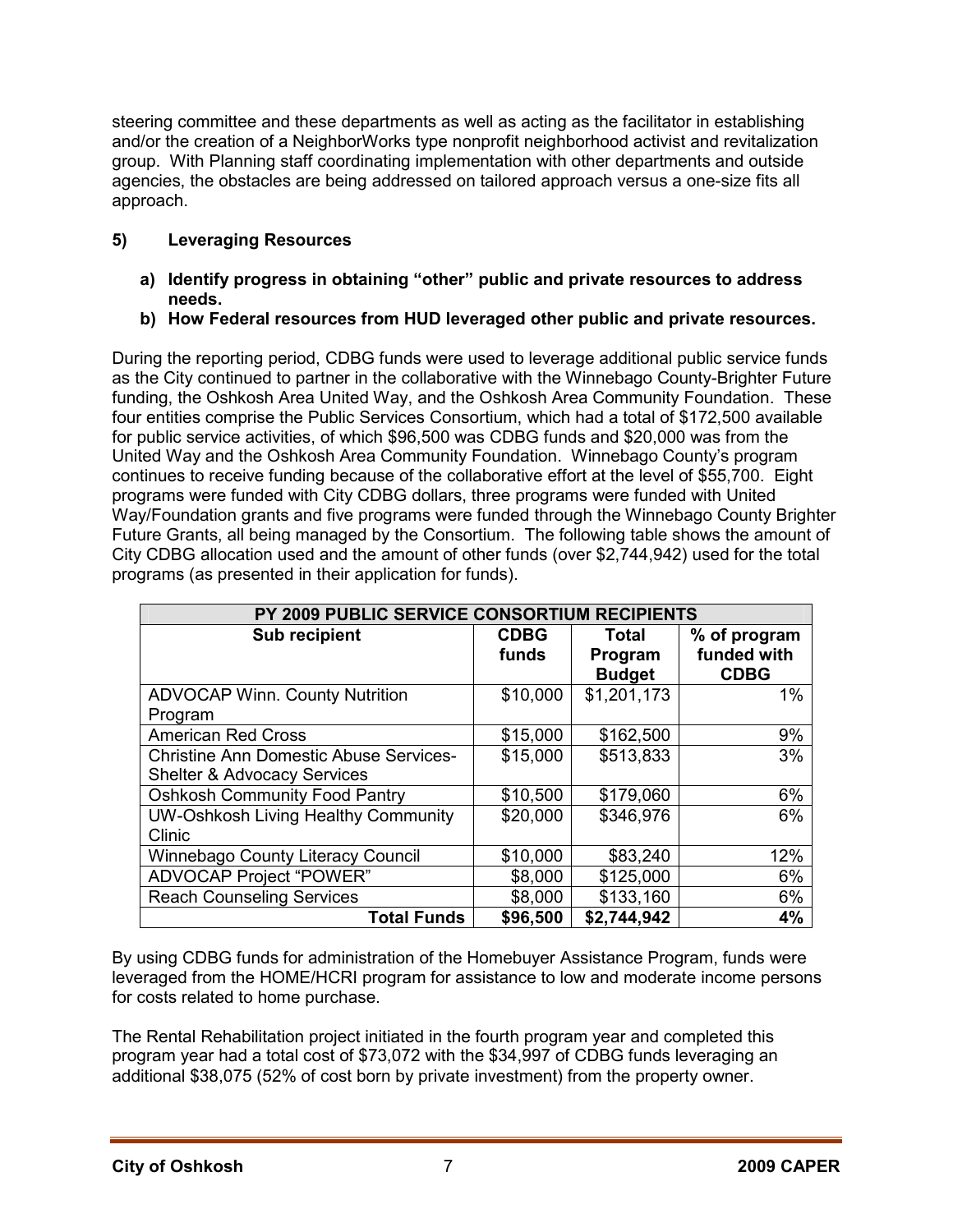CDBG funds of \$15,000 used for the Oshkosh Seniors Center Health and Fitness programs helped to leverage funds totaling \$117,102 from the Seniors Center to administer the programs. The CDBG funds made up approximately 11% of the budget for these programs.

### **c) How matching requirements were satisfied.**

There were no projects associated with the City's use of entitlement funds that require or mandate matching funds.

### **Managing the Process**

#### **1. Describe actions taken during the last year to ensure compliance with program and comprehensive planning requirements.**

The City of Oshkosh's Department of Community Development is the lead agency responsible for administering the programs covered by the 2005-2009 Consolidated Plan and the 2009 Action Plan. The Department of Community Development sub-contracts with public service providers individually and through the Public Service Consortium. Staff from these individual agencies is responsible for administering their own programs and reporting required information to the Department of Community Development. One such provider is the Oshkosh Housing Authority/Winnebago County Housing Authority which provides administrative services related to the Homebuyer Assistance Program. As part of the Public Service Consortium, the sub recipient is contracted/required to provide quarterly reports to show progress during the administration of their program, which is then reported to the City.

In order to keep Oshkosh residents familiar with the CDBG program and to ensure compliance with program and comprehensive planning requirements, City staff presents the annual CAPER to the Plan Commission and Common Council. These meetings are broadcast on the local cable access television station. It is done to show success stories for the program year and to familiarize the Plan Commission, Common Council and television audience with the CDBG program. Additionally, mass mailings and discussions on the Oshkosh Community Access Television will be conducted to showcase the rehabilitation programs.

In the development of this plan, applications are solicited for non-public service projects. A public informational meeting is held in early November at the Oshkosh Seniors Center to present the estimated Action Plan for the coming program year along with the Capital Improvements Program. This meeting also serves to answer questions and solicit comments. The estimated Action Plan for the next program year is then presented to the Plan Commission during a regularly scheduled meeting and a recommendation is forwarded to the Common Council, who in turn approves, denies or modifies the recommended CDBG allocations for the next program year.

### **Citizen Participation**

#### **1. Provide a summary of citizen comments.**

This section will be inserted after the required 15-day public comment period has expired.

**2. In addition, the performance report provided to citizens must identify the Federal funds made available for furthering the objectives of the Consolidated Plan. For each formula grant program, the grantee shall identify the total amount of funds available**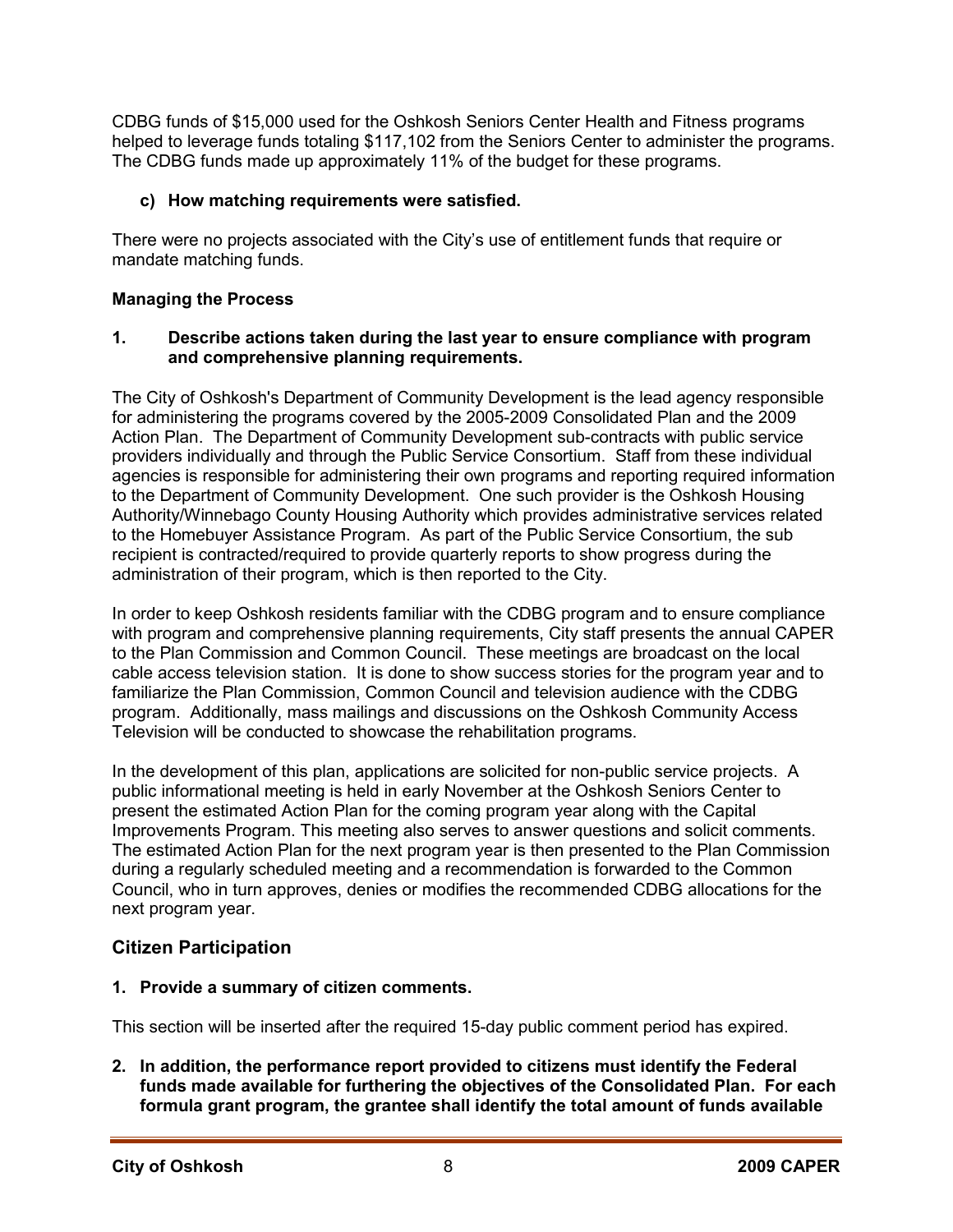**(including estimated program income), the total amount of funds committed during the reporting period, the total amount expended during the reporting period, and the geographic distribution and location of expenditures. Jurisdictions are encouraged to include maps in describing the geographic distribution and location of investment (including areas of minority concentration). The geographic distribution and expenditure requirement may also be satisfied by specifying the census tracts where expenditures were concentrated.** 

A legal notice was published in the Oshkosh Northwestern on July 15, 2010 explaining this CAPER. The CAPER was available for review at the public library, the Department of Community Development office and on the Department of Community Development website (http://www.ci.oshkosh.wi.us/Community\_Development/Planning\_Services/index.asp A comment period of not less than 15 days was provided to receive comments prior to the submittal to the Department of Housing and Urban Development.

The City made the entire report available in order to show the public the funds that were available, committed and spent during the 2009 Program Year and where geographically the funds were spent. The CAPER also demonstrated to the public how program income was used to further the goals and objectives of the 2004-2009 Consolidated Plan.

The first opportunity for citizen comment was the ability to contact staff directly following a legal notice published in the Oshkosh Northwestern on July 15, 2010 explaining this CAPER.

The second opportunity for comment was at the July 20, 2010 Plan Commission meeting where the CAPER was presented and discussed with opportunity for public comment. The discussion included a PowerPoint presentation highlighting the income sources, available funds and the 2009 spending results/performance information.

The third opportunity for comment was at the July 27, 2010 Common Council meeting where the CAPER was presented and discussed with opportunity for public comment.

There were no comments received regarding the 2009 CAPER at any of the three opportunities listed above.

As included throughout the CAPER document, assistance in Oshkosh was directed primarily to low and moderate income census tracts and block groups, as shown on the following map: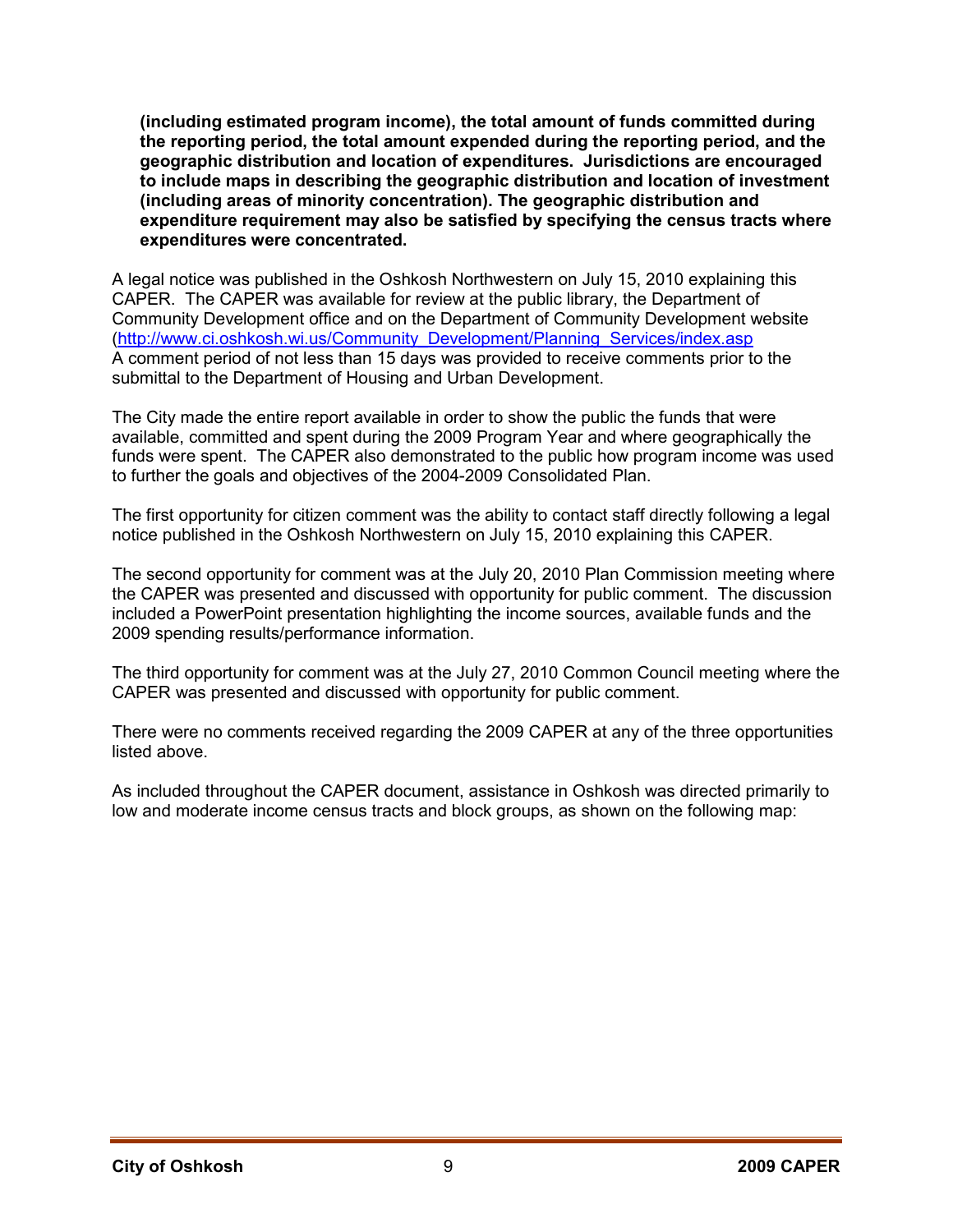

Within these geographic areas, priority was given to the following:

- Areas with higher density and areas with high concentrations of rental housing
- Areas most significantly affected by foreclosure and housing abandonment
- Priority areas identified in the City Comprehensive Plan, 2005-2025

#### Areas of Minority Concentration

Census block groups with over 150 persons answering with a "non-White" Race in the 2000 Census are shown in the table below. After excluding the census block groups with institutionalized populations such as the State of Wisconsin Correctional Facility, the University of Wisconsin-Oshkosh student housing, the Winnebago County Mental Health Institution, and the Park View Health Center, the block groups with the highest number of racial/minority concentrations are as follows: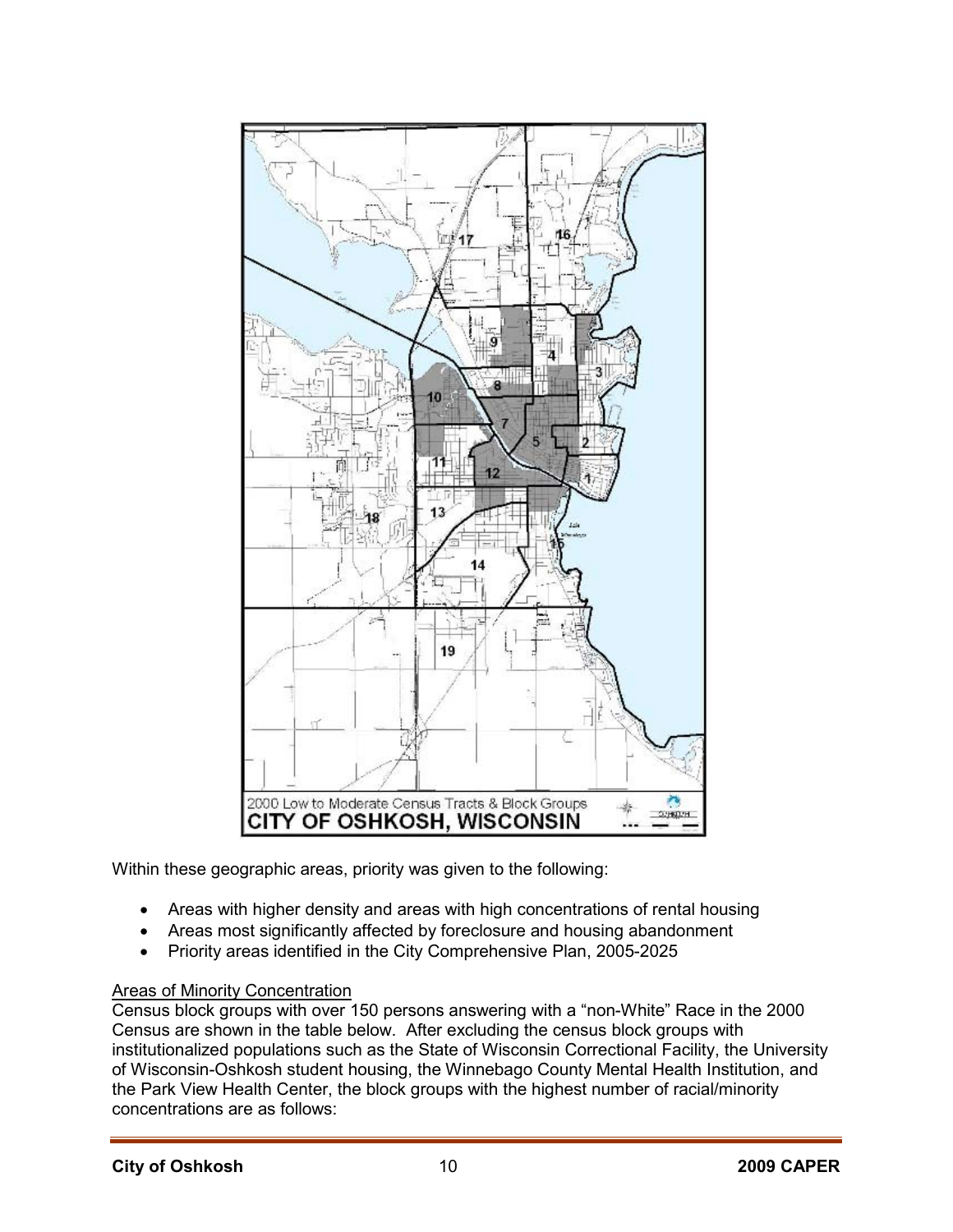| <b>AREA OF HIGHEST NUMBER OF MINORITIES</b> |                                          |                                                                                    |  |  |  |  |
|---------------------------------------------|------------------------------------------|------------------------------------------------------------------------------------|--|--|--|--|
| <b>Geographic Area</b>                      | <b>Number of</b><br>Non-"White<br>Alone" | <b>Percent of "Non -</b><br><b>White Alone"</b><br><b>People in Block</b><br>Group |  |  |  |  |
| Census Tract 5, Block Group 3               | 335                                      | 14.76                                                                              |  |  |  |  |
| Census Tract 5, Block Group 2               | 192                                      | 23.53                                                                              |  |  |  |  |
| Census Tract 2, Block Group 3               | 179                                      | 20.62                                                                              |  |  |  |  |

Source: 2000 U.S. Census

These three block groups are all located in the Central City area and are all located in low and moderate income census tracts.

### **Institutional Structure**

#### **1) Describe actions taken during the last year to overcome gaps in institutional structures and enhance coordination.**

The actions taken this year were continuations of commitments the City staff has made to overcome gaps among institutional structures. The City continues to work with the Oshkosh Area United Way and the Oshkosh Area Community Foundation on coordination and supervision of CDBG and other funds for public service activities and programs through the "Public Service Consortium". This joint coordination effort was implemented to avoid unnecessary duplication of efforts in providing financial awards to service providers.

Staff turnover in 2009 made it difficult to enhance coordination between the City and other institutions but with the hiring of a new Housing Planner in 2010, a renewed and greater level of participation is occurring with the Winnebagoland Housing Coalition and Winnebago Apartment Association.

The City had a major setback in trying to establish an Oshkosh satellite office of NeighborWorks Green Bay, a nonprofit corporation that strengthens neighborhoods and improves lives by revitalizing housing, enhancing neighborhood character, and promoting and preserving homeownership. Their Board felt they would be unable to effectively handle both communities.

The City, along with the Oshkosh Area Community Foundation, had budgeted funds and actively sought and recruited other NeighborWorks affiliated nonprofits to consider expansion into the Oshkosh area as well as investigating the ability to establish, or help establish, a new nonprofit housing and neighborhood revitalization organization for the community. The City will continue to pursue this concept in the coming program year.

In addition, the local Habitat for Humanity has reorganized and has a new executive director and staff. This has removed much of its previous instability functioning without a director. City staff has had a closer working relationship with them to create the institutional capacity to undertake and complete projects. To that end, the City felt confident in selling one of its previously purchased HUD \$1 Homes to Habitat for the purpose of razing and then constructing a privately funded new home.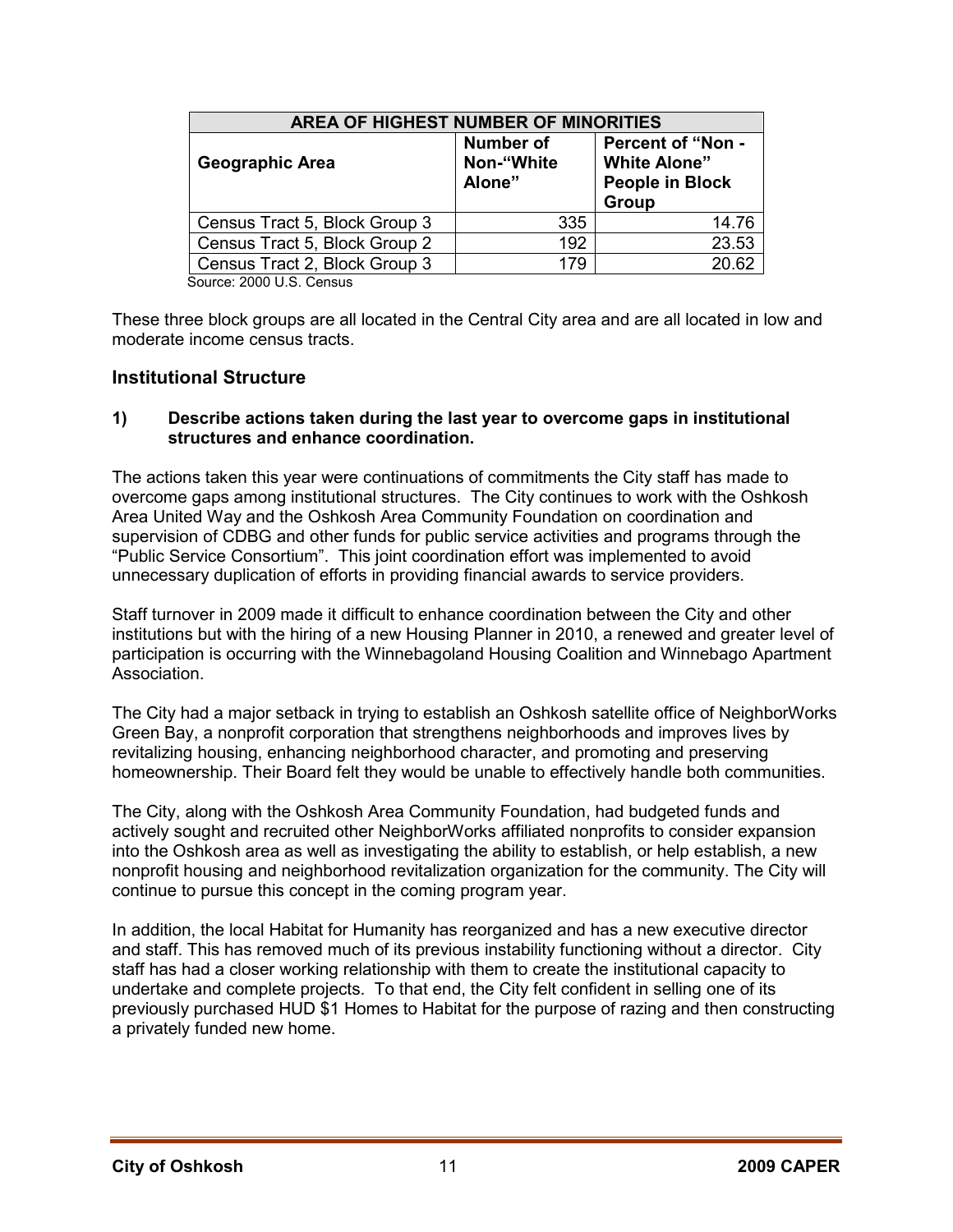### **Monitoring**

### **1. Describe how and the frequency with which you monitored your activities.**

Monitoring actions are conducted to ensure the timeliness of spending. Quarterly and annual reports are required for all funded activities. When these reports are submitted they are reviewed in accordance with the Agreement and filed for records. If quarterly reports are not made on time or the sub recipient is not meeting the requirements of the Agreement, Department of Community Development staff will contact and/or meet with the sub recipients for a coordination meeting and closely monitor progress to meet the requirements of the Agreement. Continued failure of reporting may affect funding possibilities in future program years and/or may require more stringent reporting accountability.

Public service applicants submitted quarterly reports that are most often submitted with quarterly invoices for payments against the CDBG grant thereby helping to ensure timeliness of expenditures of grant funds by the City. Grant funds for public service activities/organizations under the Public Service Consortium are distributed in a quarterly lump sum payment to the United Way/Oshkosh Area Community Foundation, who administers eight of the public service programs benefiting LMI clientele. Staff reviews the quarterly reports and contacts applicants as needed to clarify any information as well as to address timeliness of invoices. CDBG administrative funding, in the form of an administration project, was provided to the United Way and the Community Foundation to monitor the programs and their progress toward achieving the goals identified in their applications. Other agencies that were awarded contracts, such as the Fair Housing Center of Northeast Wisconsin, the Oshkosh/ Winnebago County Housing Authority and the Oshkosh Seniors Center were required to submit reports with their invoices, showing progress towards goals as outlined in their contract directly to the City. Visits to the Seniors Center, the Fair Housing Offices and the Oshkosh/ Winnebago County Housing Authority were conducted and discussions regarding success, failure and hindrances to performance took place. Annual reports summarizing programs and beneficiaries are required from these public service agencies in order to avoid reporting duplicate accomplishments.

Housing rehabilitation activities were monitored during the rehabilitation period before, during and after construction. Generally, contractors get several payments during a rehabilitation project. Payment is withheld until the contractor has satisfactorily completed the work including obtaining the appropriate required permits. When it is determined that the work is satisfactorily completed and after securing the owners signature on a payment request form, payment to the contractor is released. No final payment is made for a project until the contractor has satisfactorily completed the work in accordance with the contract and the work complies with all City codes as determined by the appropriate inspectors.

### **2. Describe the results of your monitoring including any improvements.**

Monitoring during the Program Year went smoothly as many of the agencies, contractors used and programs funded are those that are familiar with the CDBG program and its reporting requirements. Public service organizations that are funded for the first time sometimes have difficulty interpreting what data the City and HUD are looking for and need coaching in that matter. In addition, first time contractors in the housing rehabilitation programs often need extra attention by staff. New reporting forms that more easily conveyed data requirements also helped to receive adequate information and avoid confusion, especially on income and racial differentiation. Improvements as a result of monitoring and revisions/alterations to forms used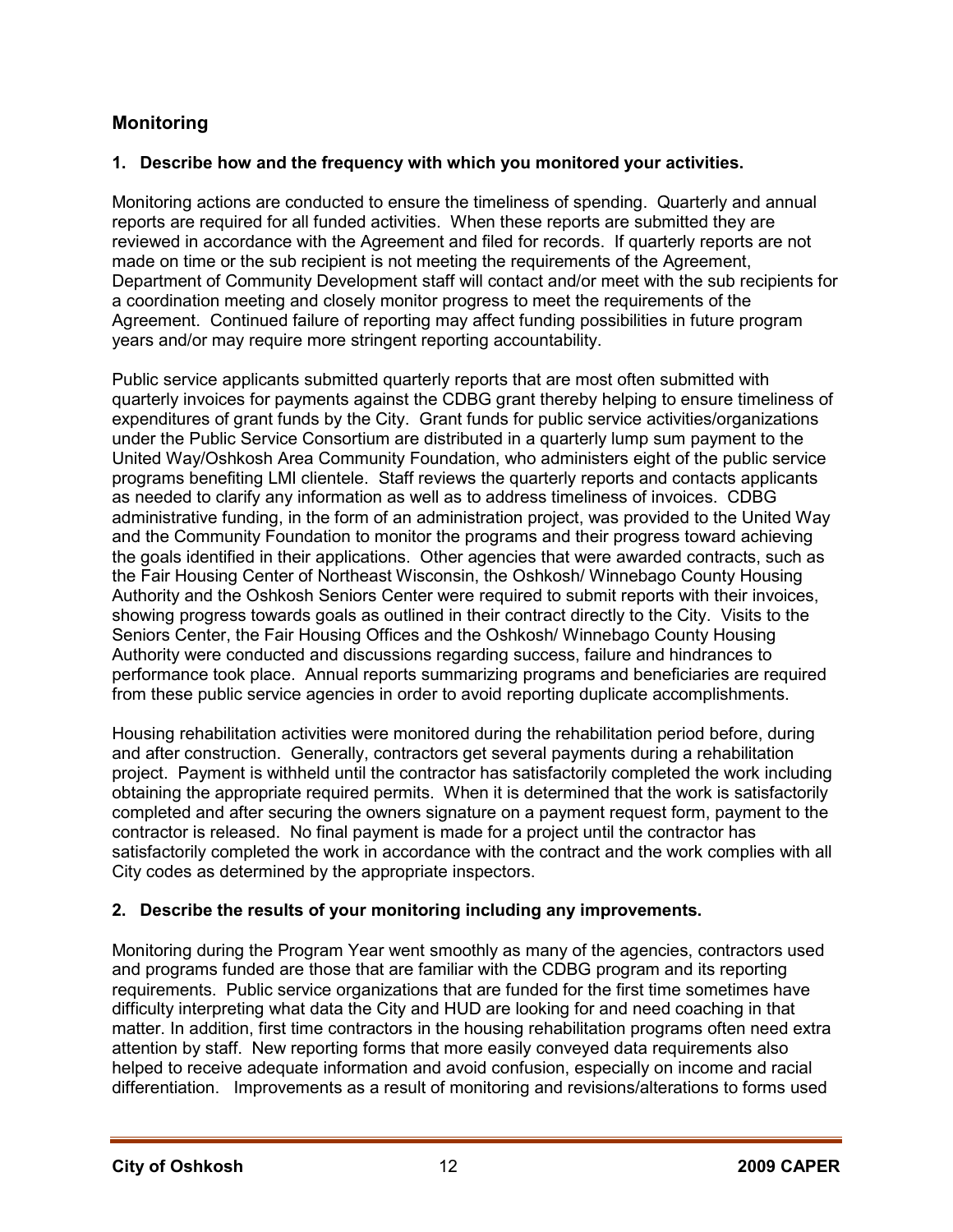in reporting as well as one-on-one and group training all assisted in a smooth dissemination of data from sub recipients to the City.

### **3. Self Evaluation**

- **a. Describe the effect programs have in solving neighborhood and community problems.**
- **b. Describe progress in meeting priority needs and specific objectives and help make community's vision of the future a reality.**
- **c. Describe how you provided decent housing and a suitable living environment and expanded economic opportunity principally for low and moderate-income persons.**
- **d. Indicate any activities falling behind schedule.**
- **e. Describe how activities and strategies made an impact on identified needs.**
- **f. Identify indicators that would best describe the results.**
- **g. Identify barriers that had a negative impact on fulfilling the strategies and overall vision.**

CDBG funds were spent in the 2009 Program Year for the Near East Neighborhood and this targeted effort will continue throughout the next consolidated plan period. Funds were to be expended in 2009 for follow-ups on property condition inspections, which started in the summer of 2006. By 2008, all properties in the Near East Neighborhood had been inspected. In 2009, follow-up was finished on 53 requests for corrections that were carried over from previous years. Coordination between the Inspections Division and the owner and rental rehabilitation program was also an important element in that LMI individuals are assisted with long-term code compliance. Fire Department coordination also played a role as smoke detectors were checked. The ongoing four years of inspection and correction requests have resulted in many positive impacts for code compliance which make a significant impact on improvement of neighborhood image, maintenance of perceived and actual property values, assistance in fostering neighborhood identity, and a sense of community "ownership."

Maintaining the existing housing stock was identified as one of the highest priorities in the City's 2005-2025 Comprehensive Plan and is identified within each individual program year. The City continues to strive for this goal through the owner and renter-occupied rehabilitation programs. The process for the purchasing and demolition of two blighted properties in the Near East Neighborhood and the sale of one property for new housing construction and the division of two other lots to reduce density created positive impacts on neighborhood stabilization. The South Shore Redevelopment Area continues with the removal of three blighting influences in these areas in order for the City to implement its redevelopment plans and help stave off continued deterioration and disinvestment.

Needs were identified in the "Needs" tables in the 2005-2009 Consolidated Action Plan and the impacts to these needs are summarized here:

Identified Need: Housing (Renter) – Only one renter-occupied unit that was started in the 2008 Program Year was completed in 2009. A continued push for more aggressive solicitation is underway through organized cooperation with the Winnebago Apartment Association. Funding for multiple family owners, ADVOCAP and the Oshkosh/Winnebago County Housing Authority will be provided and it is hoped to foster interest from these groups to utilize rental rehabilitation funds will spur increased levels of rental rehabilitation and provision of longstanding LMI rental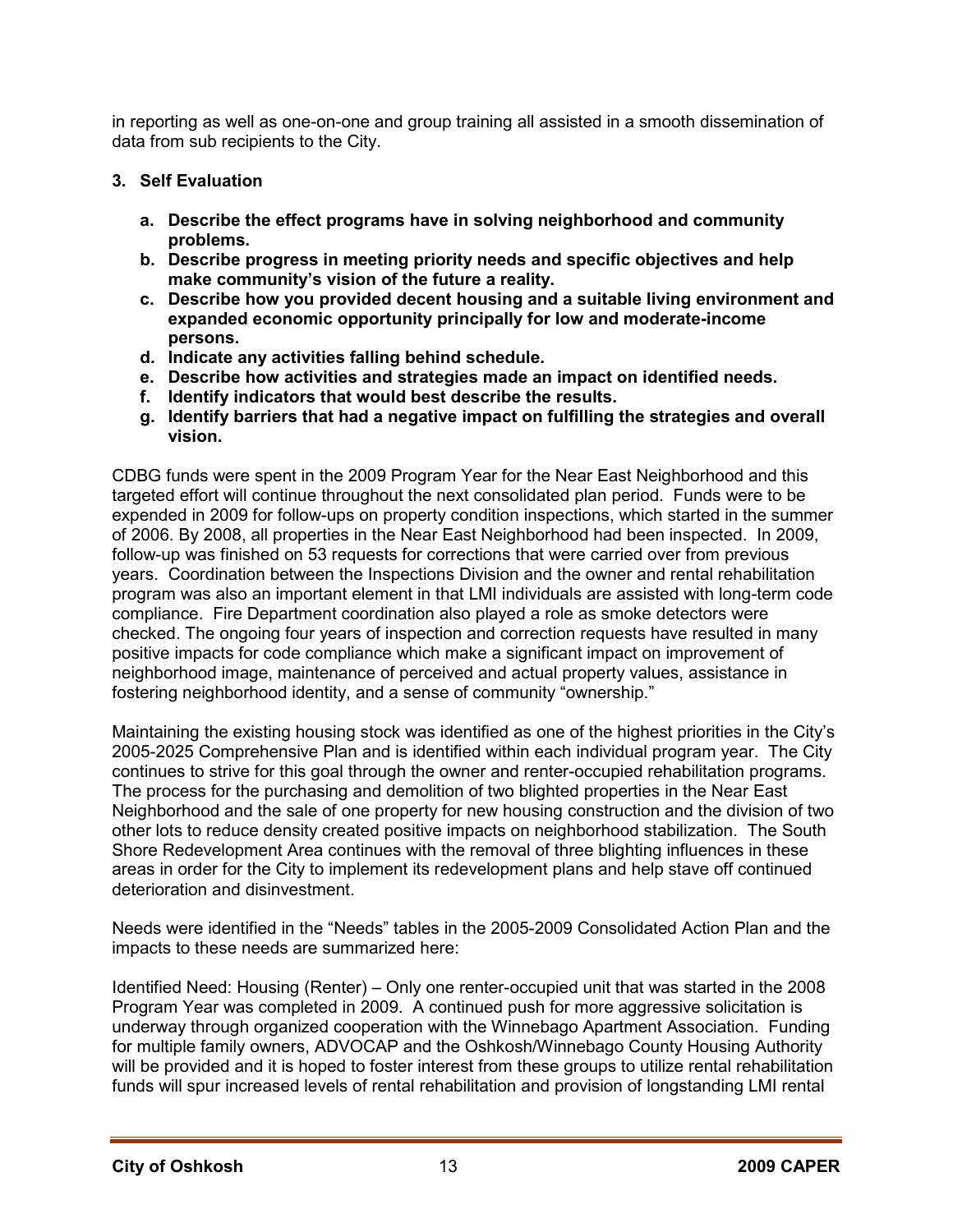units. The City hopes to create a more suitable number of rental rehabilitation projects and increase the number of rental units rehabilitated for functionality and new units created.

Identified Need: Housing (Owner) – 19 owner-occupied houses were rehabilitated in the 2009 Program Year, with a total of 48 persons occupying these households. The housing rehabilitation program helps to maintain existing housing stock and keeps homes in safe and good condition for LMI homeowners. Given the financing structure of the zero-interest, zero payment loans, the LMI owner is not burdened with loan payments, which allows more income to be expended on other suitable living environment necessities. Payment of the rehabilitation loan is made at the owners/borrows discretion or when the house changes ownership, whichever comes first.

Identified Need: Homeless Needs (Individuals and Families) – In 2009, LMI tenants at risk of eviction or utility termination benefiting from direct financial assistance totaled 1017 LMI households (2448 individuals) in the Red Cross' "Bridges-Emergency Assistance" program. Additionally, homeless people due to domestic violence were benefitted by support of the Christine Ann Center who sheltered 240 individuals (119 from Oshkosh), 125 of which were children (60 from Oshkosh).

Identified Need: Public Services – In 2009, eight programs were funded through the Public Service Consortium. In addition to these programs, public service funds were also used to:

- $\circ$  Contract with the Fair Housing Center of Northeast Wisconsin for their counseling services;
- $\circ$  Contract with the Oshkosh/Winnebago County Housing Authority for administrative services associated with the Homebuyer Assistance Program; and
- o Contract with the Seniors Center for the Health and Fitness programs.

Identified Need: Non-Homeless Special Needs (Housing and Supportive Services) – In 2009, six elderly, 11 female head of household and three disabled households benefited from the owner-occupied rehabilitation program this year. Additionally, the public service programs assisted LMI, disabled, elderly and other qualified persons with fair housing help, housing assistance, in-home meals, emergency shelter and assistance, medical assistance, job skill training and literacy skills, as well as sexual abuse treatment. The City and its involvement in the Public Service Consortium has been extremely successful and far outpaces the goals identified in the 2005-2009 Consolidated Plan and annual action plans.

Two main indicators best describe our results: number of owner-occupied rehabilitated units and number of persons served with public service programs. Additionally, forward progress through property inspections and resulting home and property improvements indicate a steady positive affect the general removal of blighting influences and improved suitable living conditions, whether physical or societal, for LMI areas and persons.

Barriers identified that had a negative impact on fulfilling the strategies and overall vision of the City included unexpected staff turnover as well as the low number of rental unit owners interested in the rehabilitation of their properties.

#### **h. Identify whether major goals are on target and discuss reasons for those that are not on target.**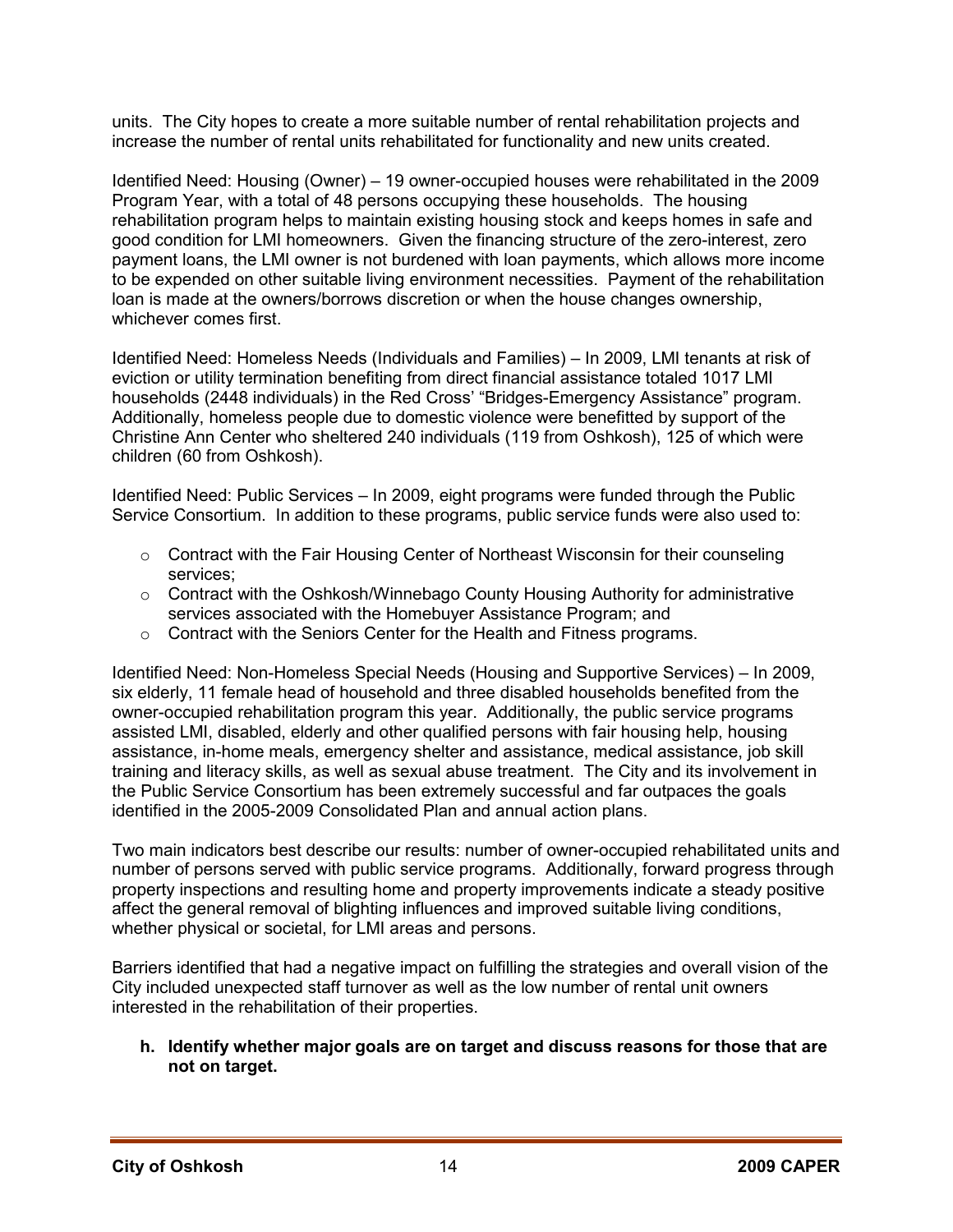Goals have been realized for the majority of our program activities within the consolidated plan timeline though they may have been short or long in any particular program year. This includes the rehabilitation program for the city's owner-occupied units and the substantial activity in the public service realm. Progress made in implementing the Near East Neighborhood Plan has been steady as has the progress made with redevelopment plans and negotiations that will act as a guide to address and direct the purchase of blighted property.

#### **i. Identify any adjustments or improvements to strategies and activities that might meet your needs more effectively.**

As in the last program year – we will continue to make adjustments to make activities more effective, including increases in funding for the public service portion of the CDBG budget, as this program has demonstrated its continued success and expansion in the past through not only block grant funds but also by continuing to leverage larger amounts of unrelated funds.

Other steps to increase the effectiveness of the Oshkosh CDBG program include stronger use of the neighborhood initiative programs including contracting or creating a neighborhood rehabilitation and advocacy agency to assist with LMI neighborhood organizing resulting in blight influence removal and the physical rehabilitation of owner and renter-occupied homes. Greater coordination and assertiveness on the City's part in relation to the rental rehabilitation program will hopefully increase activity in that program. Additionally, continued action associated with redevelopment plans in the South Shore Redevelopment Area and other Central City LMI areas provide specific locally supported guidance for removal of blight and provision of area for investment and improvement.

### **Lead-based Paint**

### **1) Describe actions taken during the last year to evaluate and reduce lead-based paint hazards.**

Throughout the year, the City continues to implement applicable HUD lead paint regulations in owner and renter-occupied housing rehabilitation projects. The Department of Community Development will continue to cooperate with the City Health Department to provide CDBG rehabilitation assistance to income qualified owner-occupied households with children who have elevated blood lead levels. The Department of Community Development's Housing Rehabilitation Specialist is trained to use the City's XRF machine, which was purchased with administrative funds from a HUD demonstration lead paint reduction program. The Department will continue to maintain the XRF machine using CDBG funds; however the machine will become obsolete within two years and will need to be replaced.

City Heath Department staff has also been trained to use the XRF machine and also have access to the equipment.

Staff from the City Health Department visit the homes of children where there have been reported cases of elevated blood lead levels. Staff will then provide information on how to clean, lead hazard reduction and childhood lead poisoning. The Department also has a commercial grade HEPA filter vacuum available to lend to households where there are reported cases of elevated blood lead levels.

Additionally, all contractors used to perform lead hazard reduction work must be trained and certified by the State in a lead hazard reduction discipline and associated with a certified lead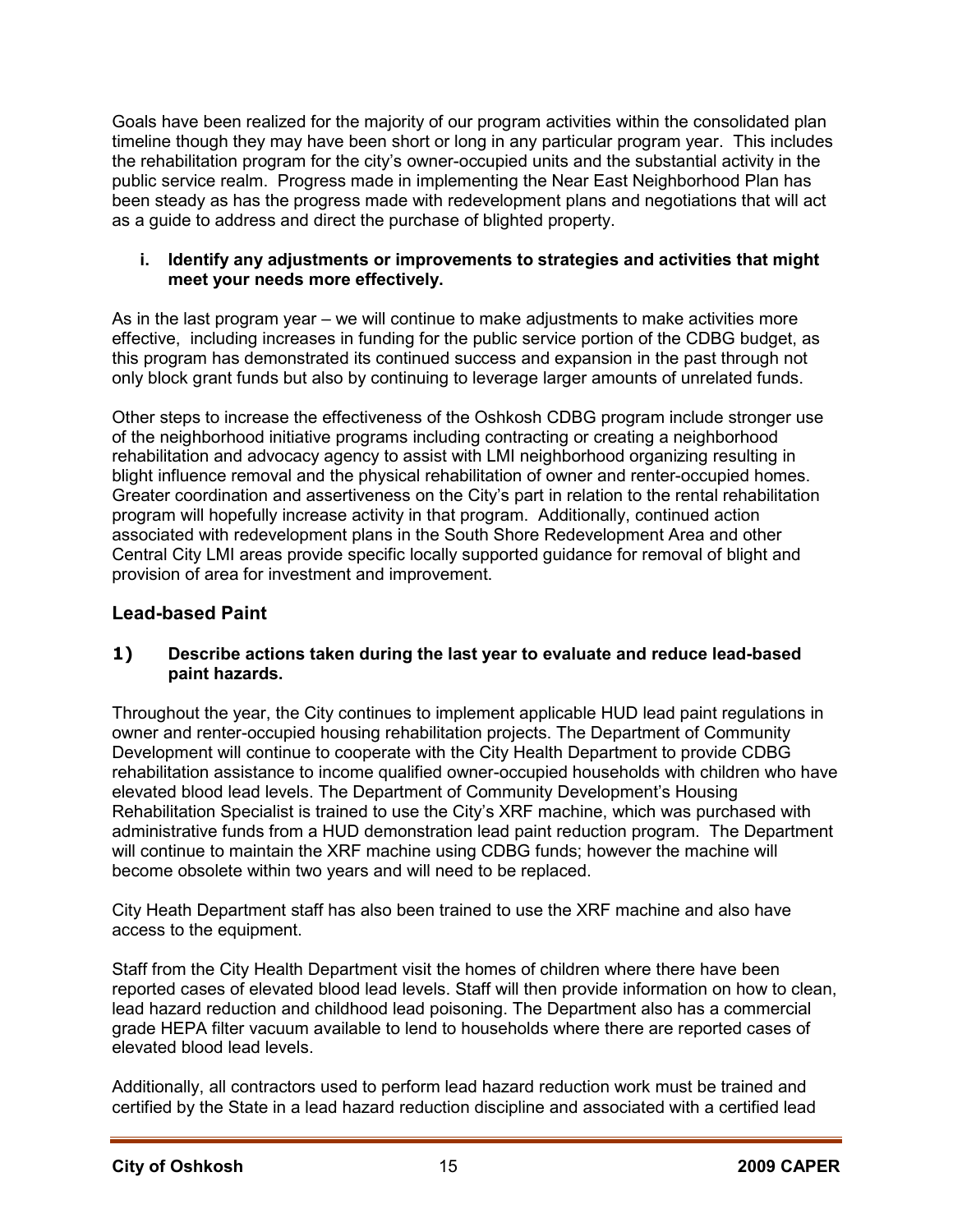company. The City prefers to work with State Certified general contractors as part of their housing improvement programs, as most projects disturb lead based paint or control/abate lead paint hazards. However, the general contractor may sub contract the lead work to a certified lead sub contractor.

During the 2009 Program Year, \$48,424 was spent to reduce lead-based paint hazards in 12 of the 19 completed housing rehabilitation projects (63 percent). The lead-based paint funds were made available as grants for the benefit of low and moderate income owners and not included as part of the deferred rehabilitation loan.

| PY 2009 LEAD ABATEMENT GRANTS |                      |                                          |                                     |                             |  |  |  |
|-------------------------------|----------------------|------------------------------------------|-------------------------------------|-----------------------------|--|--|--|
| <b>Address</b>                | Lead<br><b>Grant</b> | <b>Extremely</b><br>Low<br><b>Income</b> | <b>Very</b><br>Low<br><b>Income</b> | Low<br>(Moderate)<br>Income |  |  |  |
| 31 W. 11 <sup>th</sup> Ave    | \$6,817              |                                          |                                     | Х                           |  |  |  |
| 129 W. 16 <sup>th</sup> Ave   | \$6,225              | X                                        |                                     |                             |  |  |  |
| 1840 Sheridan                 | \$4,200              |                                          |                                     | X                           |  |  |  |
| 15 W. Tennessee               | \$10,745             |                                          | X                                   |                             |  |  |  |
| 604 Waugoo Ave                | \$1,310              |                                          |                                     | X                           |  |  |  |
| 21 W. 15 <sup>th</sup> Ave    | \$2,875              |                                          |                                     | Χ                           |  |  |  |
| 1744 Oregon                   | \$5,190              |                                          |                                     | X                           |  |  |  |
| 1109 Arthur                   | \$3,400              |                                          |                                     | X                           |  |  |  |
| 1853 Delaware                 | \$3,517              |                                          |                                     | X                           |  |  |  |
| 920 Mason                     | \$1,075              |                                          |                                     | X                           |  |  |  |
| 1927 Sheridan                 | \$770                |                                          |                                     | X                           |  |  |  |
| 15 E. Nevada                  | \$2,300              |                                          |                                     | X                           |  |  |  |
| <b>TOTAL</b>                  | \$48,423             | 1                                        | 1                                   | 10                          |  |  |  |

### HOUSING

### **Please also refer to the Housing Needs Table in the Appendix.**

### **Housing Needs**

### **1) Describe actions taken during the last year to foster and maintain affordable housing.**

CDBG funds are used to foster and maintain affordable housing primarily through the owneroccupied and rental rehabilitation programs. These programs directly foster and maintain affordable housing in the requirements associated with CDBG dollars. The use of funds to purchase foreclosed and HUD \$1 Homes is also an initiative desired to foster affordable housing by using resources to keep these homes livable and within an affordable price range. These programs will be further discussed in the affordable housing section of the CAPER.

Additionally, funds are used to support administration of the Homebuyer Assistance Program through the Oshkosh/ Winnebago County Housing Authority, in which all participants in the program are low and moderate (LMI) homebuyers. After completion of the program, participants are eligible for purchase assistance funds based on whether household income is extremely low, very low, or low (moderate) income. The prospective homes are inspected and are eligible for rehabilitation when needed. The purchase assistance, inspections, and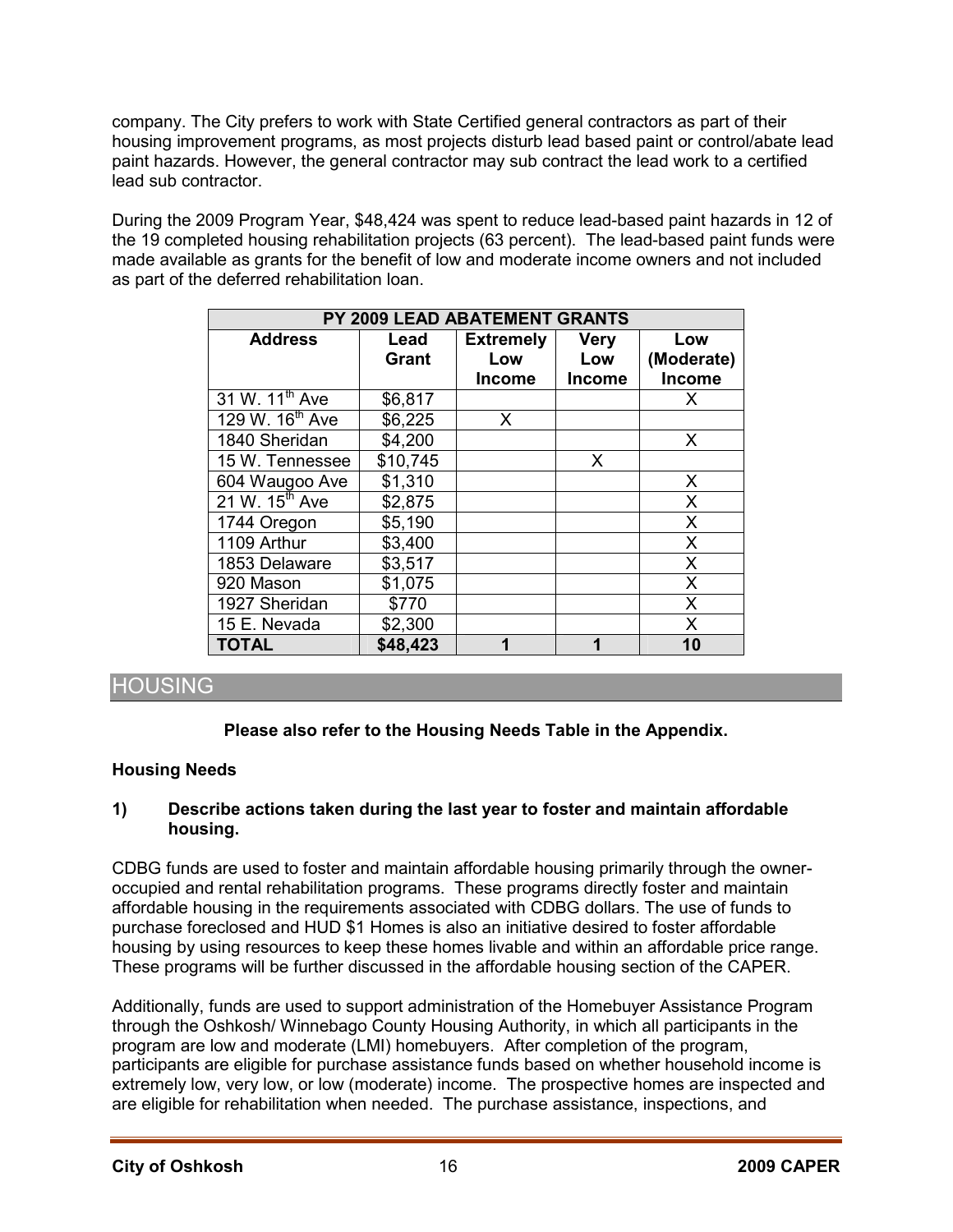rehabilitation are all actions that eliminate financial hurdles for LMI persons becoming homeowners. Inspections and rehabilitation are measures taken to ensure new homeowners are making sound investments and not overburdening themselves with maintenance issues. Owner-occupied projects must meet applicable building and housing codes and the payment is not released until the contractor has completed all activities identified in the Scope of Work for the property.

When emergencies arise for LMI households, the City uses CDBG funds to provide emergency funding for these types of repairs (e.g., leaking roof or furnace outage in winter) to maintain a safe and suitable living environment.

### **Specific Housing Objectives**

**1) Evaluate progress in meeting specific objective of providing affordable housing, including the number of extremely low-income, low-income, and moderate-income renter and owner households comparing actual accomplishments with proposed goals during the reporting period.** 

The following are specific objectives the City aimed to achieve in the 2009 program year:

### **Objective 1. Rehabilitate 12-15 owner-occupied units for LMI households.**

In the 2009 Program Year, 19 projects/units were completed using CDBG funds. The following table summarizes the accomplishments of this program:

| PY 2009 OWNER-OCCUPIED HOUSING REHABILITATION PROGRAM |                   |                   |          |                |                |                       |
|-------------------------------------------------------|-------------------|-------------------|----------|----------------|----------------|-----------------------|
| <b>Address</b>                                        | <b>Completion</b> | <b>Purchase</b>   | Lead     | <b>Project</b> | # $in$         |                       |
|                                                       | <b>Date</b>       | <b>Assistance</b> | Grant    | Cost           | House-         | <b>LMI Census</b>     |
|                                                       |                   |                   |          |                | hold           | <b>Tract or Block</b> |
|                                                       |                   |                   |          |                |                | <b>Group</b>          |
| 31 W 11th                                             | 08/28/2009        | \$0               | \$6,817  | \$39,314       |                | Yes                   |
| 129 W 16th                                            | 05/04/2009        | \$0               | \$6,225  | \$27,682       |                | <b>No</b>             |
| 1026 Winnebago                                        | 05/22/2009        | \$0               | \$0      | \$11,847       |                | <b>No</b>             |
| 1840 Sheridan                                         | 08/28/2009        | \$4,000           | \$4,200  | \$13,306       | $\overline{2}$ | <b>No</b>             |
| 15 W Tennessee                                        | 07/24/2009        | \$3,000           | \$10,745 | \$22,692       | 8              | <b>No</b>             |
| 604 Waugoo                                            | 11/05/2009        | \$4,000           | \$1,310  | \$16,805       |                | Yes                   |
| 21 W 15th                                             | 11/11/2009        | \$6,000           | \$2,875  | \$16,850       | 3              | <b>No</b>             |
| 1744 Oregon                                           | 01/12/2010        | \$0               | \$5,190  | \$39,598       | $\overline{2}$ | <b>No</b>             |
| 1109 Arthur                                           | 01/29/2010        | \$0               | \$3,400  | \$17,560       | 4              | Yes                   |
| 1853 Delaware                                         | 10/09/2009        | \$0               | \$3,517  | \$16,067       | $\overline{2}$ | <b>No</b>             |
| 416 W New York                                        | 07/17/2009        | \$0               | \$0      | \$11,240       | 3              | Yes                   |
| 920 Mason                                             | 12/22/2009        | \$0               | \$1,075  | \$21,175       | 4              | <b>No</b>             |
| 1415 Ohio                                             | 08/28/2009        | \$0               | \$0      | \$2,920        | 1              | <b>No</b>             |
| 728 W 5th                                             | 01/29/2010        | \$0               | \$0      | \$15,360       | $\overline{2}$ | Yes                   |
| 1927 Sheridan                                         | 01/26/2010        | \$4,000           | \$770    | \$17,895       | 3              | No                    |
| 15 E Nevada                                           | 01/06/2010        | \$6,000           | \$2,300  | \$15,480       | $\overline{2}$ | Yes                   |
| 3941 Western                                          | 03/19/2010        | \$2,000           | \$0      | \$14,713       | 4              | No                    |
| 629 W 8th                                             | 01/15/2010        | \$0               | \$0      | \$2,800        | 3              | Yes                   |
| 316 Guenther                                          | 03/12/2010        | \$0               | \$0      | \$3,710        | 1              | No                    |
| <b>TOTAL</b>                                          |                   | \$29,000          | \$48,424 | \$327,014      | 48             | $\overline{7}$        |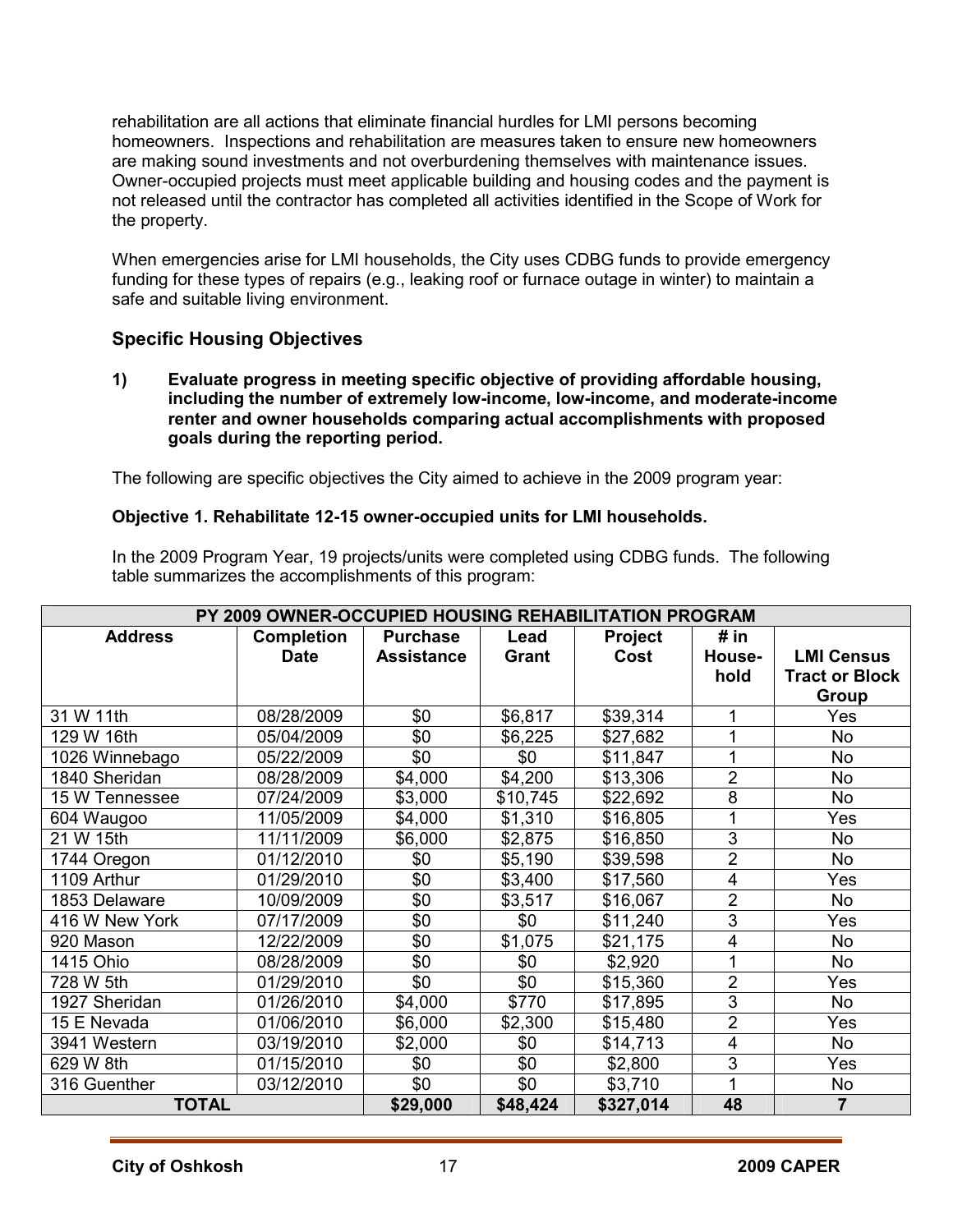The following are exterior before and after pictures of three of the owner-occupied rehabilitation projects:



Before **1026 Winnebago After** 



Before **1853 Delaware** After

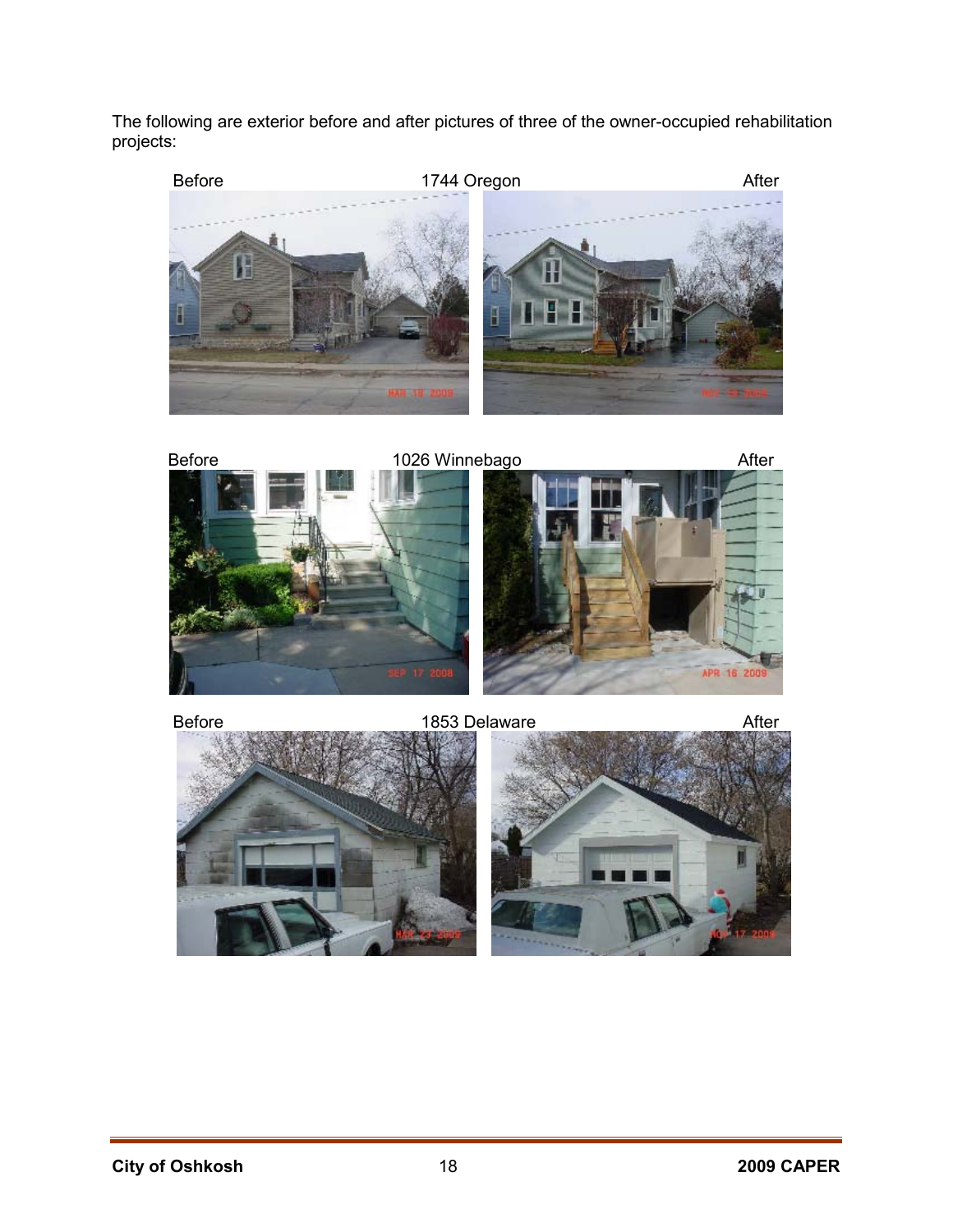### **Objective 2. Rehabilitate/create 5-8 renter-occupied units for LMI households.**

Providing affordable housing options is also done through the rental rehabilitation program. \$50,000 was budgeted in 2009 for this program; however, only one-four bedroom rental rehabilitation project was completed in the program year due to lack of interest in the program.

| <b>PY 2009 RENTAL REHABILIATION PROGRAM</b> |                                  |                        |               |                   |                                                  |  |  |  |  |
|---------------------------------------------|----------------------------------|------------------------|---------------|-------------------|--------------------------------------------------|--|--|--|--|
| <b>Address</b>                              | <b>Completion</b><br><b>Date</b> | <b>Project</b><br>Cost | Lead<br>Grant | Ш<br>LMI<br>Units | <b>LMI Census Tract or</b><br><b>Block Group</b> |  |  |  |  |
| 646 Grand                                   | 06/03/2009                       | \$34,997               | \$0           |                   | Yes                                              |  |  |  |  |

**Objective 3.** Provide funding for the administration of the Homebuyer's Assistance Program by the Housing Authority.

As proposed, \$17,000 was allocated to the Oshkosh/Winnebago Housing Authority for the administration of the Homebuyer's Assistance Program.

CDBG funds were provided for first time homebuyer's assistance to LMI homebuyers who completed the Homebuyer Assistance Program. 10 homebuyers received grants, as summarized below:

| PY 2009 HOMEBUYER ASSISTANCE PROGRAM |                 |               |       |        |                  |               |               |  |
|--------------------------------------|-----------------|---------------|-------|--------|------------------|---------------|---------------|--|
| <b>Address</b>                       | <b>Purchase</b> | <b>Female</b> | Race  | # in   | <b>Extremely</b> | <b>Very</b>   | Low           |  |
|                                      | <b>Assist</b>   | <b>HOH</b>    |       | House- | Low              | Low           | (Moderate)    |  |
|                                      |                 |               |       | hold   | <b>Income</b>    | <b>Income</b> | <b>Income</b> |  |
| 1840 Sheridan                        | \$4,000         | X             | White | 2      |                  |               | х             |  |
| 1927 Sheridan                        | \$4,000         | Χ             | White | 3      |                  |               | Χ             |  |
| 1506 Jackson                         | \$3,000         | X             | White |        |                  |               | X             |  |
| 626 W 18th                           | \$3,000         |               | White | 4      |                  | X             |               |  |
| 15 W Tennessee                       | \$3,000         |               | Asian | 8      | X                |               |               |  |
| 15 E Nevada                          | \$6,000         | X             | White | 2      |                  |               | X             |  |
| 604 Waugoo                           | \$4,000         | X             | White |        |                  |               | X             |  |
| 21 W 15th                            | \$6,000         | X             | White | 3      |                  |               | X             |  |
| 3941 Western                         | \$2,000         |               | Asian | 4      |                  |               | X             |  |
| 1727 Evans                           | \$6,000         |               | Asian | 4      |                  |               | Χ             |  |
| <b>TOTAL</b>                         | \$41,000        | 6             |       | 32     | 1                | 1             | 8             |  |

**Objective 4.** Assist a nonprofit organization in the establishment of neighborhood associations, housing rehabilitation projects, general review of the housing and neighborhood improvement programs and broader neighborhood improvement activities.

The City had a major setback in trying to establish an Oshkosh satellite office of NeighborWorks Green Bay, a nonprofit corporation that strengthens neighborhoods and improves lives by revitalizing housing, enhancing neighborhood character, and promoting and preserving homeownership. Their Board felt they would be unable to effectively handle both communities.

The City, along with the Oshkosh Area Community Foundation, had budgeted funds and actively sought and recruited other NeighborWorks affiliated nonprofits to consider expansion into the Oshkosh area as well as investigating the ability to establish, or help establish, a new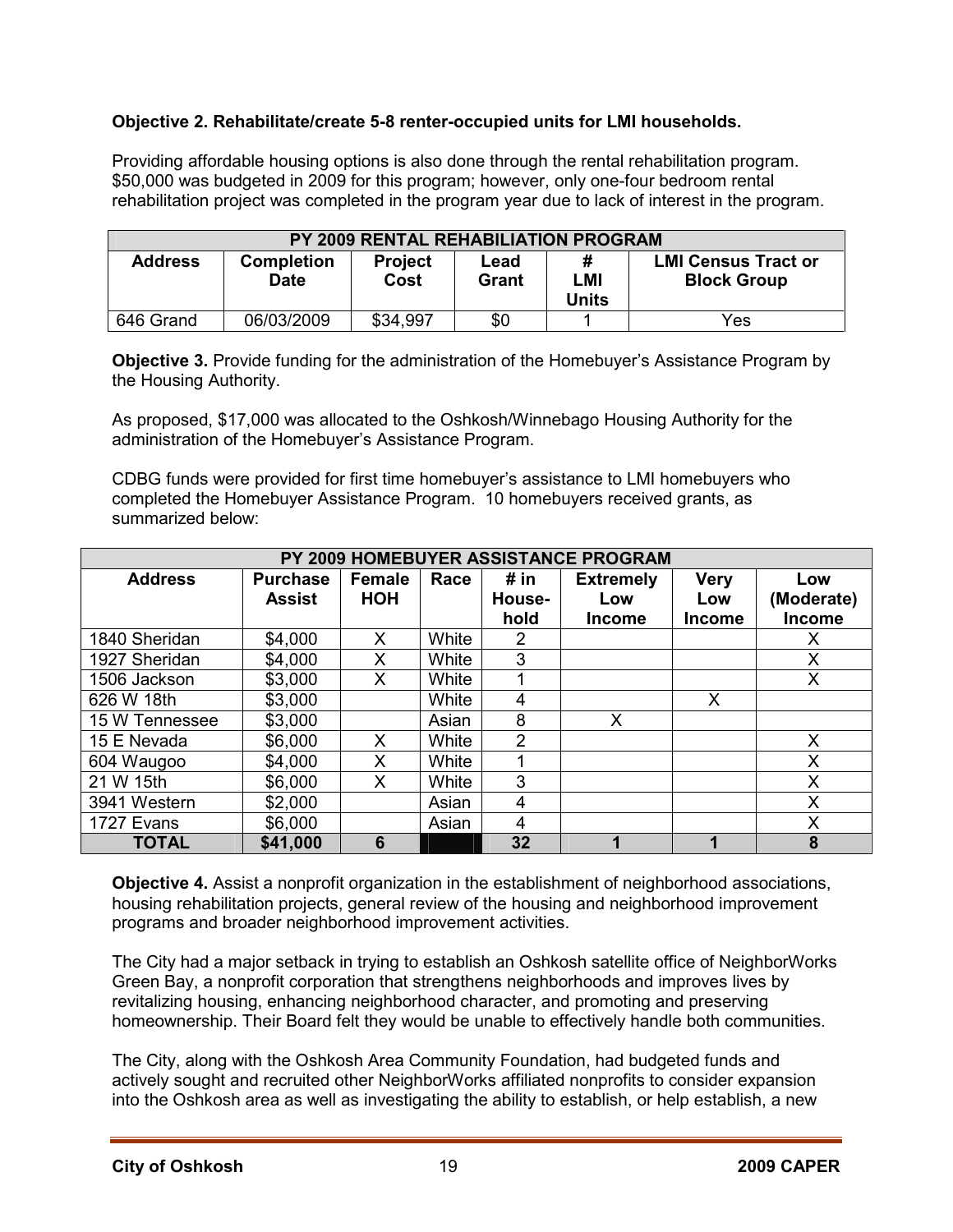nonprofit housing and neighborhood revitalization organization for the community. The City will continue to pursue this concept in the coming program year.

#### **2) Evaluate progress in providing affordable housing that meets the Section 215 definition of affordable housing for rental and owner households comparing actual accomplishments with proposed goals during the reporting period.**

The rental and owner-occupied rehabilitation units are to be occupied by LMI tenants but do not meet, nor were they required to meet, the definition of affordable housing, as provided in Section 215.

### **3) Describe efforts to address "worst-case" housing needs and housing needs of persons with disabilities.**

In 2009, worst-case housing needs were addressed through a combination of public service activities and through the rental rehabilitation program. The rental rehabilitation program stimulated the rehabilitation and subsequent habitability of a four-bedroom rental unit. This living unit is ideal as a rent controlled unit for a large LMI family. The provision of additional large rental units with income limitations for tenants remains a priority. The funding of organizations that include the Red Cross Emergency Assistance Program and the Christine Ann shelter also address worse case needs as a support network for those in unfit housing or finding themselves displaced.

Accessibility is considered in all physical projects undertaken or assisted by the City using CDBG dollars. In the owner and rental rehabilitation programs, handicapped accessibility is listed and announced as an eligible activity that is encourage. Owner and renter-occupied sites that are selected are evaluated as to the need or requirements for improvements that enhance or increase accessibility. Though no public improvement projects were conducted in the 2009 program year, physical improvements associated with Central City and neighborhood initiative works will always include either the reconstruction or the installation of accessible features. Non-physical efforts to improve the living conditions of the handicapped include finance of the Winnebago County Nutrition Program, which delivers meals to those who are homebound and the UWO Living Healthy Community Clinic, which services many disabled persons in need of help with daily and often unmet health services.

### **Public Housing Strategy**

### **1) Describe actions taken during the last year to improve public housing and resident initiatives.**

The mission of Oshkosh / Winnebago County Housing Authority is to promote adequate and affordable housing, economic opportunity, and a suitable living environment free from discrimination. Their mission is to promote and ensure safe, decent, and affordable housing for their participants, as well as provide owners and developers with an opportunity to rehabilitate and develop affordable housing.

Formed in 1970, the Housing Authority now maintains over 650 Public Housing units including family, single, disabled, and elderly units, administers over 400 Housing Choice Vouchers, manages the properties of six group homes, coordinates a family self-sufficiency program, and facilitates a home ownership program.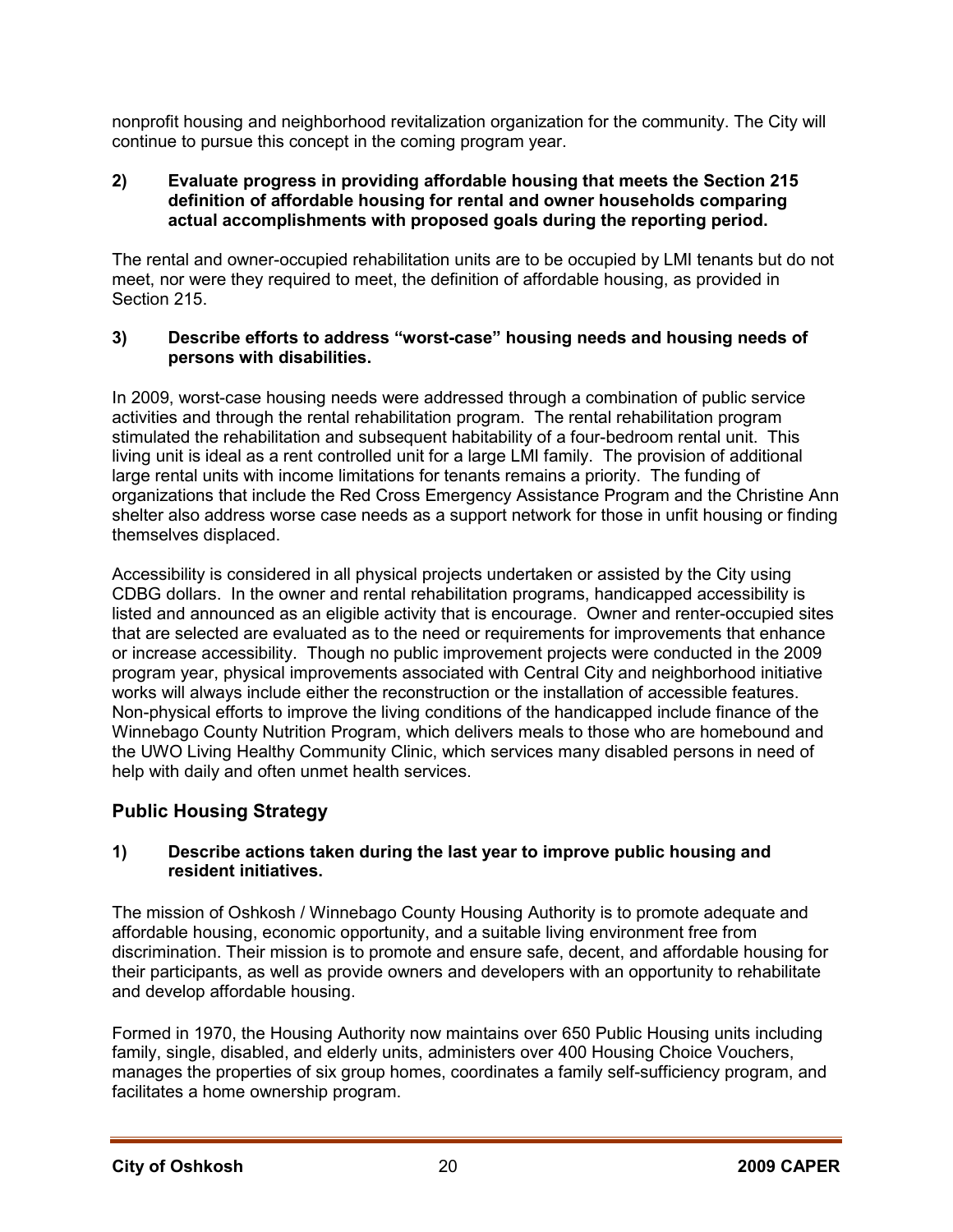The Housing Authority recognizes their participants as their primary focus, works in partnership with community and government organizations to promote affordable housing options, acts as an agent of change when performance is unacceptable, continues to strive for public trust and confidence through good communication and being responsive to the needs of their participants and community, and identifies and works to eliminate barriers that prevent it from achieving their goals as a housing authority.

### **Local Objectives:**

The Admissions and Continued Occupancy Plan for the Public Housing Program is designed to achieve the following objectives:

- Provide improved living conditions for very low and low income families while maintaining their rent payments at an affordable level;
- Operate a socially and financially sound public housing agency that provides drug-free, decent, safe, and sanitary housing with a suitable living environment for tenants and their families;
- Avoid concentrations of economically and socially deprived families in any one of their public housing developments;
- Lawfully deny the admission of applicants, or the continued occupancy of residents, whose habits and practices reasonably may be expected to adversely affect the health, safety, comfort or welfare of other residents or the physical environment of the neighborhood, or create a danger to our employees;
- Attempt to house a tenant body in each development that is composed of families with a broad range of incomes and rent-paying abilities that is representative of the range of low-income families in our jurisdiction;
- Promote upward mobility opportunities for families who desire to achieve self-sufficiency;
- Facilitate the judicious management of the PHA inventory and efficient management of PHA staff; and
- Ensure compliance with Title VI of the Civil Rights Act of 1964 and all other applicable Federal laws and regulations so that the admissions and continued occupancy are conducted without regard to race, color, religion, creed, sex, national origin, handicap, or familial status, sexual preference, or age.

The Housing Authority strategy to meet affordable housing needs in the city is to tirelessly pursue its mission and objectives. The Authority embraces a vibrant private sector and supports developments that create a range of new residential opportunities across all market segments. Where the private market doesn't provide adequate options for low-income households, the Authority will pursue programs and resources to supplement the market.

The Oshkosh Housing Authority continues to enhance the buildings and services that improve the physical and social environment at the public housing sites. Specific actions taken in 2009 were as follows:

#### Court Tower Apartments -

- New hardware and software installed to improve access at the main entrance;
- New hardware installed on the wireless link to improve stability and performance of the network;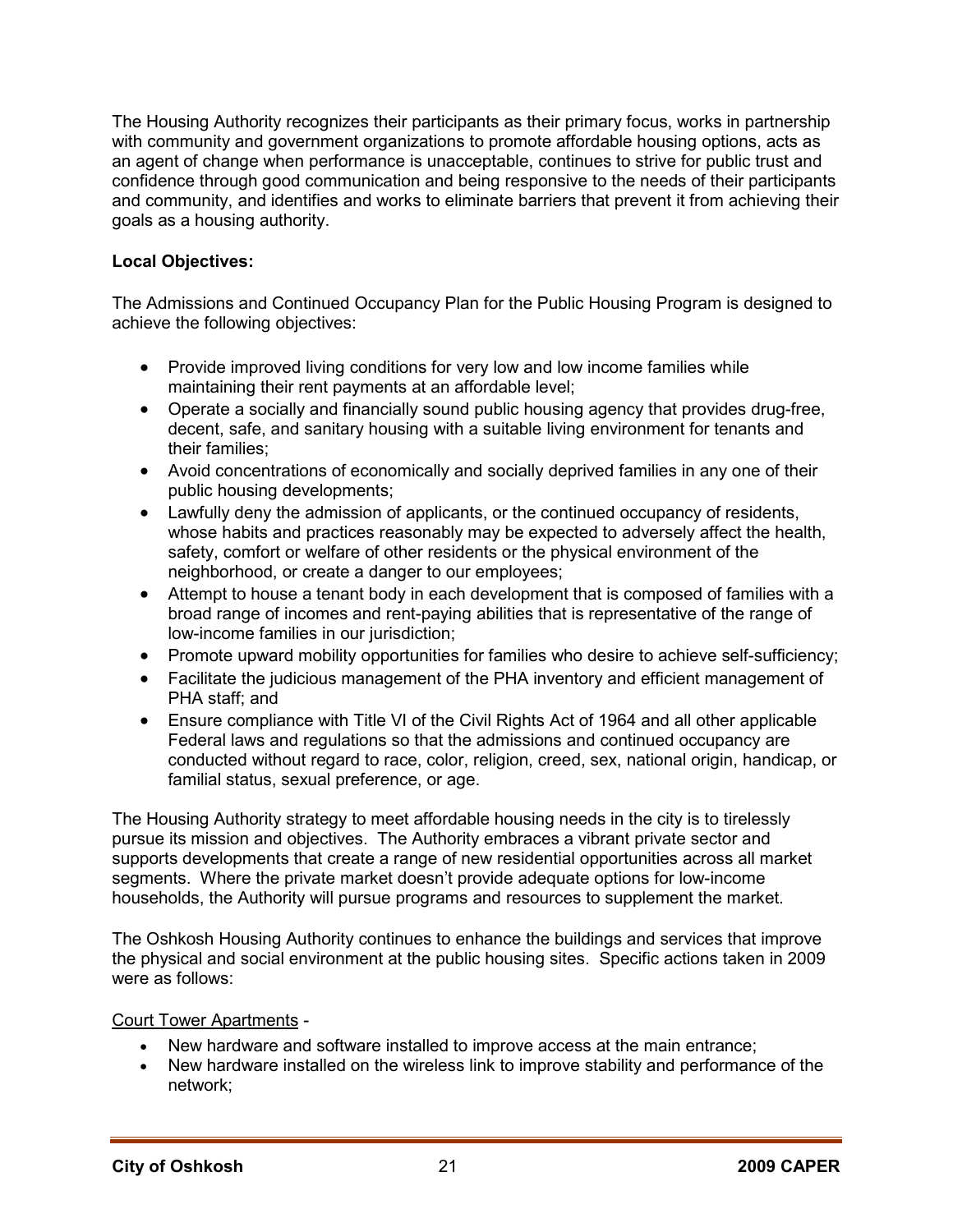- Applied for \$4,000,000 in Capital Fund Recovery Grant funds to make energy efficiency and green improvements (not funded);
- Earned an award of 2009 tax credits in excess of \$20,000,000 to expand, relocate and modernize the facility and apartments (could not find a investor to buy the credits); and
- Submitted a 2010 tax credit application to replace 108 Court Tower units with new construction of 36 unit buildings on three sites.

### Mainview Apartments -

- New hardware installed on the wireless link to improve stability and performance of the network;
- Applied for \$4,000,000 in Capital Fund Recovery Grant funds to make energy efficiency and green improvements (not funded);
- Awarded contracts to add modern tempered air to apartments and common areas including a heat recovery system;
- Installed high efficiency heat exchanger and storage to eliminate failure prone commercial hot water heaters; and
- Fine-tuned plans for eliminating efficiency apartments and renovating kitchens and baths in all apartments beginning in the summer of 2010.

### Scattered Family Sites -

• Completed beautification project with replacement of foundation skirting and new front entry handrails and railings.

Resident initiatives implemented or sustained during the past program year were:

- Maintained resident activity opportunities with seasonal and holiday events scheduled throughout the year;
- Agency continues to have resident/program participant representation on the Board of Commissioners; and
- Volunteer staffed Event Parking supported to generate revenue for resident recreation funds.

### **Barriers to Affordable Housing**

#### **1) Describe actions taken during the last year to eliminate barriers to affordable housing.**

The following were specific objectives the City aimed to achieve in the 2009 program year:

#### **Objective 1. City administers rental housing rehabilitation projects and owner-occupied housing rehabilitation projects.**

The City continues to offer translation services for those applying or participating in the City's housing rehabilitation program. While no translation services were requested during the program year, these services continue to be offered in order to address any potential language barriers for LMI program participants. Translation services are provided by participant family members to increase the comfort level of applicants.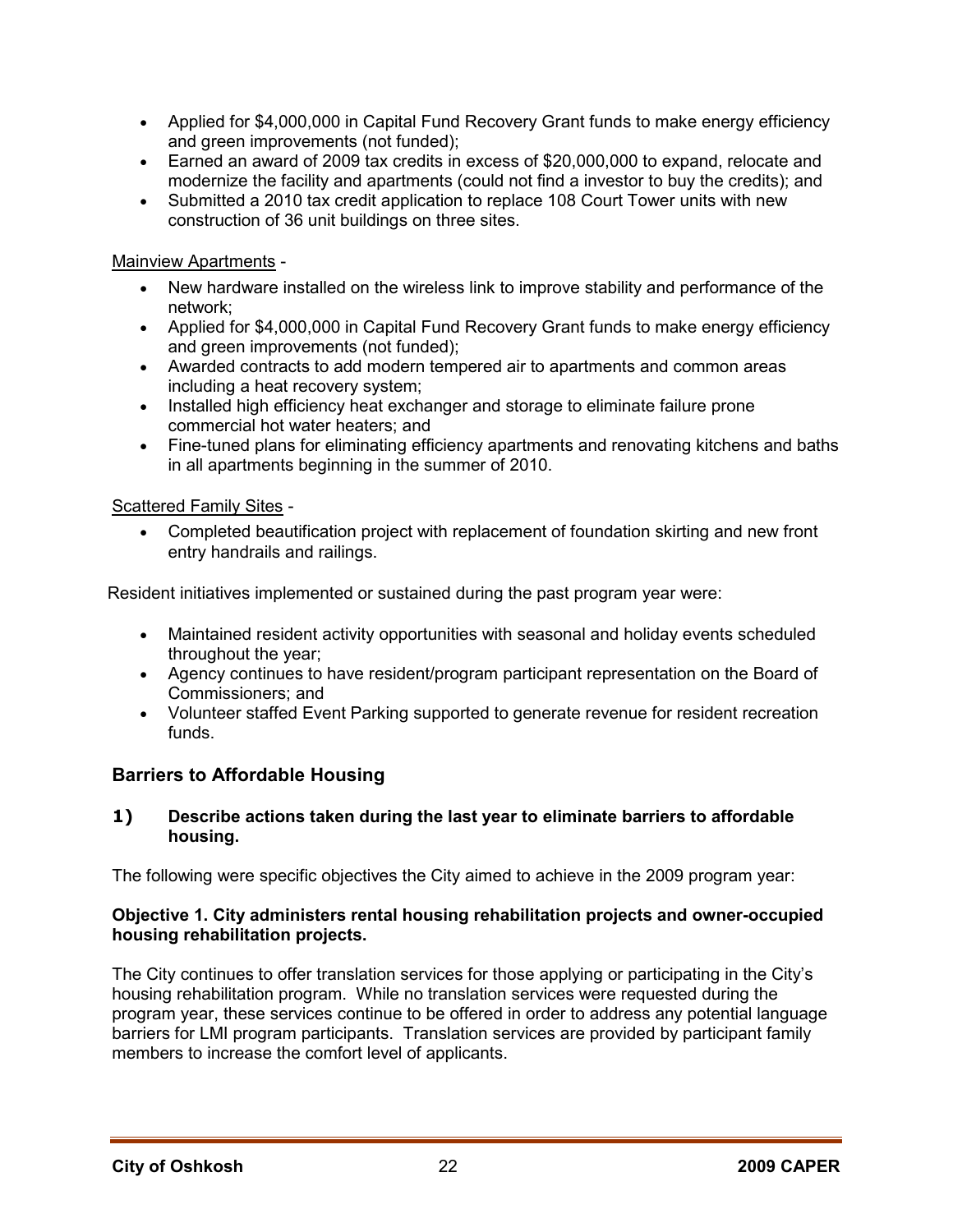Additionally, the City requires owner-occupants applying for CDBG housing rehabilitation programs who have a large volume of debt to participate in free budget counseling as a condition of housing rehabilitation loan approval. This policy is based on the position that the rehabilitation loan is a partnership effort with the City and bringing the house into livable condition while attempting to ensure that the owner is in a financial position to keep up the home may reduce the possibility of the house falling into future disrepair.

Also see information under the Specific Housing Objectives section.

#### **Objective 2. Homeownership assistance by Oshkosh/Winnebago County Housing Authority through the provision of funds for administration, lead paint compliance, and purchase assistance.**

CDBG funds were used to support administration of the Homebuyer Assistance Program through the Oshkosh/Winnebago County Housing Authority. This program has been in place for over 10 years and has successfully moved several households from the Section 8 Voucher and Public Housing programs into homeownership. All participants in the program are LMI homebuyers. After completion of the program, participants are eligible for purchase assistance funds based on whether household income is extremely low, very low, or (low) moderate income. The prospective homes are inspected and are eligible for rehabilitation dollars, when needed. The purchase assistance, inspections, and rehabilitation are all actions that eliminate financial hurdles for an LMI homeowner getting into a home. The inspections and rehabilitation are measures taken to ensure the owners are making a sound investment.

#### **Objective 3. City implementation of Neighborhood Improvement initiatives as outlined in the Comprehensive Plan, which are designed to improve the overall condition of older neighborhoods in LMI Census tracts and include some educational opportunities for residents of the area.**

The City's 2005-2025 Comprehensive Plan calls for the following actions to ensure affordable housing availability:

- Work with public and private housing providers to plan for the development of additional housing units affordable to low and moderate income owners and renters as needed and to secure additional subsidies for rental of existing privately owned units.
- Promote opportunities and programs to provide owner and rental options for low and moderate income residents.

The City's 2005-2025 Comprehensive Plan also calls for the following action to maintain and rehabilitate the City's existing housing stock and the surrounding areas containing this housing:

- Continue housing rehabilitation programming which provides assistance to low and moderate-income persons in upgrading their housing and in purchasing and improving properties in older neighborhoods.
- Encourage Downtown/Central City residential development through rehabilitation or new construction.
- Implement "Neighborhood Improvement Strategies" in specific geographic areas for neighborhood and housing issues.
- Develop program and encourage owners to convert non-competitive rental property back to owner-occupied structures.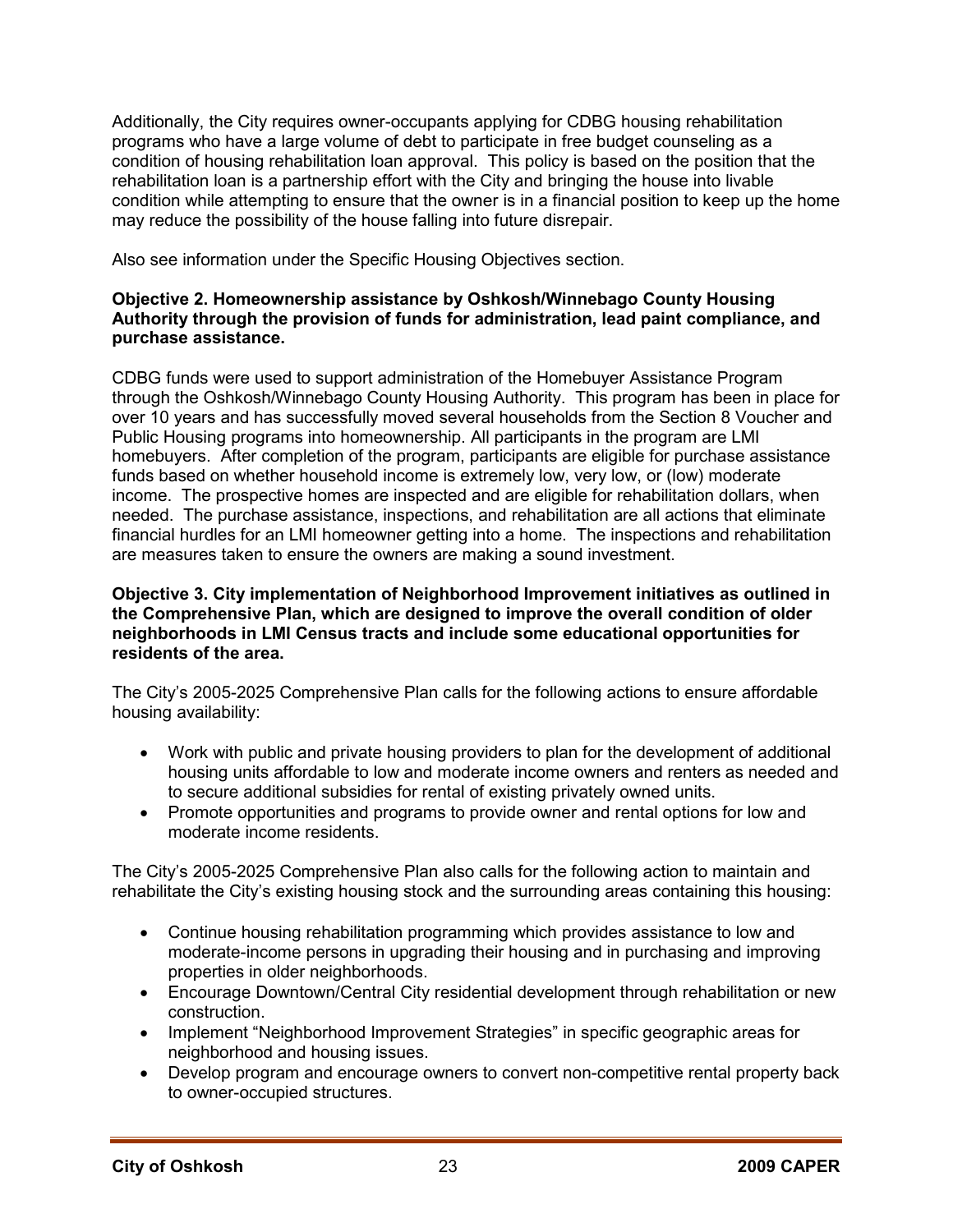• Create a rehabilitation code for pre-existing conditions on historic properties.

#### **Objective 4. Funds granted to Fair Housing Center of NE Wisconsin for tenant counseling.**

As part of the contract with the Fair Housing Center of Northeast Wisconsin, funds support staff providing technical assistance, counseling and education related to housing issues, as recommended in the current Analysis of Impediment to Fair Housing Choice document.

#### **HOME/ American Dream Down Payment Initiative (ADDI)**

The section is not applicable to the City of Oshkosh.

### HOMELESS

#### **Please also refer to the Homeless Needs Table in the Appendix.**

#### **Homeless Needs**

**1) Identify actions taken to address needs of homeless persons.** 

#### **2) Identify actions to help homeless persons make the transition to permanent housing and independent living.**

The City of Oshkosh does not receive any private or public funds to address homeless needs or to help homeless persons make the transition to permanent housing and independent living. Since there are already a number of public and private organizations providing these homeless services in the community, the City does not provide direct homeless assistance or identify specific planned actions to end and/or prevent chronic homelessness. However, funds within City CDBG Public Service expenditures were allocated to Christine Ann Domestic Abuse Services and the Homebuyer Assistance Program, which directly address homelessness and its prevention. In addition, members of the Winnebagoland Housing Coalition provide services such as rental assistance, emergency shelter support services, transitional housing support, transportation, day services and subsidized housing.

The information contained in the Continuum of Care Homeless Population and Subpopulations Chart is based on a point in time survey conducted by ADVOCAP, a local non-profit Community Action Agency administering a HUD funded homeless program.

In addition to the information contained in the Continuum of Care Homeless Population and Subpopulations Chart, ADVOCAP provided the following information regarding the homeless population they served during the period from July 2008 through June 2009.

| HOMELESS PERSONS SERVED 2008-2009 PROGRAM YEAR |                                        |                                   |                 |                                     |  |
|------------------------------------------------|----------------------------------------|-----------------------------------|-----------------|-------------------------------------|--|
| <b>Persons Served</b>                          | <b>Singles</b><br>(not in<br>families) | <b>Adults</b><br>(in<br>families) | <b>Children</b> | <b>Number of</b><br><b>Families</b> |  |
| First day of operating year                    |                                        | 12                                | 24              |                                     |  |
| Entered during program year                    | 20                                     | 13                                | 20              |                                     |  |
| Left during program year                       | 18                                     | 16                                | 28              | 13                                  |  |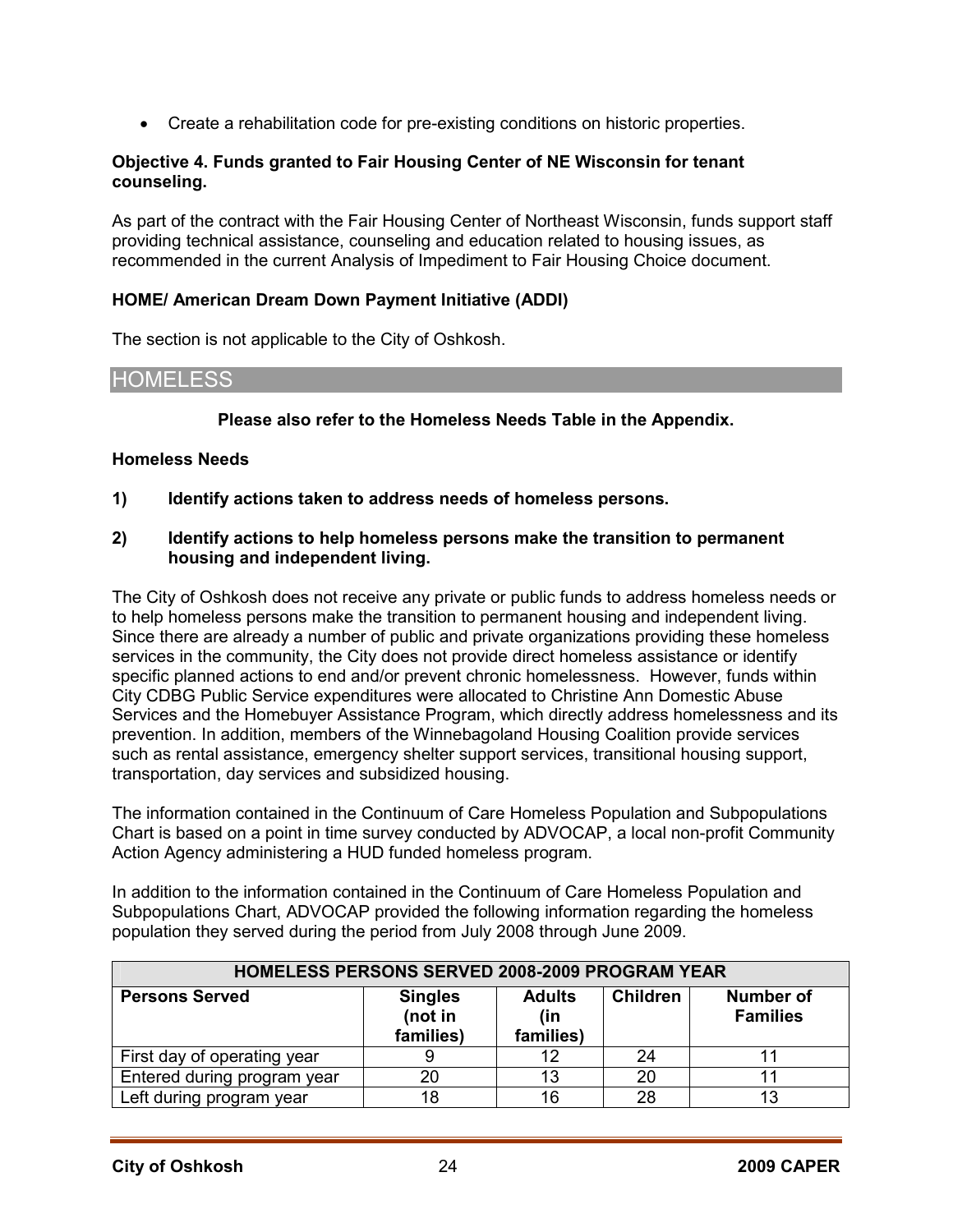| In program last day of program |  |  |
|--------------------------------|--|--|
| vear                           |  |  |

Source: ADVOCAP

The information in the tables below is also from ADVOCAP and shows the following:

- Number of homeless adults entering the program by race
- Number of homeless adults with special needs entering the program
- Prior living situation
- Destination of adults exiting the program
- Reason for exiting the program

| NUMBER OF HOMELESS ADULTS ENTERING THE PROGRAM BY RACE                            |                                                                   |                     |  |  |
|-----------------------------------------------------------------------------------|-------------------------------------------------------------------|---------------------|--|--|
| American Indian or Alaskan Native                                                 |                                                                   | 2                   |  |  |
| Asian                                                                             |                                                                   | $\overline{0}$      |  |  |
| <b>Black or African American</b>                                                  |                                                                   | 9                   |  |  |
| Native Hawaiian or Other Pacific Islander                                         |                                                                   | $\mathbf 0$         |  |  |
| Hispanic/Latino                                                                   |                                                                   | $\overline{3}$      |  |  |
| White                                                                             |                                                                   | 20                  |  |  |
| <b>Other Multi-Racial</b>                                                         |                                                                   | 1                   |  |  |
| Other/Unknown                                                                     |                                                                   | 1                   |  |  |
|                                                                                   |                                                                   |                     |  |  |
|                                                                                   | NUMBER OF HOMELESS ADULTS WITH SPECIAL NEEDS ENTERING THE PROGRAM |                     |  |  |
| <b>Mental Illness</b>                                                             |                                                                   | 11                  |  |  |
| <b>Alcohol Abuse</b>                                                              |                                                                   | 1                   |  |  |
| Drug Abuse                                                                        |                                                                   | $\overline{2}$      |  |  |
| <b>Physical Disability</b>                                                        |                                                                   | $\overline{9}$<br>8 |  |  |
| Domestic Violence                                                                 |                                                                   |                     |  |  |
| Other                                                                             |                                                                   |                     |  |  |
| <b>PRIOR LIVING SITUATION</b>                                                     |                                                                   |                     |  |  |
| Emergency Shelter (primarily Christine Ann Shelter for victims of domestic abuse) |                                                                   |                     |  |  |
| Non-Housing (Park, Car, Bus Station, Etc.)                                        |                                                                   |                     |  |  |
| Other                                                                             |                                                                   | 1                   |  |  |
|                                                                                   | <b>DESTINATION OF ADULTS EXITING PROGRAM</b>                      |                     |  |  |
| <b>Permanent Housing</b>                                                          | Rental house or apartment (unsubsidized)                          | 20                  |  |  |
|                                                                                   | Other subsidized house or apartment                               | 1                   |  |  |
| Transitional                                                                      | Transitional housing for homeless persons                         | 3                   |  |  |
| Other                                                                             | Moved in with family or friends                                   | 1                   |  |  |
|                                                                                   | Unknown                                                           | 9                   |  |  |
|                                                                                   | <b>REASON FOR EXITING THE PROGRAM</b>                             |                     |  |  |
| Left for a housing opportunity before completing the program                      |                                                                   |                     |  |  |
| Non-compliance with program requirements                                          |                                                                   |                     |  |  |
| Death                                                                             |                                                                   |                     |  |  |
| Other                                                                             |                                                                   | 1                   |  |  |
| Source: ADVOCAP                                                                   |                                                                   |                     |  |  |

Homeless service providers include ADVOCAP, Christine Ann Domestic Abuse Services, American Red Cross of East Central Wisconsin, Legal Action of Wisconsin, The Salvation Army, and Father Carr's Place2B.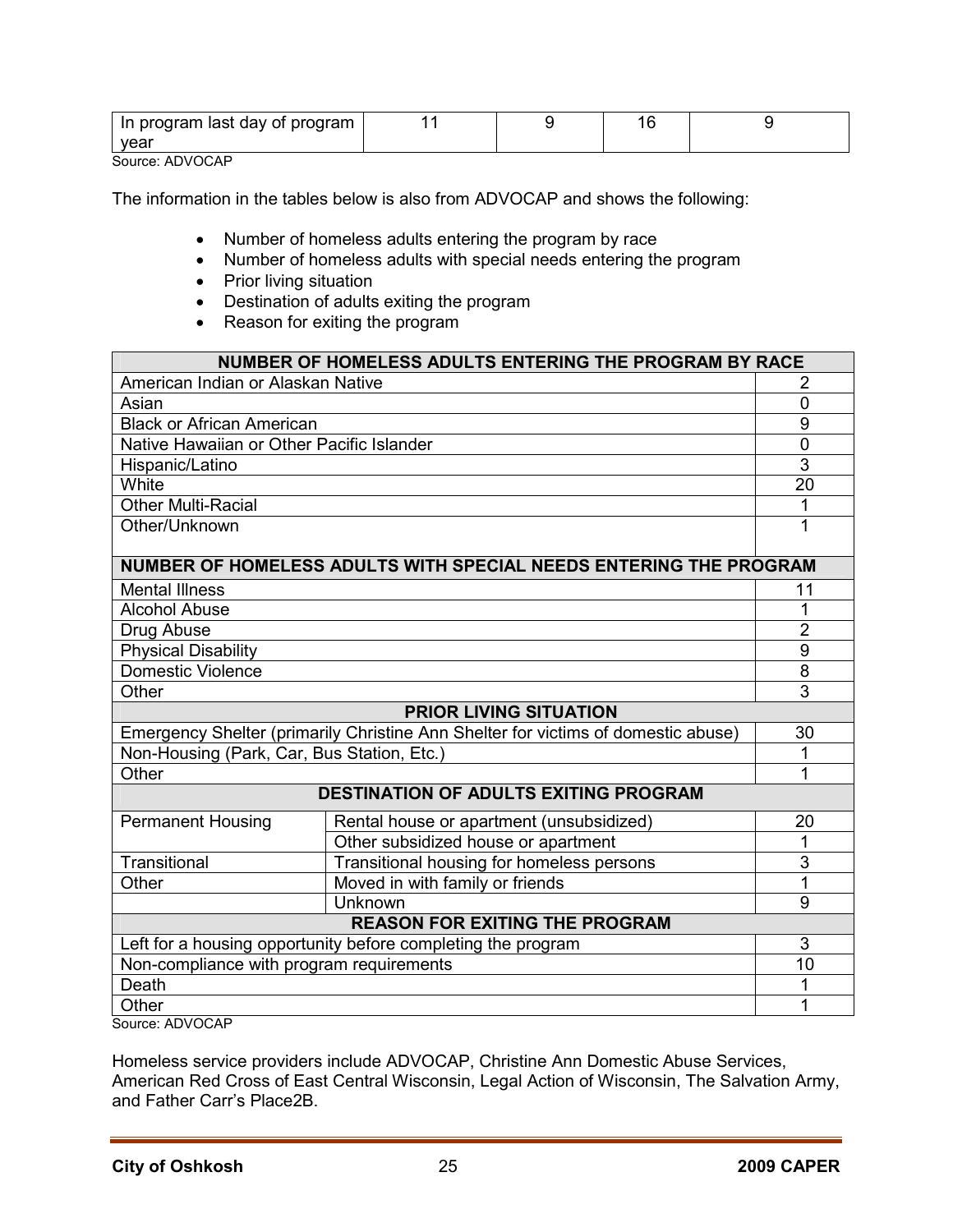ADVOCAP serves as lead agency for local efforts to prevent and deal with homelessness through its Homeless Programs Department and is taking the leadership role in actively pursuing, obtaining and administering federal funding to address local homeless needs. The agency has a HUD Supportive Housing Program (Supportive Services Only) award to provide intensive case management and wraparound services to work with homeless persons and families access permanent housing, obtain employment or increased income and achieve greater self-sufficiency through their overcoming barriers. The project serves 25 households in the Oshkosh area at a point-in-time; most residing at local emergency shelters. The agency also serves as lead agency and fiscal agent for state-funded homeless prevention programs (HUD ESG and State of Wisconsin Homeless Prevention Program). The state program provides short-term and long-term rent assistance, security deposit assistance, utility assistance, and operational support for the Christine Ann Domestic Abuse Shelter in Oshkosh. In addition, ADVOCAP has three units of transitional housing  $(16<sup>th</sup>$  Street Home).

ADVOCAP also coordinates a twice a year point-in-time survey of homelessness in the area, which local agencies participate in.

Christine Ann Domestic Abuse Services Inc. (CADASI) operates a 35-bed shelter and counseling services for female victims of domestic violence and their children and provides case management and supportive services for an eight-unit transitional housing complex (Christine Ann Siena Apartments) for victim households. In 2009, CADASI provided counseling for 419 persons and shelter for 119 persons (59 adults and 60 children).

American Red Cross operates a homeless prevention program known as the "Bridges Emergency Assistance Program", which provides rent and utility help assistance to LMI persons who had temporary emergency needs related to rental payments, utilities, food and basic transportation. In 2009, 1,017 households (2,448 individuals) were assisted by this program.

Legal Action of Wisconsin, through its Oshkosh office, provides legal services to those at risk of homelessness or who have issues related to overcoming their homelessness through state and federal funding. In 2009, Legal Action closed a total 354 cases. Their services include, but are not limited to, housing issues such as eviction defense, abusive landlord practices, administrative hearings relating to public and subsidized housing, housing conditions and habitability, access to affordable housing and foreclosure.

Salvation Army provides emergency motel vouchers during periods when the shelters are full. They also provide rent and utility help for those unable to access American Red Cross services. In 2009, the Salvation Army assisted over 6,900 clients through its various programs in the community.

Father Carr's Place 2B operates a 40-bed men's shelter (Bethlehem Inn) and a 40-bed shelter for women and children (Holy Family Villa). In 2009, Father Carr's provided 250 men and 290 women and children (540 person's total) with shelter.

### **3) Identify new Federal resources obtained from Homeless SuperNOFA.**

No new federal resources were obtained from the Homeless SuperNOFA.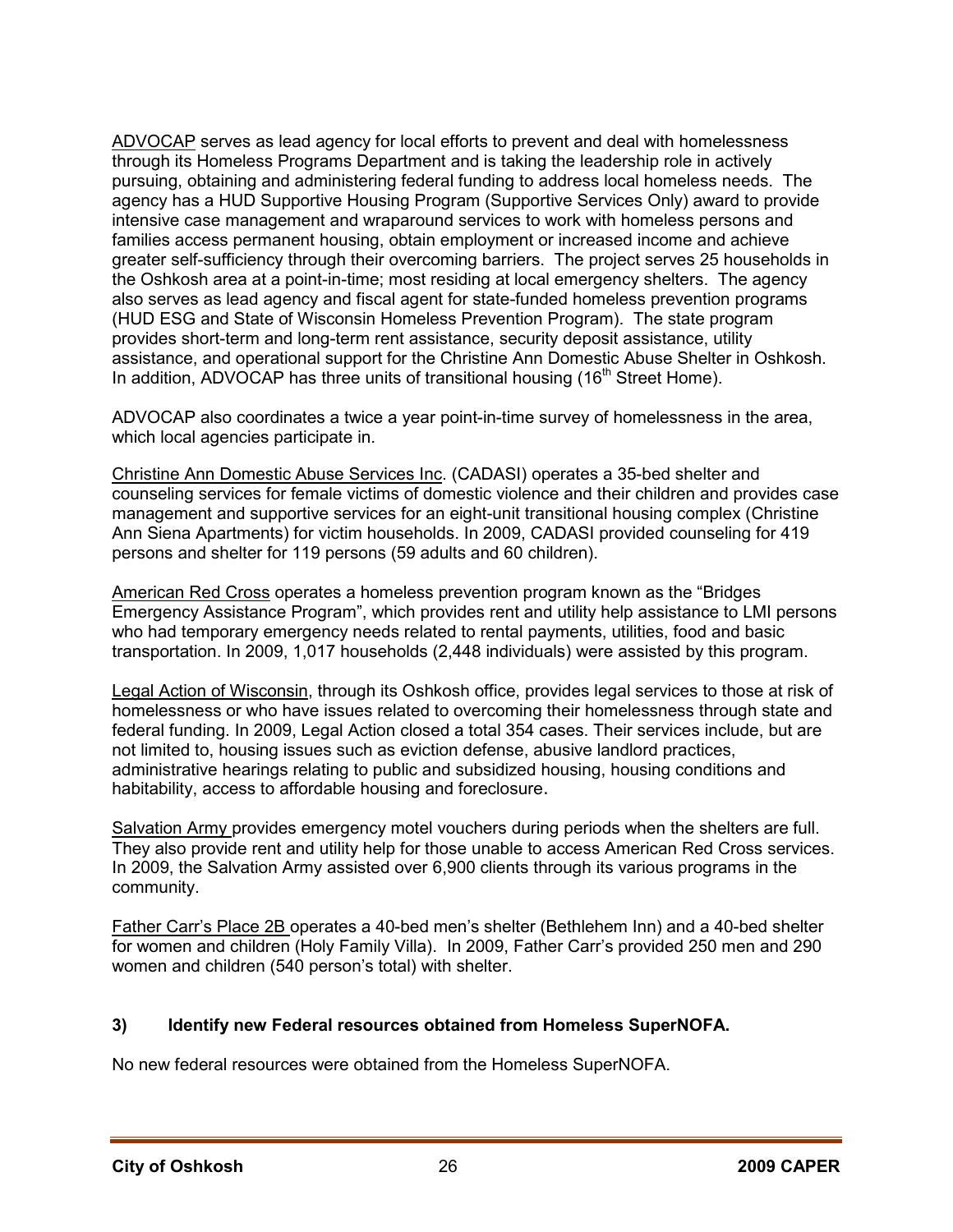### **Specific Homeless Prevention Elements**

### **1) Identify actions taken to prevent homelessness.**

The City of Oshkosh does not receive any private or public funds to prevent homelessness. Since there are already a number of public and private organizations providing homeless services in the community, the City does not provide direct homeless assistance or identify specific planned actions to end and/or prevent chronic homelessness.

The Winnebagoland Housing Coalition serves as the Continuum of Care (CoC) in this area (Southern Winnebago County, primarily the Oshkosh area) dealing with homeless issues and staff from the Department of Community Development are active participants. The group meets monthly to discuss housing issues and needs, including homelessness in the area, coordinate delivery of services, and provide in-service training on housing topics. The meetings provide a forum for discussing homelessness in the area, service gaps, ways to prevent homelessness and strategies to help those in need find stable, permanent housing. The group includes representatives from homeless service providers, local government, the local housing authority, the State Assembly, United Way, faith-based groups, others concerned with housing issues. Coalition members are involved in providing emergency shelter, transitional housing, supportive services, mainstream resources, information and referral services, and affordable housing opportunities.

The process used by the CoC to identify and prioritize homeless needs included a multi-format process. These needs included those services being provided which were identified as essential to meet the needs of future homeless individuals and families. The planning process included reviewing results from the previous year's CoC needs assessment and prioritization process, a point-in-time survey of homelessness, a review of homeless client input and case notes by homeless service providers, and prioritization by the Winnebagoland Housing Coalition. From this data and input by CoC members, consensus was reached on the following priorities in rank order:

- 1. Service gap in short term assistance
- 2. Case management with supportive services<br>3. Accessible emergency shelter along with mo
- Accessible emergency shelter along with motel vouchers
- 4. Medical and health related services
- 5. Transportation help
- 6. Transitional housing
- 7. Housing and supportive services for chronic homeless
- 8. Essential personal needs such as food, clothing and personal care items
- 9. Subsidized permanent housing
- 10. Foreclosure help
- 11. Daycare support
- 12. Fair housing assistance

The priority of the coalition in 2009 was to increase communication and build positive relationships with Father Carr's Place 2B emergency shelter in Oshkosh. This was accomplished and resulted in dramatic changes in serving the homeless. The emergency shelter had traditionally operated apart from the Winnebagoland Housing Coalition, opting to be its own "continuum of care." The shelter has two facilities with 75 beds (one for men and the other for women and children) along with a food pantry and free medical clinic adjacent to the shelter.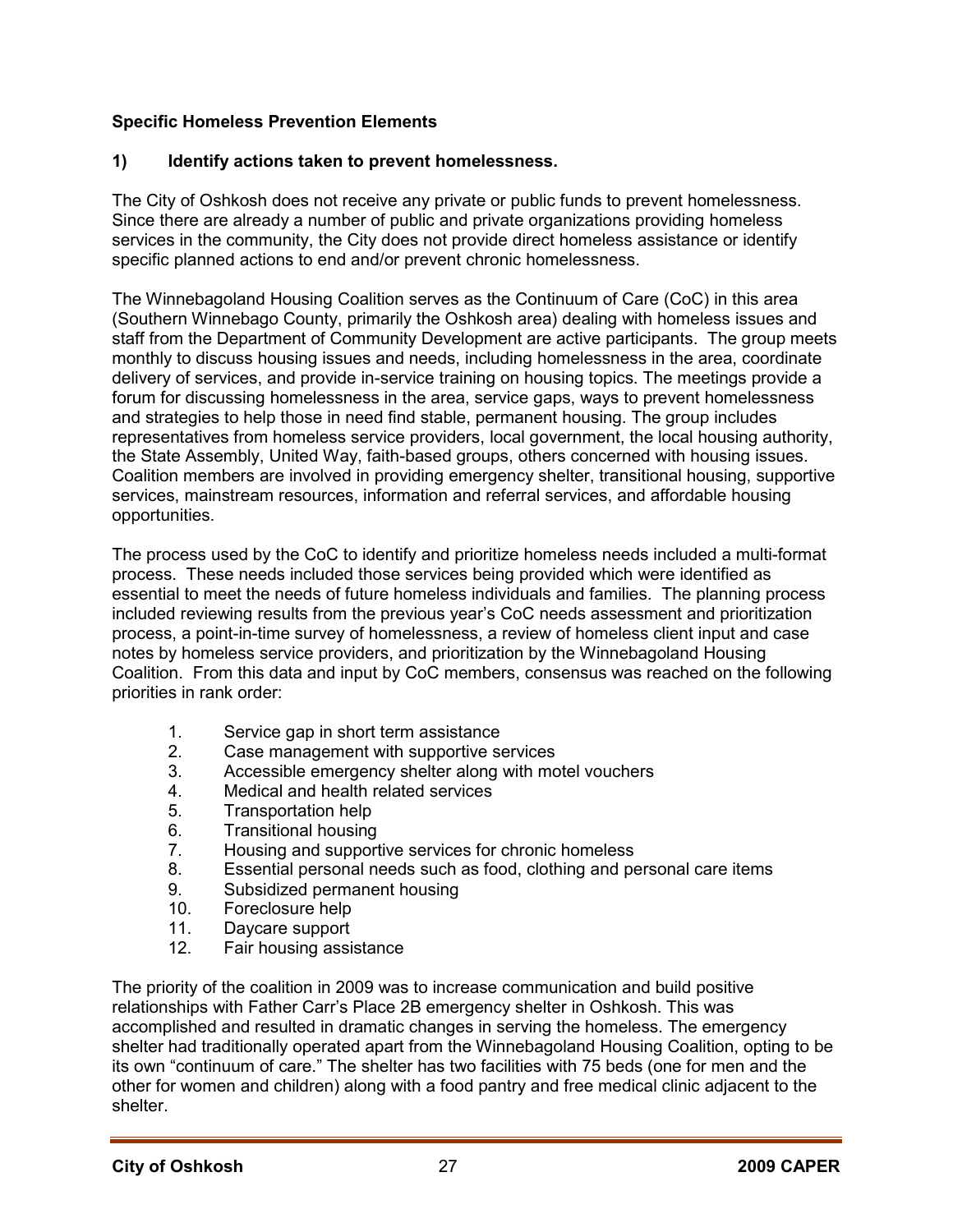There has been increased communication, referrals for service and joint activities involving homeless service providers such as ADVOCAP, Christine Ann Domestic Abuse Services, Salvation Army, Father Carr's Place 2B emergency shelter and others. The number of persons staying at the shelters has significantly increased since the new collaboration effort.

Both the Winnebagoland Housing Coalition and the Homeless Service Providers Network discuss homeless prevention activities and strategies. Data regarding those using homeless services, excluding Christine Ann Domestic Abuse Services clients because they serve domestic violence clients, is entered into the State Homeless Management Information System (HMIS) known as Wisconsin ServicePoint.

See Appendix for the Continuum of Care (CoC) Housing Inventory Chart and Homeless Service Activities, which are part of the CoC application submitted to the Department of Housing and Urban Development (HUD).

### **Emergency Shelter Grants (ESG)**

The City of Oshkosh does not receive or utilize any emergency shelter grants within its jurisdiction. However, in 2009, ADVOCAP received \$133,999 in state funds for the Oshkosh area through HUD ESG/state transitional housing/homeless prevention program as lead agency in the consolidated application involving Christine Ann Domestic Abuse Services, American Red Cross, Salvation Army, and Legal Action of Wisconsin.

## COMMUNITY DEVELOPMENT

### **Please also refer to the Community Development Table in the Appendix.**

### **Community Development**

- **1) Assessment of Relationship of CDBG Funds to Goals and Objectives** 
	- **a) Assess use of CDBG funds in relation to the priorities, needs, goals, and specific objectives in the Consolidated Plan, particularly the highest priority activities.**
	- **b) Evaluate progress made toward meeting goals for providing affordable housing using CDBG funds, including the number and types of households served.**
	- **c) Indicate the extent to which CDBG funds were used for activities that benefited extremely low-income, low-income, and moderate-income persons.**

During the program year, a total of \$1,068,495 in CDBG funds were expended on activities identified in the 2009 Action Plan. During the 2009 Program Year, a total of \$789,207 was expended on activities qualifying as benefiting LMI persons/households. HUD requires a minimum of 70-percent of CDBG expenditures benefit low and moderate income (LMI) persons or households. The 2009 Program Year is the last of the three-year reporting cycle that covers the 2007, 2008 and 2009 program years. The expenditures for 2009 on their own are over 90 percent beneficial to LMI persons/Households and the three-year aggregate is over 85-percent LMI benefit. Additional details are found throughout this document as well as in the appendix.

The one renter-occupied project completed provided one affordable unit with four bedrooms. While the owner rehabilitation program did not create/provide affordable housing, it did maintain housing choice for LMI households. Seven of the 10 participants of the Homebuyer Assistance Program also received rehabilitation funds and this also helps to meet the goal for providing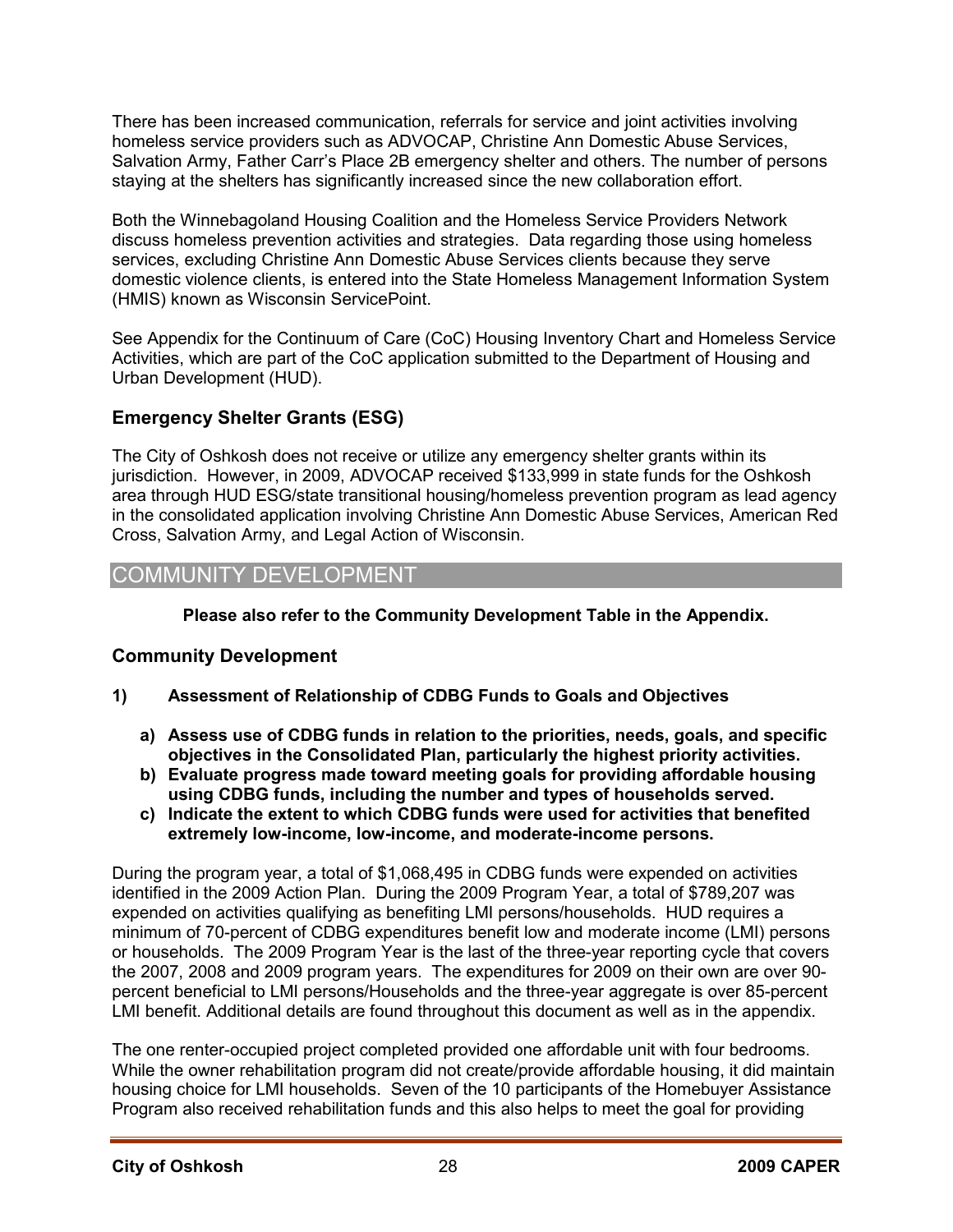affordable housing. The number and types of households served are shown in the following table:

| PY 2009 PERSONS SERVED BY<br><b>HOUSING REHABILIATION PROGRAMS</b> |                                                                                                                             |                |  |  |  |
|--------------------------------------------------------------------|-----------------------------------------------------------------------------------------------------------------------------|----------------|--|--|--|
|                                                                    | <b>Number of Units by Type</b><br><b>Number of</b><br><b>Purchase</b><br>of Households<br><b>Units</b><br><b>Assistance</b> |                |  |  |  |
|                                                                    | Renter                                                                                                                      |                |  |  |  |
|                                                                    | <b>Extremely Low Income</b>                                                                                                 |                |  |  |  |
|                                                                    | Low Income                                                                                                                  |                |  |  |  |
|                                                                    | Moderate Income                                                                                                             |                |  |  |  |
|                                                                    | Total                                                                                                                       |                |  |  |  |
|                                                                    |                                                                                                                             |                |  |  |  |
|                                                                    | Owner                                                                                                                       |                |  |  |  |
|                                                                    | <b>Extremely Low Income</b>                                                                                                 | 2              |  |  |  |
|                                                                    | Low Income                                                                                                                  | $\overline{2}$ |  |  |  |
|                                                                    | Moderate Income                                                                                                             | 16             |  |  |  |
|                                                                    | Total                                                                                                                       | 22             |  |  |  |

CDBG funds benefited LMI persons not only through affordable housing projects but through its public service programming, as well. LMI participants were benefited through the following programs:

| PY 2009 LMI PERSONS SERVED BY PUBLIC SERVICES |                                              |                           |  |  |  |
|-----------------------------------------------|----------------------------------------------|---------------------------|--|--|--|
| <b>Public Service Agency</b>                  | Program                                      | # of LMI                  |  |  |  |
|                                               |                                              | <b>Persons/Households</b> |  |  |  |
|                                               |                                              | <b>Benefiting</b>         |  |  |  |
| <b>ADVOCAP</b>                                | <b>Winnebago County</b>                      | 1578                      |  |  |  |
|                                               | <b>Nutrition Program</b>                     |                           |  |  |  |
| <b>American Red Cross</b>                     | <b>Emergency Assistance</b>                  | 1,017 Households          |  |  |  |
|                                               |                                              | (2,448 individuals)       |  |  |  |
| <b>Christine Ann Domestic</b>                 | Shelter & Advocacy                           | Counseling: 419           |  |  |  |
| <b>Abuse Services</b>                         | <b>Services</b>                              | Shelter: 119 (59          |  |  |  |
|                                               |                                              | adults.                   |  |  |  |
|                                               |                                              | 60 children)              |  |  |  |
| <b>Oshkosh Community Food</b>                 | <b>Community Food Pantry</b>                 | 20,501 Households         |  |  |  |
| Pantry                                        |                                              | (49,515 individuals)      |  |  |  |
| <b>UW-Oshkosh Living</b>                      | <b>Living Healthy Community</b>              | 748                       |  |  |  |
| <b>Healthy Community Clinic</b>               | Clinic                                       |                           |  |  |  |
| <b>Winnebago County Literacy</b>              | One-to-One Adult Tutoring                    | 129                       |  |  |  |
| Council                                       |                                              |                           |  |  |  |
| <b>ADVOCAP Project</b>                        | Women of abuse to                            | 44                        |  |  |  |
| "POWER"                                       | become self sufficient                       |                           |  |  |  |
| <b>Reach Counseling Services</b>              | <b>Sexual Abuse Treatment</b>                | 81                        |  |  |  |
|                                               | Program                                      |                           |  |  |  |
| Fair Housing Center of<br>Northeast WI        | Discrimination in Housing<br><b>Services</b> | 58                        |  |  |  |
|                                               |                                              |                           |  |  |  |
| <b>Oshkosh Seniors Center</b>                 | Seniors Health Program                       | 289                       |  |  |  |
| <b>Oshkosh Seniors Center</b>                 | Seniors Fitness Program                      | 611                       |  |  |  |
| <b>Oshkosh Housing Authority</b>              | Homebuyer Assistance<br>Program              | 10 Households             |  |  |  |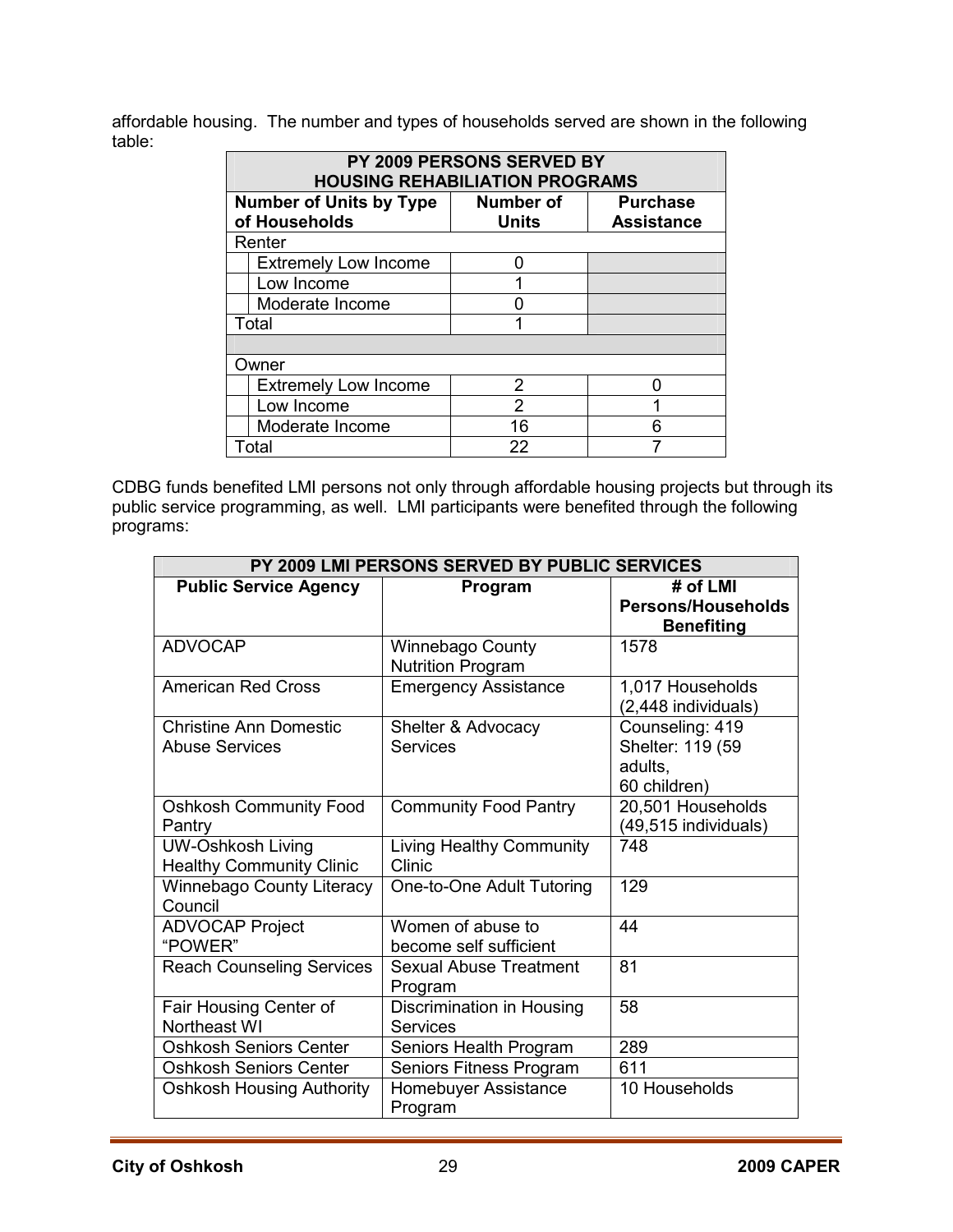### **2) Changes in Program Objectives**

#### **a) Identify the nature of and the reasons for any changes in program objectives and how the jurisdiction would change its program as a result of its experiences.**

No changes in program objectives occurred during the program year.

### **3) Assessment of Efforts in Carrying Out Planned Actions**

### **a) Indicate how grantee pursued all resources indicated in the Consolidated Plan.**

Funding resources identified in the 2004-2009 Consolidated Plan were primarily CDBG funds and these funds were used to implement the activities identified in the Plan. The City does not currently receive ESG, HOPWA, HOME or other funds.

#### **b) Indicate how grantee provided certifications of consistency in a fair and impartial manner.**

The City signed three Certificates of Consistency during the 2009 program year. They were from the Oshkosh/Winnebago Housing Authority for approval of their five-year plan, ADVOCAP for homeless support services and ADVOCAP (as lead agency of a consortium) for application of grant funds from the Department of Commerce. No other requests for consistency were made. The City reviewed information submitted with the requests in conjunction with the Consolidated Plan. The requests were clear and no issues were identified. Because no issues were identified in the requests and the requests did not conflict with one another, the City was able to approve the requests in a fair and impartial manner.

#### **c) Indicate how grantee did not hinder Consolidated Plan implementation by action or willful inaction.**

The City did not hinder implementation of the 2004-2009 Consolidated Plan by action or willful inaction.

Instead, the City completed the following:

- o Adoption of the 2009 Annual Plan that was part of a public hearing/meeting process;
- o Monitoring the progress of 2009 sub grantees in accordance with their individual grant proposals; and
- $\circ$  Monitoring the implementation of 2009 projects where City staff is the responsible party (i.e. Housing Rehabilitation, Central City Redevelopment, etc.).

### **4) For Funds Not Used for National Objectives**

#### **a) Indicate how use of CDBG funds did not meet national objectives.**

The only funds not used for National Objectives were for administrative costs, which are permitted expenditures of CDBG funds.

### **b) Indicate how use of CDBG funds did not comply with overall benefit certification.**

All CDBG funds used, with the exception of funds used for administrative costs, complied with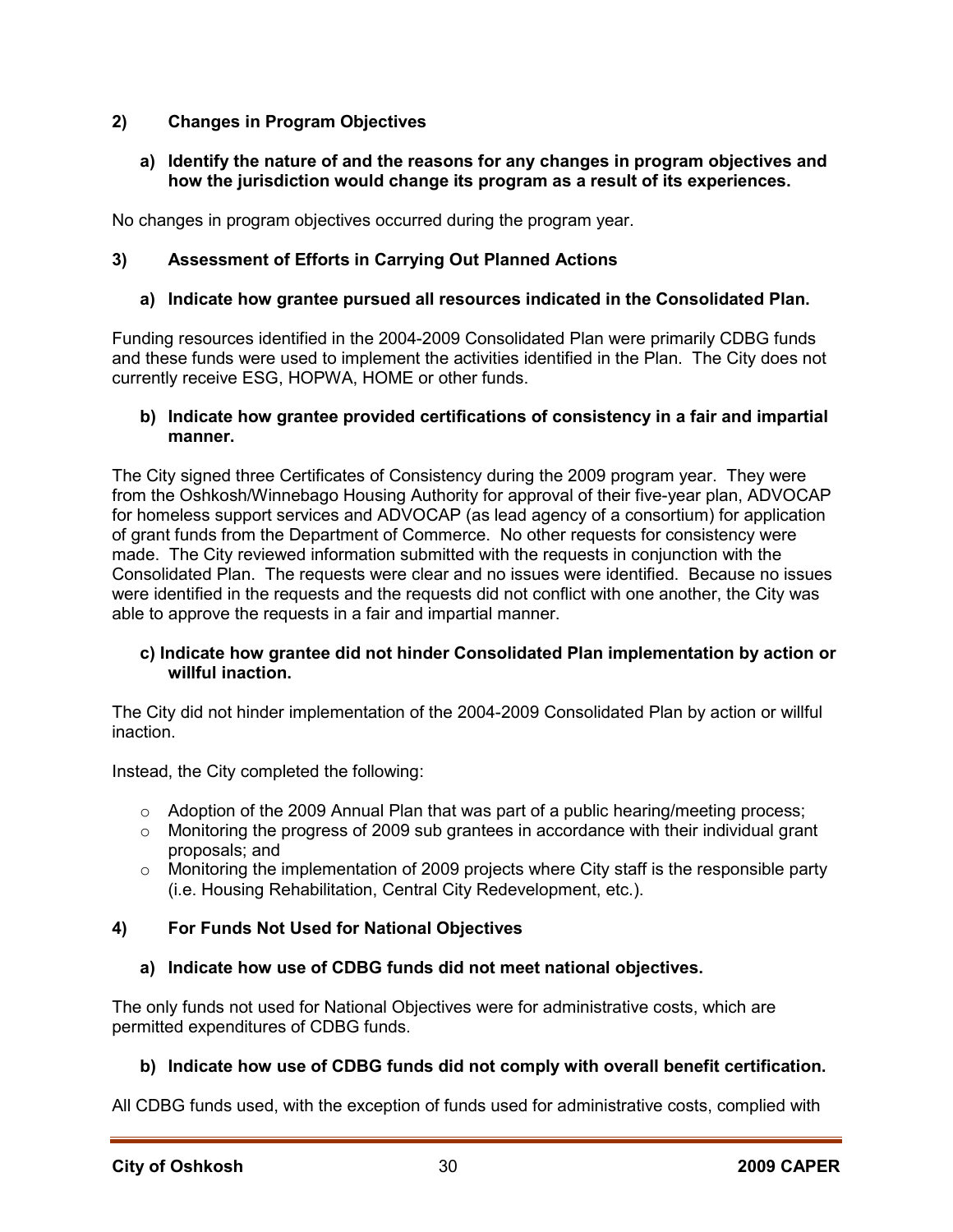overall benefit certification.

- **5) Anti-displacement and Relocation for activities that involve acquisition, rehabilitation or demolition of occupied real property** 
	- **a) Describe steps actually taken to minimize the amount of displacement resulting from the CDBG-assisted activities.**
	- **b) Describe steps taken to identify households, businesses, farms or nonprofit organizations that occupied properties subject to the Uniform Relocation Act or Section 104(d) of the Housing and Community Development Act of 1974, as amended, and whether or not they were displaced, and the nature of their needs and preferences.**
	- **c) Describe steps taken to ensure the timely issuance of information notices to displaced households, businesses, farms, or nonprofit organizations.**

The City considers property occupancy in the design and implementation of programs and projects to minimize, if not prevent, displacement. During the 2009 program year, no households, businesses, farms or non-profits were displaced or relocated.

- **6) Low/Mod Job Activities for economic development activities undertaken where jobs were made available but not taken by low- or moderate-income persons** 
	- **a) Describe actions taken by grantee and businesses to ensure first consideration was or will be given to low/mod persons.**
	- **b) List by job title of all the permanent jobs created/retained and those that were made available to low/mod persons.**
	- **c) If any of jobs claimed as being available to low/mod persons require special skill, work experience, or education, provide a description of steps being taken or that will be taken to provide such skills, experience, or education.**

During the program year, the City did not undertake any economic development activities where jobs were made available.

- **7) Low/Mod Limited Clientele Activities for activities not falling within one of the categories of presumed limited clientele low and moderate income benefit.** 
	- **a) Describe how the nature, location, or other information demonstrates the activities benefit a limited clientele at least 51% of who are low- and moderateincome.**

The Public Service Consortium funded eight programs with City CDBG funds that benefited LMI persons/households. Following is a summary of each program highlighting the number of LMI persons served and accomplishments achieved with the program:

American Red Cross – "Bridges Emergency Assistance Program" provided assistance to LMI persons who had temporary emergency needs related to rental payments, utilities, food and basic transportation to 1,017 households (2,448 individuals).

ADVOCAP – "Winnebago County Nutrition Program" provided 63,741 meals for 1,578 elderly persons (1,356 known LMI Persons) at congregate meals sites or through the delivery of the meals to the person's residence when the individual is homebound.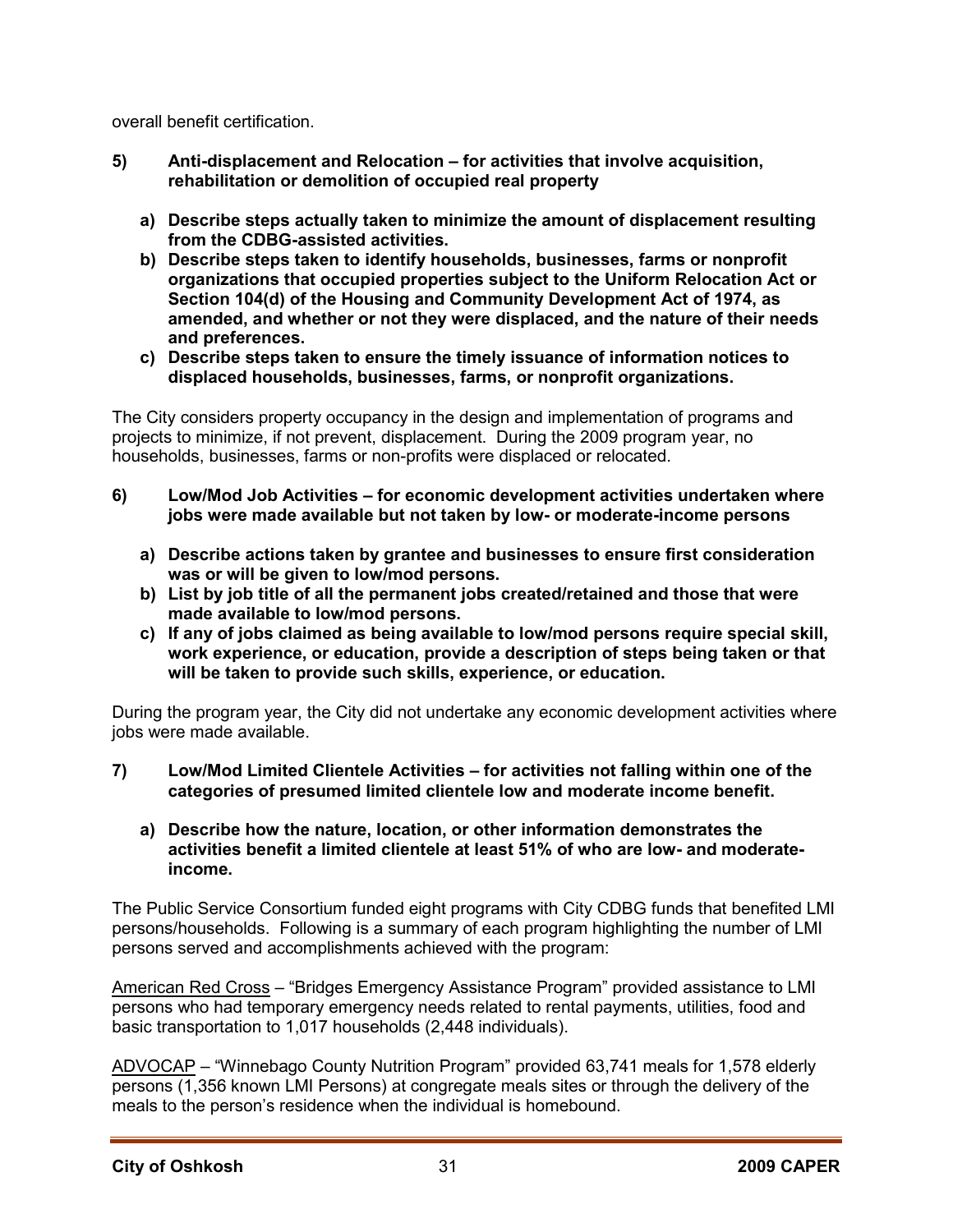ADVOCAP – "Project POWER" benefitted 44 women who were victims of domestic abuse in becoming self-sufficient thereby helping to break the cycle of violence in their and their families lives.

Christine Ann Domestic Abuse Services – "Emergency Shelter Program" and "Child/Teen Support Program" provided emergency housing and counseling for LMI persons experiencing domestic abuse. Emergency shelter was provided to 59 adults and 60 children. Counseling was provided for 419 individuals.

Oshkosh Community Food Pantry – The operation of a food pantry that served 20,501 households (49,515 individuals) by purchasing, making available and providing foodstuffs in an accessible environment.

University of Wisconsin – "Healthy Living Community Clinic" provided cost-effective medical care and prescriptions to 748 individuals. This includes non-emergency treatment of illnesses or injuries management of chronic conditions and lab tests.

Winnebago County Literacy Council – "One to One Adult Literacy Tutoring Program" benefited 129 LMI clients increase their literacy skills.

Reach Counseling Services – "Sexual Abuse Treatment Program" provided 81 individuals affected by sexual violence and molestation family-based psychotherapy.

Oshkosh Seniors Center – "Health and Fitness Program" benefited 900 individuals by providing planning, evaluation and conducting fitness programs in the Fox Fitness Center as well as providing physical assistance with grooming and personal care duties such as nail trimming for those who do not have the capability to perform those functions themselves.

Activities not falling into the categories of the presumed limited clientele low and moderate income benefit, such as Central City redevelopment activities associated with slum and blight removal, are determined to be of greater than 50 percent benefit to LMI individuals based on census tract and block group information. This establishes a low and moderate income area where more than half of the residents are LMI. It is then assumed that the benefits of the activities are a benefit to all of the residents of said area. Housing rehabilitation and public service activities that do not have presumed limited clientele are documented for benefit as to income levels, family sizes, race/ethnicity and nature of activity within application submittal requirements and quarterly/annual reporting.

#### **8) Program income received**

#### **a) Detail the amount of program income reported that was returned to each individual revolving fund, e.g., housing rehabilitation, economic development, or other type of revolving fund.**

The City did not participate in any revolving loan program. Program income received is spent on the next eligible expenditure.

#### **b) Detail the amount repaid on each float-funded activity.**

The City did not participate in any float-funded activities.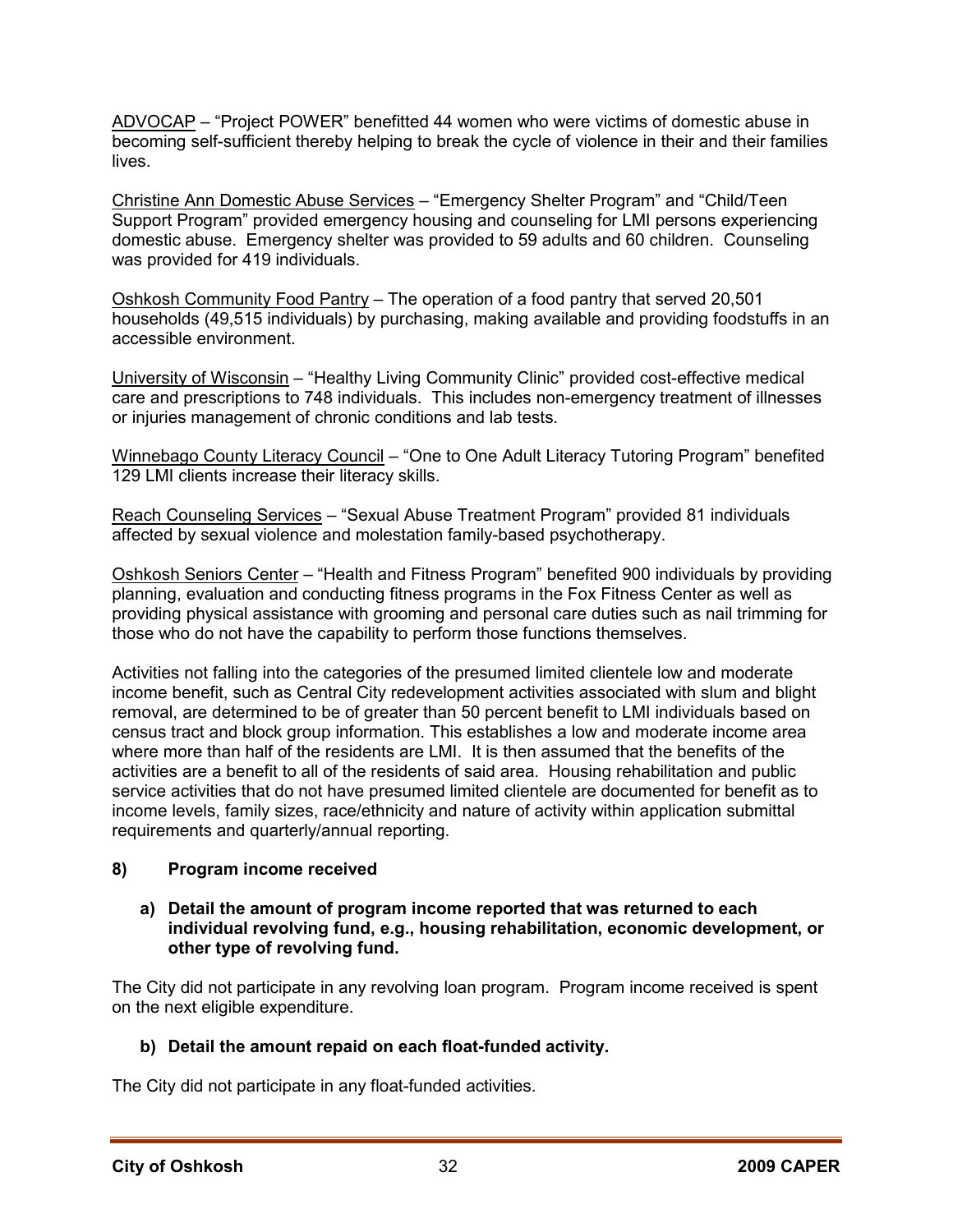#### **c) Detail all other loan repayments broken down by the categories of housing rehabilitation, economic development, or other.**

During the Program Year, approximately \$149,309 was received in program income from loan repayments. All program income was received from rehabilitation loan repayments on nine properties, resulting in all nine payments being mortgage satisfactions. See table below.

| PY 2009 PROGRAM INCOME |                            |  |  |  |
|------------------------|----------------------------|--|--|--|
| <b>Address</b>         | <b>Satisfaction Amount</b> |  |  |  |
| 605 East Parkway       | \$24,180                   |  |  |  |
| 1321 Punhoqua          | \$32,313                   |  |  |  |
| 512 Merritt            | \$21,142                   |  |  |  |
| 1026 Winnebago         | \$11,905                   |  |  |  |
| 923 Eastman            | \$17,812                   |  |  |  |
| 1523 Fairlawn          | \$7,267                    |  |  |  |
| 1515 Jefferson         | \$4,794                    |  |  |  |
| 867 Frederick          | \$19,153                   |  |  |  |
| 1907 West Linwood      | \$10,743                   |  |  |  |
| Total                  | \$149,309                  |  |  |  |

No other program income was received.

### **d) Detail the amount of income received from the sale of property by parcel.**

In 2009, only one parcel (303 Oxford Street) was sold for \$108,183.34 to the Oshkosh School District. The amount ultimately was the cost of construction for the new home built by the School District.

#### **9) Prior period adjustments – where reimbursement was made this reporting period for expenditures (made in previous reporting periods) that have been disallowed, provide the following information:**

No reimbursements were made for disallowed expenditures from prior program years.

- **10) Loans and other receivables** 
	- **a) List the principal balance for each float-funded activity outstanding as of the end of the reporting period and the date(s) by which the funds are expected to be received.**

The City did not participate in any float-funded activities.

**b) List the total number of other loans outstanding and the principal balance owed as of the end of the reporting period.** 

At the end of the program year, the total number of loans outstanding and the principal balance is as follows: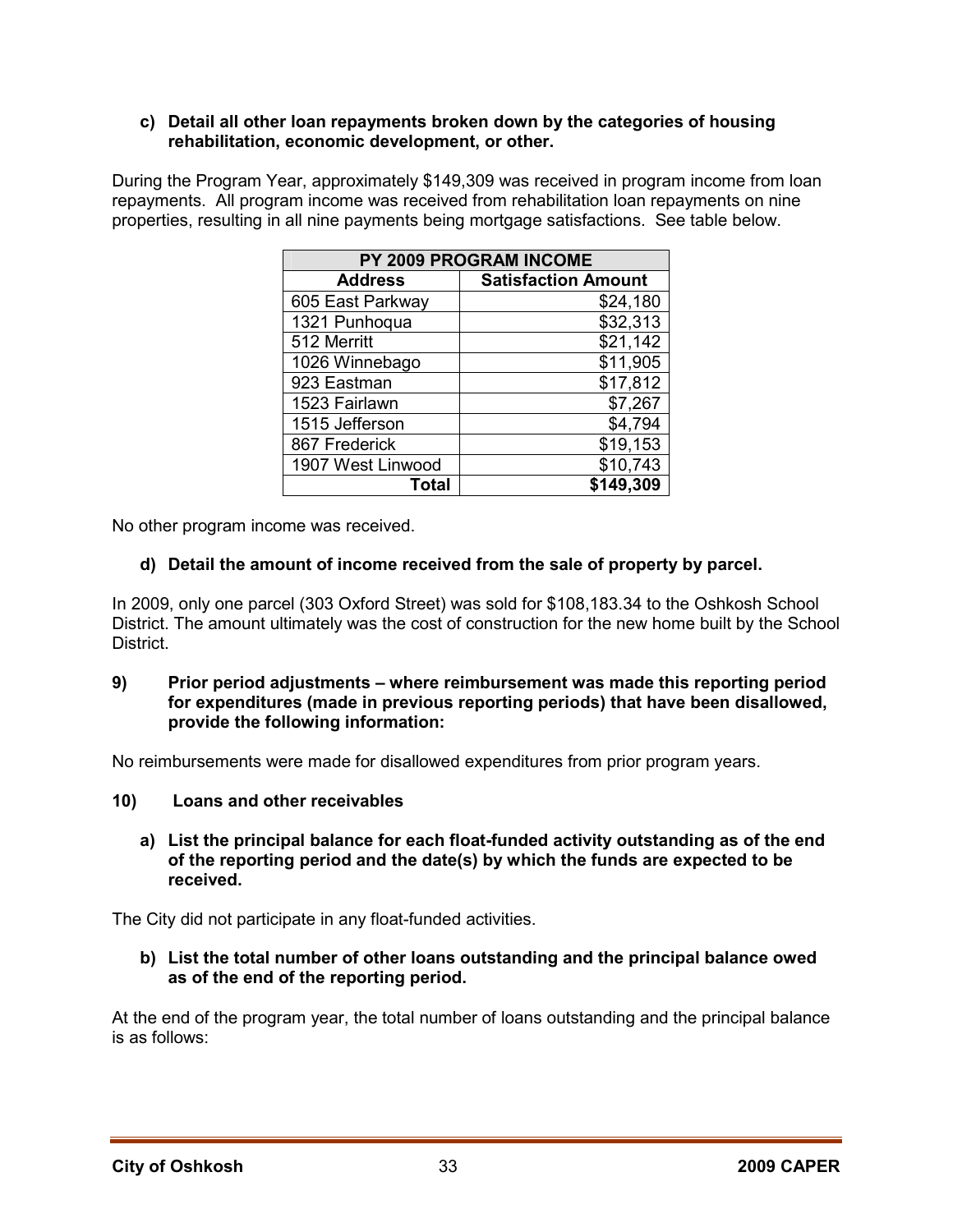| PY 2009 OUTSTANDING LOAN BALANCES                               |             |  |  |  |
|-----------------------------------------------------------------|-------------|--|--|--|
| Single-unit deferred housing rehabilitation loans               |             |  |  |  |
| Loans Outstanding                                               | 205         |  |  |  |
| <b>Principal Balance</b>                                        | \$3,308,306 |  |  |  |
| Multiple-unit deferred housing rehabilitation loans             |             |  |  |  |
| Outstanding Loans with future payment                           |             |  |  |  |
| Outstanding Loans with no future payment (if all conditions are | 4           |  |  |  |
| met)                                                            |             |  |  |  |
| <b>Total Outstanding Loans</b>                                  |             |  |  |  |
| Principal Balance of all Outstanding Loans                      | \$520,509   |  |  |  |

#### **c) List separately the total number of outstanding loans that are deferred or forgivable, the principal balance owed as of the end of the reporting period, and the terms of the deferral or forgiveness.**

For single-unit housing loans, all are deferred loans with no balance due (or owed) as of the end of the program year.

For the multiple-unit housing loans, all are deferred loans no balance due (or owed) as of the end of this program year.

There are, however, outstanding loans with payments due in future program years as the following table demonstrates:

| <b>OUTSTANDING LOANS WITH FUTURE PAYMENTS BACK INTO THE CDBG PROGRAM</b> |                                                                             |                 |                      |                  |  |  |
|--------------------------------------------------------------------------|-----------------------------------------------------------------------------|-----------------|----------------------|------------------|--|--|
| Address                                                                  | <b>First Payment</b>                                                        | Due Date        | <b>Final Payment</b> | Due Date         |  |  |
| 501 N. Main St.                                                          | \$90,000                                                                    | January 9, 2014 | \$90,000             | January 9, 2019  |  |  |
| 716 Oregon St.                                                           |                                                                             |                 | \$58,000             | October 29, 2011 |  |  |
| 913 Oregon St.                                                           |                                                                             |                 | \$60,000             | March 3, 2011    |  |  |
|                                                                          | \$208,000<br><b>TOTAL</b>                                                   |                 |                      |                  |  |  |
|                                                                          | <b>OUTSTANDING LOANS THAT HAVE NO FUTURE REPAYMENT (BUT FOR CONDITIONS)</b> |                 |                      |                  |  |  |
| 448 N. Main St.                                                          |                                                                             |                 | (\$99,992)           |                  |  |  |
| 913 Oregon St.                                                           |                                                                             |                 | (\$60,000)           |                  |  |  |
| 415-417-419 N.                                                           |                                                                             |                 | (\$22,524)           |                  |  |  |
| Main St                                                                  |                                                                             |                 |                      |                  |  |  |
| 421 N. Main St.                                                          |                                                                             |                 | (\$59,996)           |                  |  |  |
| 646 Grand St.                                                            |                                                                             |                 | (\$34,997)           |                  |  |  |

**d) Detail the total number and amount of loans made with CDBG funds that have gone into default and for which the balance was forgiven or written off during the reporting period.** 

There were no loans made with CDBG funds that went into default or were forgiven or written off during the reporting period.

**e) Provide a List of the parcels of property owned by the grantee or its sub recipients that have been acquired or improved using CDBG funds and that are available for sale as of the end of the reporting period**.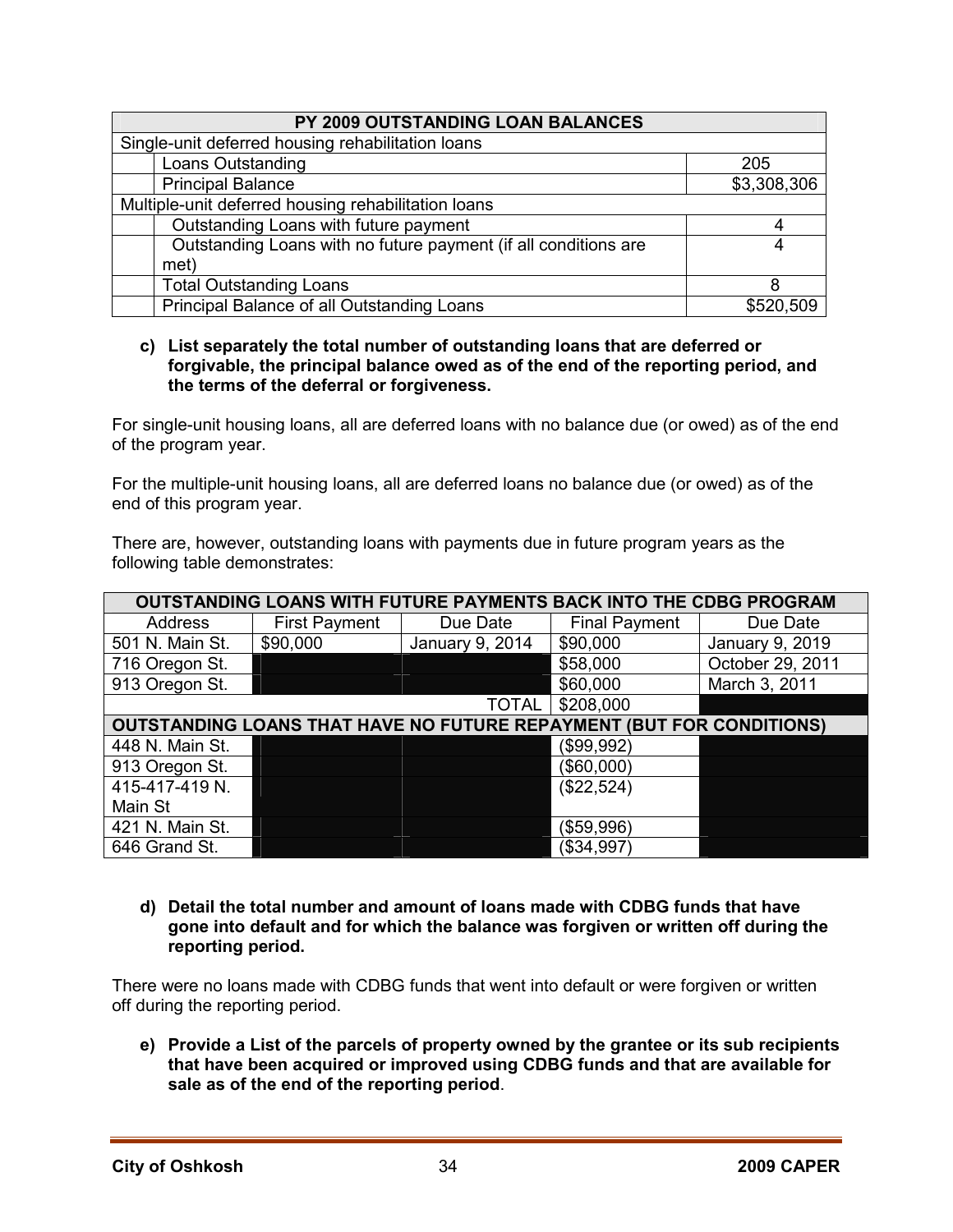| PROPERTIES OWNED BY CITY THAT HAVE BEEN ACQUIRED<br>OR IMPROVED USING CDBG FUNDS AND AVAILABLE FOR SALE |                             |                               |  |  |
|---------------------------------------------------------------------------------------------------------|-----------------------------|-------------------------------|--|--|
| <b>ADDRESS</b>                                                                                          | <b>PREVIOUS/CURRENT USE</b> | <b>PROPOSED USE</b>           |  |  |
| 15 W $7^{\text{th}}$                                                                                    | Single-family residential   | Land bank for non-residential |  |  |
| 14 W 8th                                                                                                | Single-family residential   | Land bank for non-residential |  |  |
| 30 W 8 <sup>th</sup>                                                                                    | Commercial                  | Land bank for non-residential |  |  |
| 126 W 9th                                                                                               | Single-family residential   | Single-family residential     |  |  |
| 510 Campus PI                                                                                           | Single-family residential   | Single-family residential     |  |  |
| 211 Dawes St                                                                                            | Single-family residential   | Single-family residential     |  |  |
| 661 Jefferson                                                                                           | Commercial/industrial       | Land bank for multi-family    |  |  |
| 665 Jefferson                                                                                           | Two-family residential      | Land bank for multi-family    |  |  |
| 673 Jefferson                                                                                           | Single-family residential   | Land bank for multi-family    |  |  |
| 679 Jefferson                                                                                           | Two-family residential      | Land bank for multi-family    |  |  |
| 683 Jefferson                                                                                           | Two-family residential      | Land bank for multi-family    |  |  |

Of the lots purchased with CDBG funds, several are part of assembly of a larger parcel for future redevelopment

#### **11) Lump sum agreements**

The City did not enter into any lump sum agreements.

- **12) Housing Rehabilitation for each type of rehabilitation program for which projects/units were reported as completed during the program year** 
	- **a) Identify the type of program and number of projects/units completed for each program.**
	- **b) Provide the total CDBG funds involved in the program.**
	- **c) Detail other public and private funds involved in the project.**

In the 2009 Program Year, 19 projects/units within the owner-occupied rehabilitation program were completed using CDBG funds. A total of \$404,437 in CDBG funds were expended (\$48,424 for lead abatement, \$327,014 for physical rehabilitation, \$29,000 for homebuyer's assistance) even though some of the funding may have been from the prior program years when a few of the projects had been started but not completed. No other public or private funds were involved in these 19 projects.

The 2009 renter-occupied rehabilitation program completed the rehabilitation of one fourbedroom housing unit. A total of \$34,997 in CDBG funds and \$38,075 in private funds (owner out-of-pocket funds) were expended for this project.

#### **13) Neighborhood Revitalization Strategies – for grantees that have HUD-approved neighborhood revitalization strategies**

The City of Oshkosh does not have any designated Neighborhood Revitalization Strategy Areas (NRSA).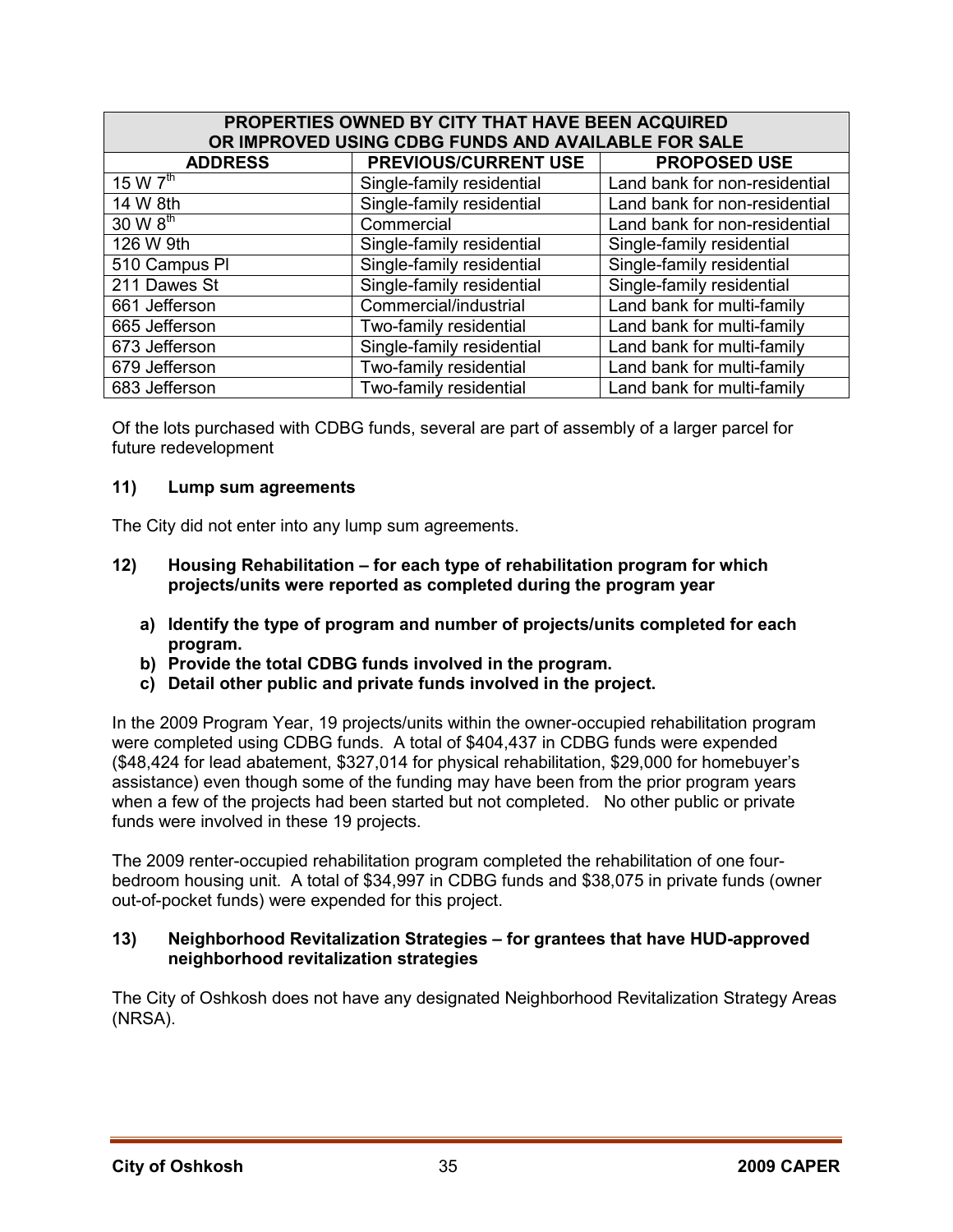### **Antipoverty Strategy**

### **1) Describe actions taken during the last year to reduce the number of persons living below the poverty level.**

As identified in the 2009 Action Plan, the City does not use its CDBG funds to provide direct services to reduce the number of families with income below the poverty line. In considering the factors affecting poverty that may be impacted by the existing housing programs of the City, it appears that coordination of production and preservation of affordable housing as well as the Public Service programs and services targeted to special needs populations benefit and help to reduce the numbers of families below the poverty level. While these activities may not increase the income of these persons, the activities aid in reducing their cost burden.

The City will be reducing the housing cost burden on these households to some extent in completing rehabilitation projects on properties owned by households below the poverty level limits. The reduction in housing cost burden will result from actions that reduce energy costs and reduce the cost of repairs needed to keep the home in habitable condition. The City recognizes that while this in itself will not increase the level of income of these households, it will make more domestic funds available to cover other expenses.

Additionally, the City requires owner-occupants applying for CDBG housing rehabilitation programs who have a large volume of debt to participate in free budget counseling as a condition of housing rehabilitation loan approval. This policy is based on the position that the rehabilitation loan is a partnership effort with the City and bringing the house into livable condition while attempting to ensure that the owner is in a financial position to keep up the home may reduce the possibility of the house falling into future disrepair.

### NON-HOMELESS SPECIAL NEEDS

### **Please also refer to the Non-Homeless Special Needs Table in the Appendix.**

### **Non-Homeless Special Needs**

#### **1) Identify actions taken to address special needs of persons that are not homeless but require supportive housing, (including persons with HIV/AIDS and their families).**

The "Non-Homeless Special Needs" table summarizes beneficiaries of various actions taken over the year. Those in the "Housing Need" category were beneficiaries of those receiving housing rehabilitation funds and those in the "Supportive Services" were beneficiaries through the Public Service Consortium.

Through the Public Services Consortium, many individuals' special needs were addressed. Specifically, ADVOCAP's Elderly Nutrition Program served 1,578 elderly persons in the meal program, 2,448 individuals received emergency assistance from the American Red Cross, and the Christine Ann Domestic Abuse Services provided shelter facilities for 119 and counseling for over 400 victims of domestic abuse (adults and children).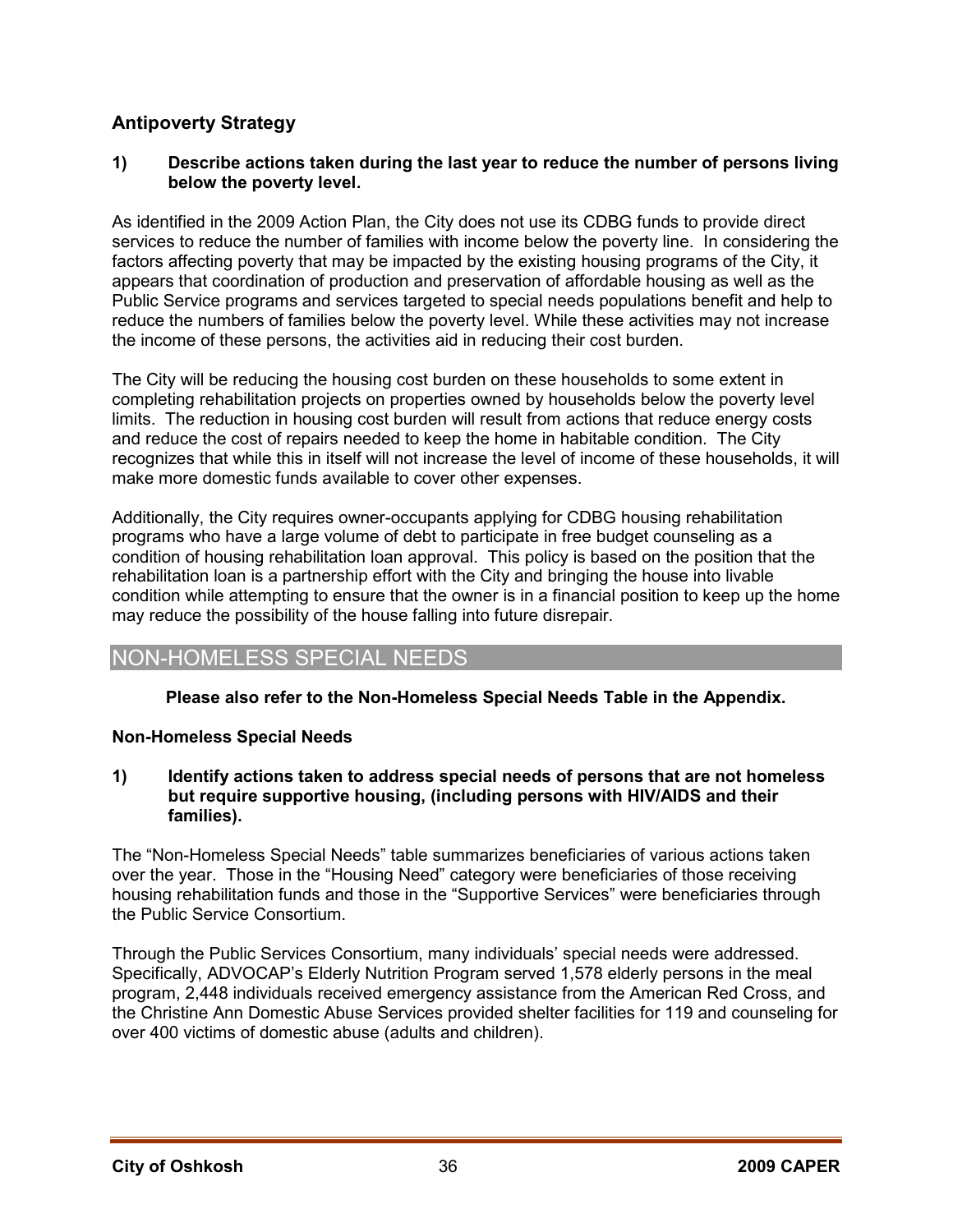# **Specific HOPWA Objectives**

The City of Oshkosh is not an Entitlement community for HOPWA.

# OTHER NARRATIVE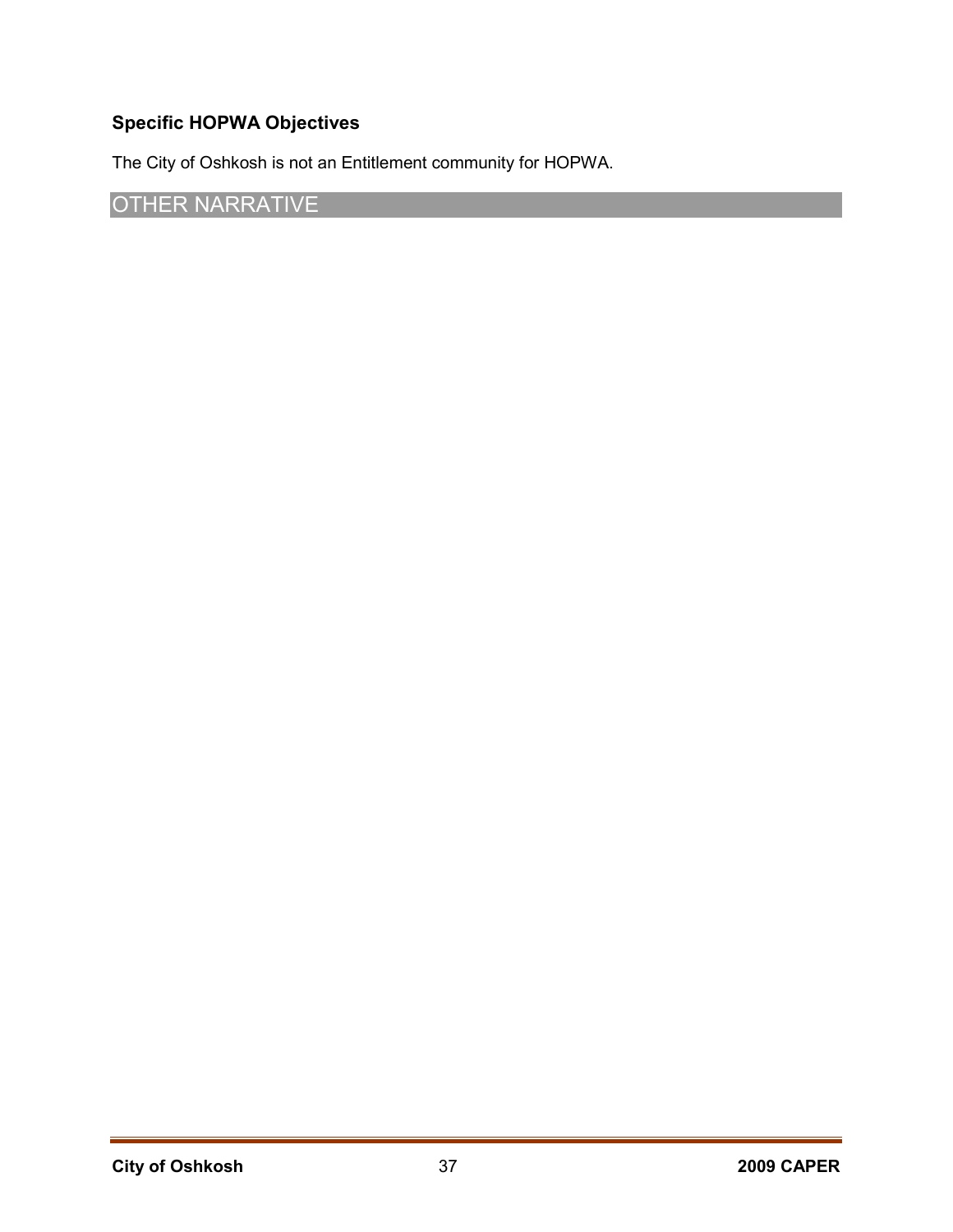# **APPENDIX A**

# **PUBLIC REVIEW NOTICE**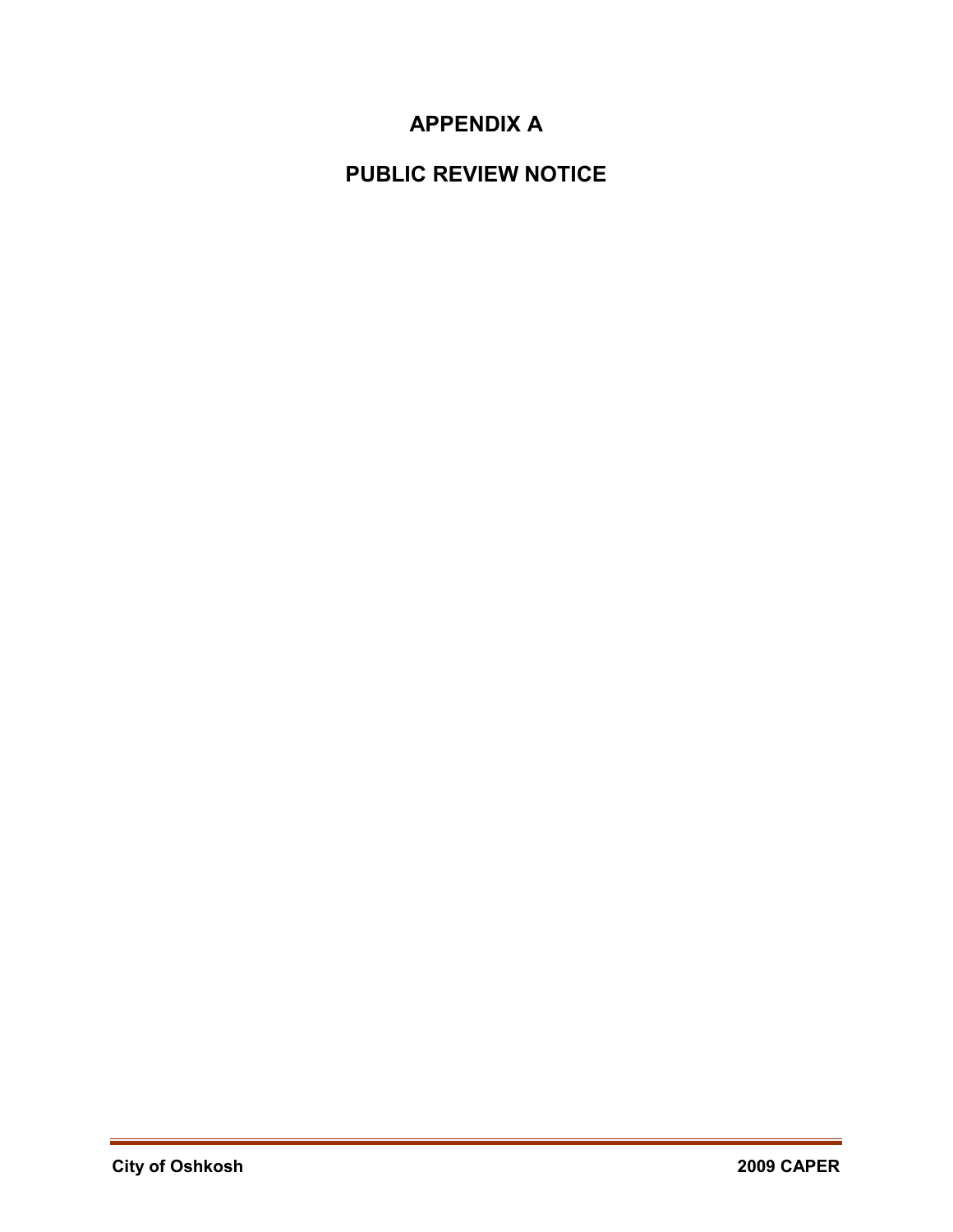#### **PUBLIC NOTICE CITY OF OSHKOSH CDBG CAPER AVAILABLE**

The City of Oshkosh has completed its Consolidated Annual Performance and Evaluation Report (CAPER) for the 2009 Community Development Block Grant (CDBG) Program Year. The report includes: an assessment of expenditures in relation to community objectives; progress on HUD financed activities; and an analysis of persons benefiting from activities. A copy of the report can be viewed at the Department of Community Development (Room 204, City Hall, 215 Church Avenue, Oshkosh, WI 54901), the Oshkosh Public Library (106 Washington Avenue, Oshkosh, WI) or on-line at

www.ci.oshkosh.wi.us/Community\_Development/Planning\_Services Questions should be directed to the Planning Services Division at 920-236-5059. Citizen comments received by July 29, 2010 will be forwarded to HUD.

This item will also be addressed at the July 20, 2010 Plan Commission Meeting.

Published: July 15, 2010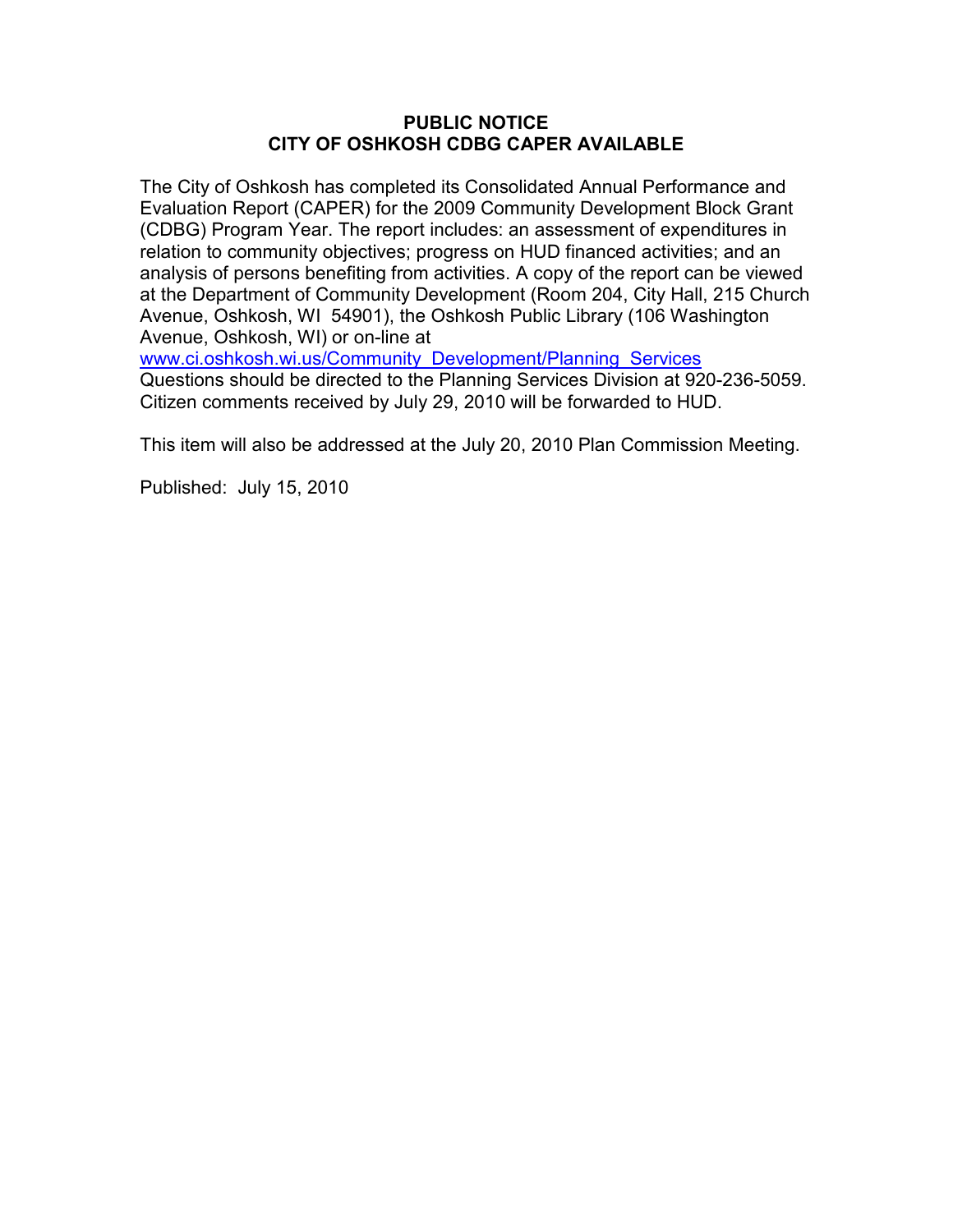# **APPENDIX B**

# **HOUSING NEEDS TABLE**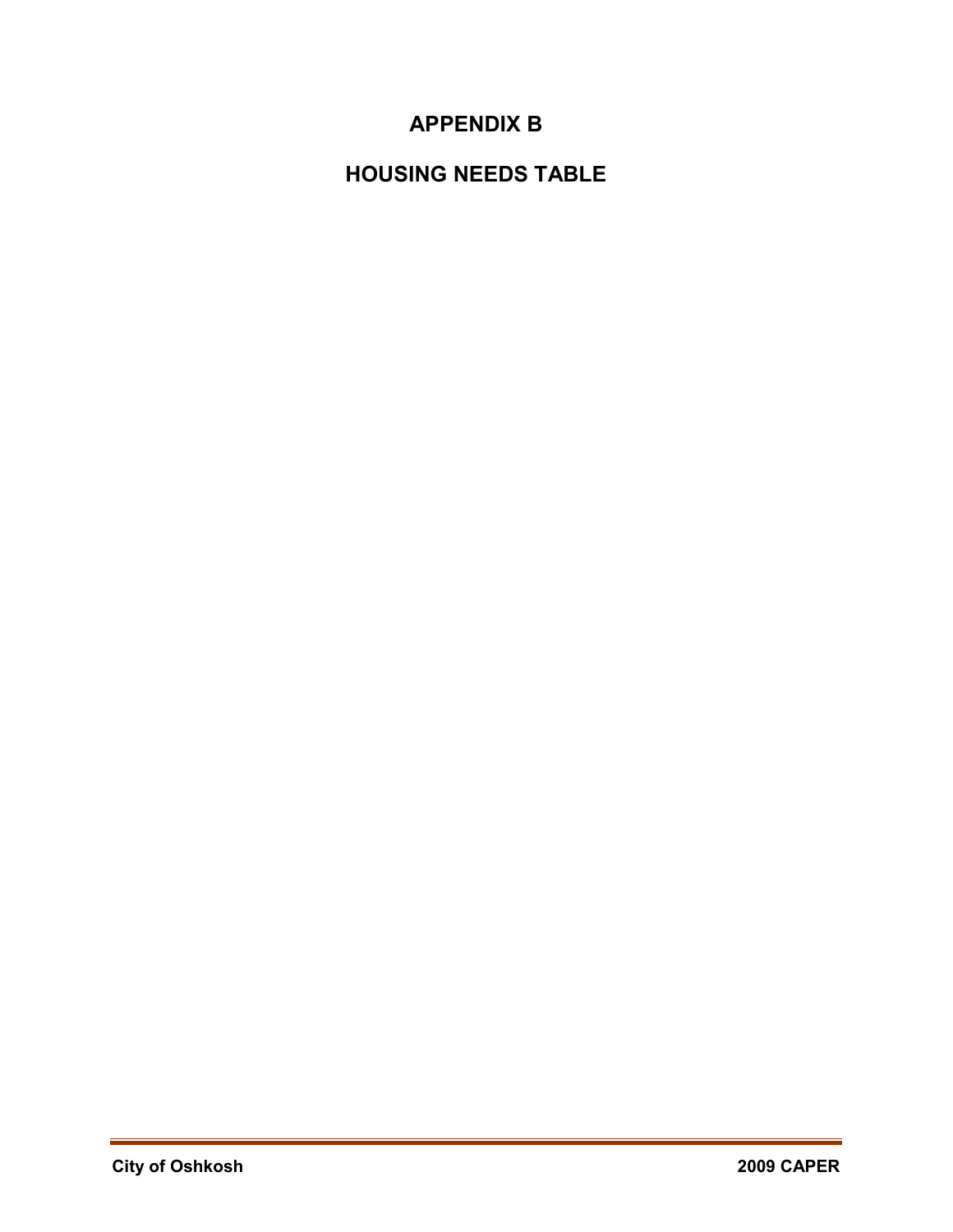# **APPENDIX C**

# **HOUSING MARKET ANALYSIS**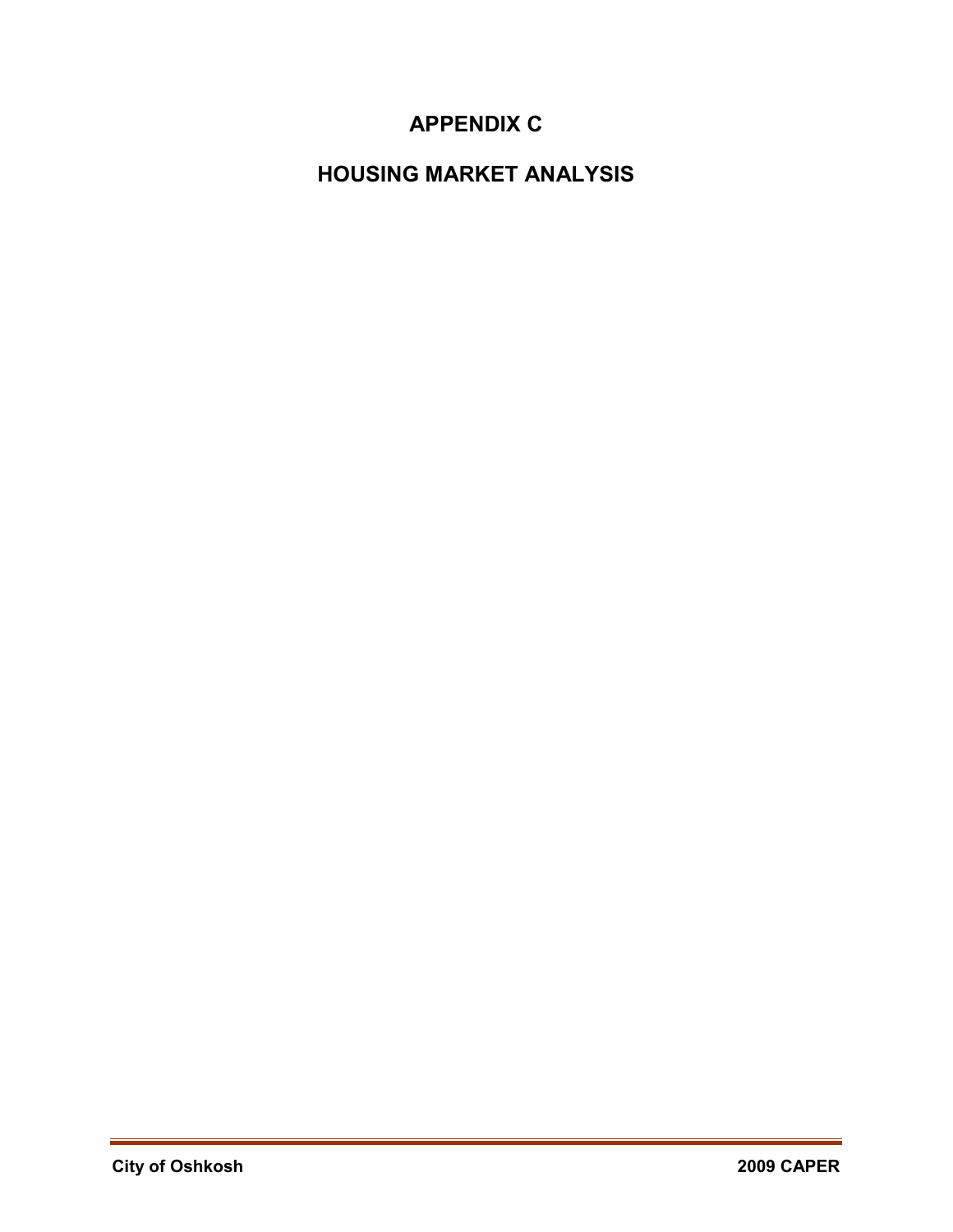# **APPENDIX D**

# **CONTINUUM OF CARE HOMELESS POPULATION & SUBPOPULATIONS CHART**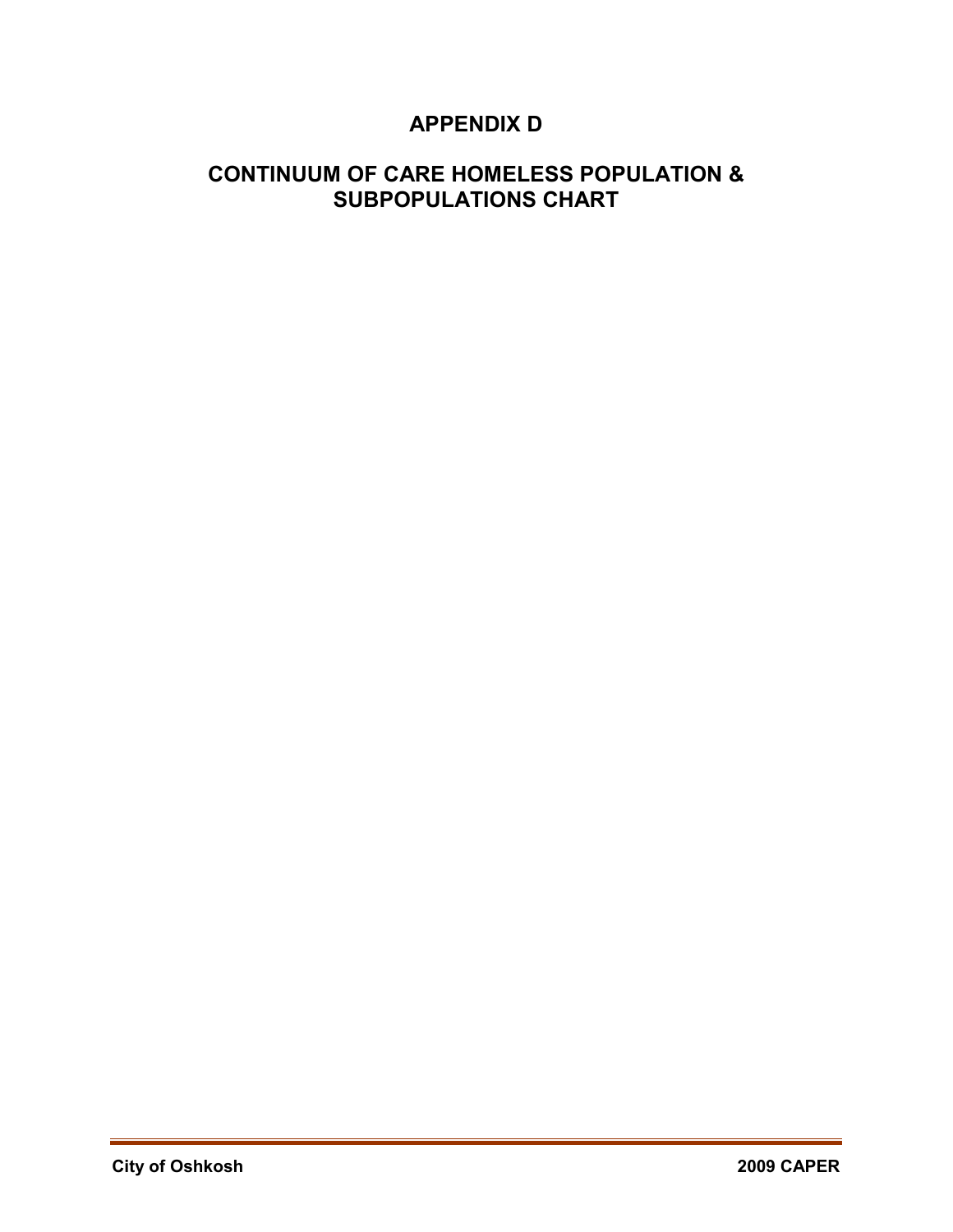# **APPENDIX E**

# **HOUSING AND COMMUNITY DEVELOPMENT ACTIVITIES TABLE**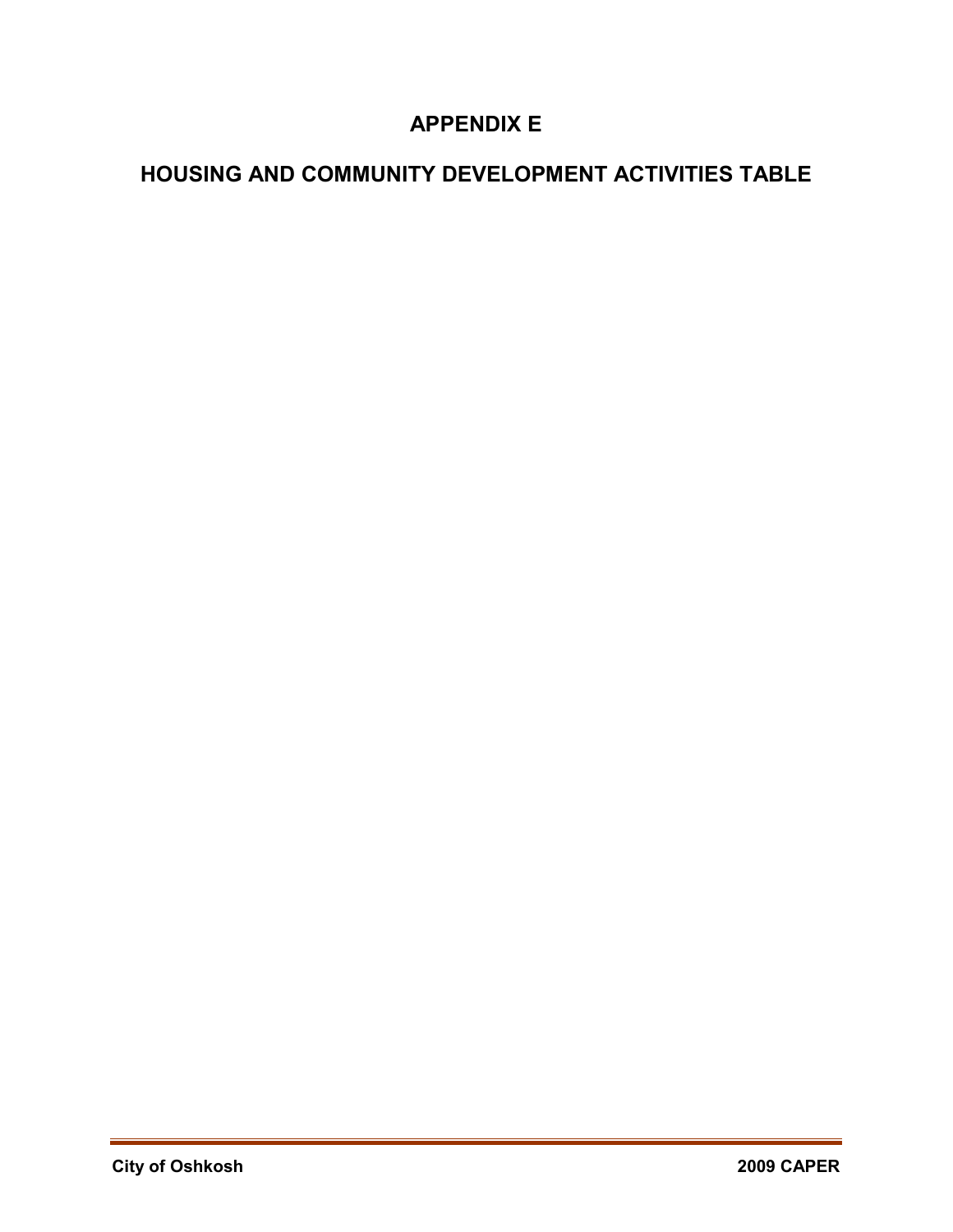# **APPENDIX F**

# **NON-HOMELESS SPECIAL NEEDS TABLE**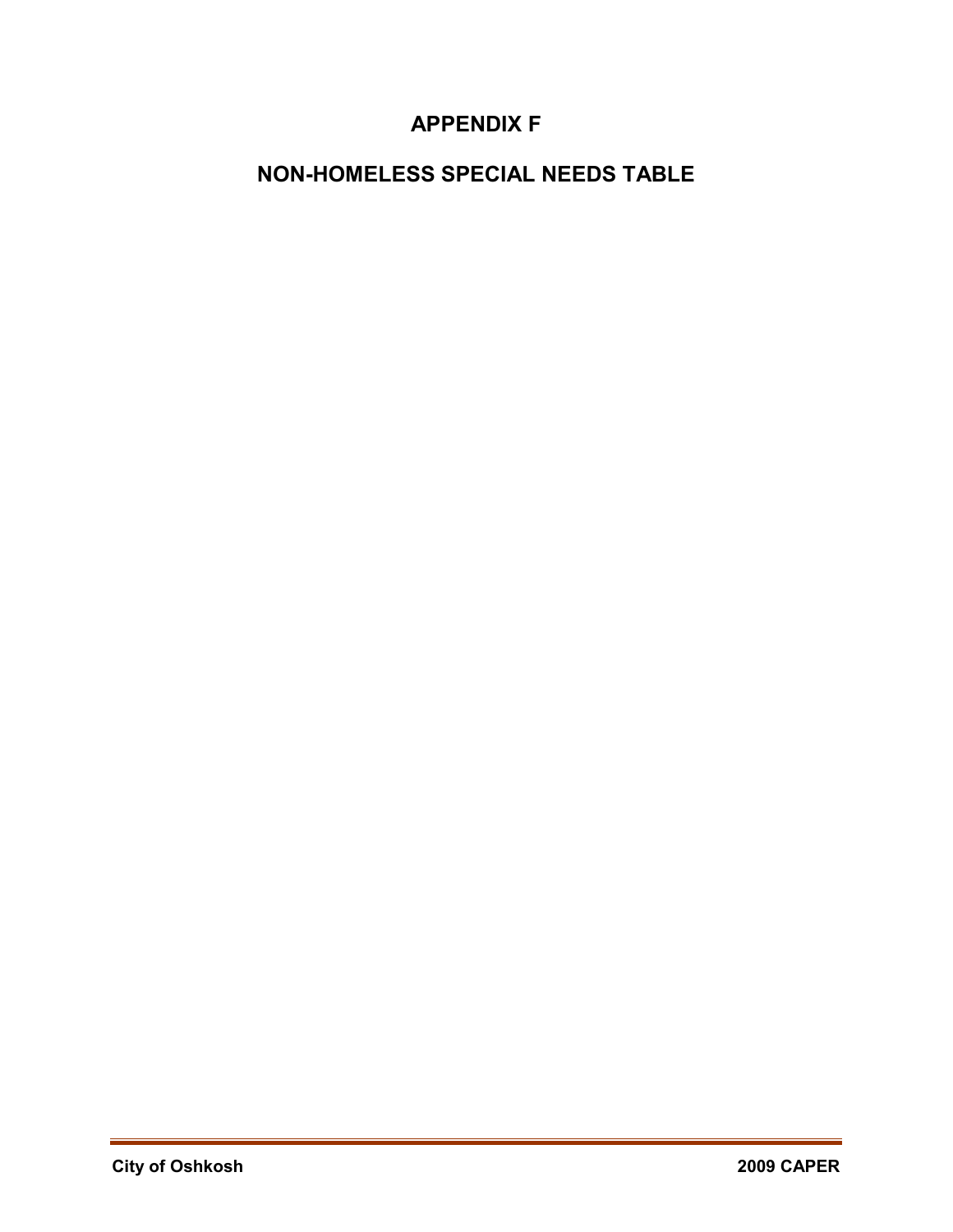# **APPENDIX G**

# **ANNUAL AFFORDABLE HOUSING COMPLETION GOALS TABLE**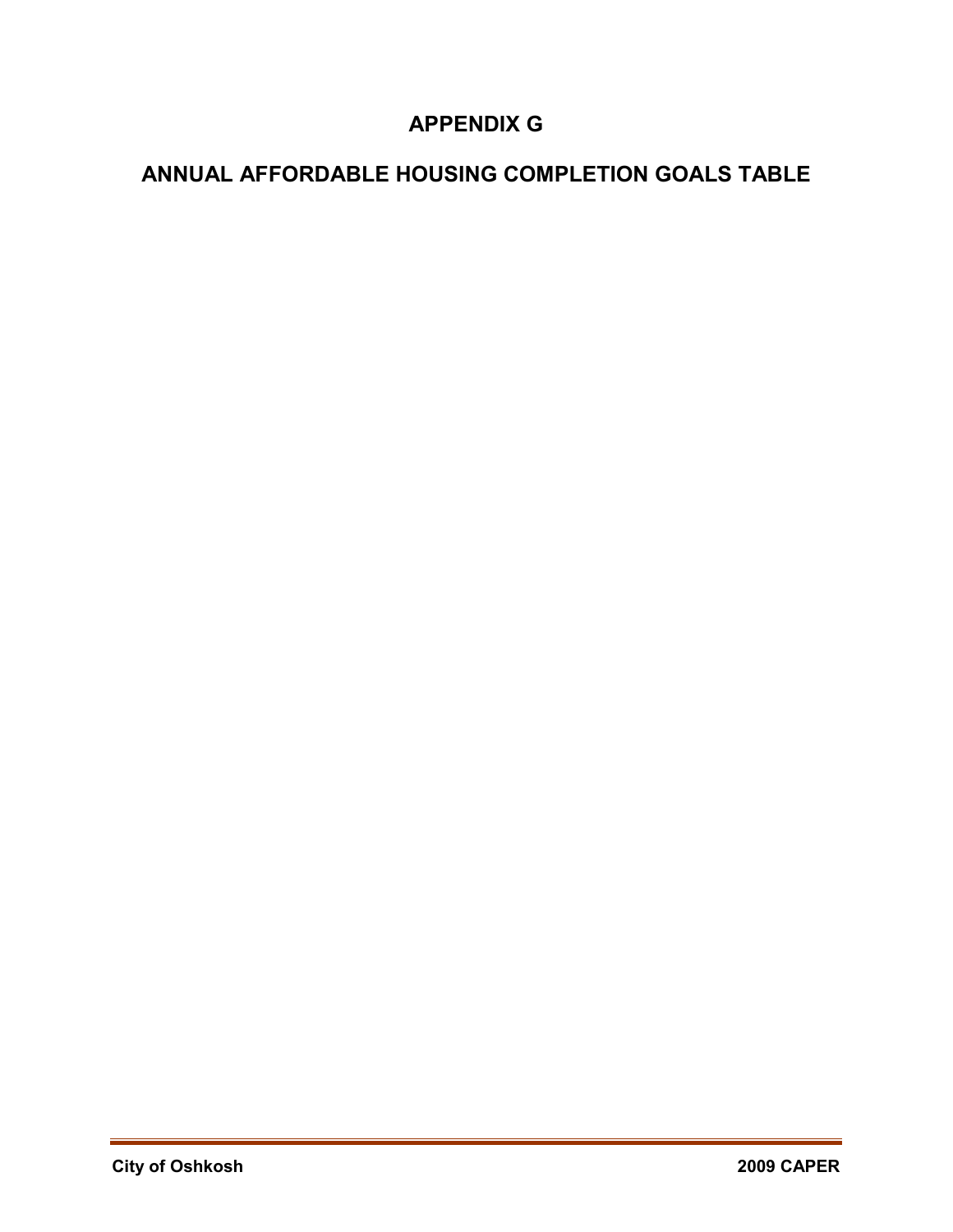# **ANNUAL AFFORDABLE HOUSING COMPLETION GOALS**

| <b>Grantee Name:</b>                                                  | <b>Expected Annual</b>                           | <b>Actual Annual</b>                |             | Resources used during the period |            |              |  |
|-----------------------------------------------------------------------|--------------------------------------------------|-------------------------------------|-------------|----------------------------------|------------|--------------|--|
| <b>Program Year:</b>                                                  | <b>Number of Units</b><br><b>To Be Completed</b> | <b>Number of Units</b><br>Completed | <b>CDBG</b> | <b>HOME</b>                      | <b>ESG</b> | <b>HOPWA</b> |  |
| <b>BENEFICIARY GOALS</b><br>(Sec. 215 Only)                           |                                                  |                                     |             |                                  |            |              |  |
| Homeless households                                                   |                                                  |                                     |             |                                  |            |              |  |
| Non-homeless households                                               |                                                  |                                     |             |                                  |            |              |  |
| Special needs households                                              |                                                  |                                     |             |                                  |            |              |  |
| Total Sec. 215 Beneficiaries*                                         |                                                  |                                     |             |                                  |            |              |  |
| <b>RENTAL GOALS</b><br>(Sec. 215 Only)                                |                                                  |                                     |             |                                  |            |              |  |
| Acquisition of existing units                                         |                                                  |                                     |             |                                  |            |              |  |
| Production of new units                                               |                                                  |                                     |             |                                  |            |              |  |
| Rehabilitation of existing units                                      |                                                  |                                     |             |                                  |            |              |  |
| Rental Assistance                                                     | $\,8\,$                                          |                                     | $\mathbf X$ |                                  |            |              |  |
| <b>Total Sec. 215 Affordable Rental</b>                               | 8                                                |                                     | $\mathbf X$ |                                  |            |              |  |
| <b>HOME OWNER GOALS</b><br>(Sec. 215 Only)                            |                                                  |                                     |             |                                  |            |              |  |
| Acquisition of existing units                                         |                                                  |                                     |             |                                  |            |              |  |
| Production of new units                                               |                                                  |                                     |             |                                  |            |              |  |
| Rehabilitation of existing units                                      | 12                                               |                                     | $\mathbf X$ |                                  |            |              |  |
| Homebuyer Assistance                                                  | 5                                                |                                     | $\mathbf X$ |                                  |            |              |  |
| <b>Total Sec. 215 Affordable Owner</b>                                | 17                                               |                                     | $\mathbf X$ |                                  |            |              |  |
| <b>COMBINED RENTAL AND</b><br><b>OWNER GOALS</b> (Sec. 215 Only)      |                                                  |                                     |             |                                  |            |              |  |
| Acquisition of existing units                                         |                                                  |                                     |             |                                  |            |              |  |
| Production of new units                                               |                                                  |                                     |             |                                  |            |              |  |
| Rehabilitation of existing units                                      |                                                  |                                     |             |                                  |            |              |  |
| Rental Assistance                                                     |                                                  |                                     |             |                                  |            |              |  |
| Homebuyer Assistance                                                  |                                                  |                                     |             |                                  |            |              |  |
| Combined Total Sec. 215 Goals*                                        |                                                  |                                     |             |                                  |            |              |  |
| <b>OVERALL HOUSING GOALS</b><br>(Sec. 215 + Other Affordable Housing) |                                                  |                                     |             |                                  |            |              |  |
| Annual Rental Housing Goal                                            | 8                                                |                                     | X           |                                  |            |              |  |
| Annual Owner Housing Goal                                             | 12                                               |                                     | X           |                                  |            |              |  |
| <b>Total Overall Housing Goal</b>                                     | 20                                               |                                     | $\mathbf X$ |                                  |            |              |  |

\* The total amounts for "Combined Total Sec. 215 Goals" and "Total Sec. 215 Beneficiary Goals" should be the same number.